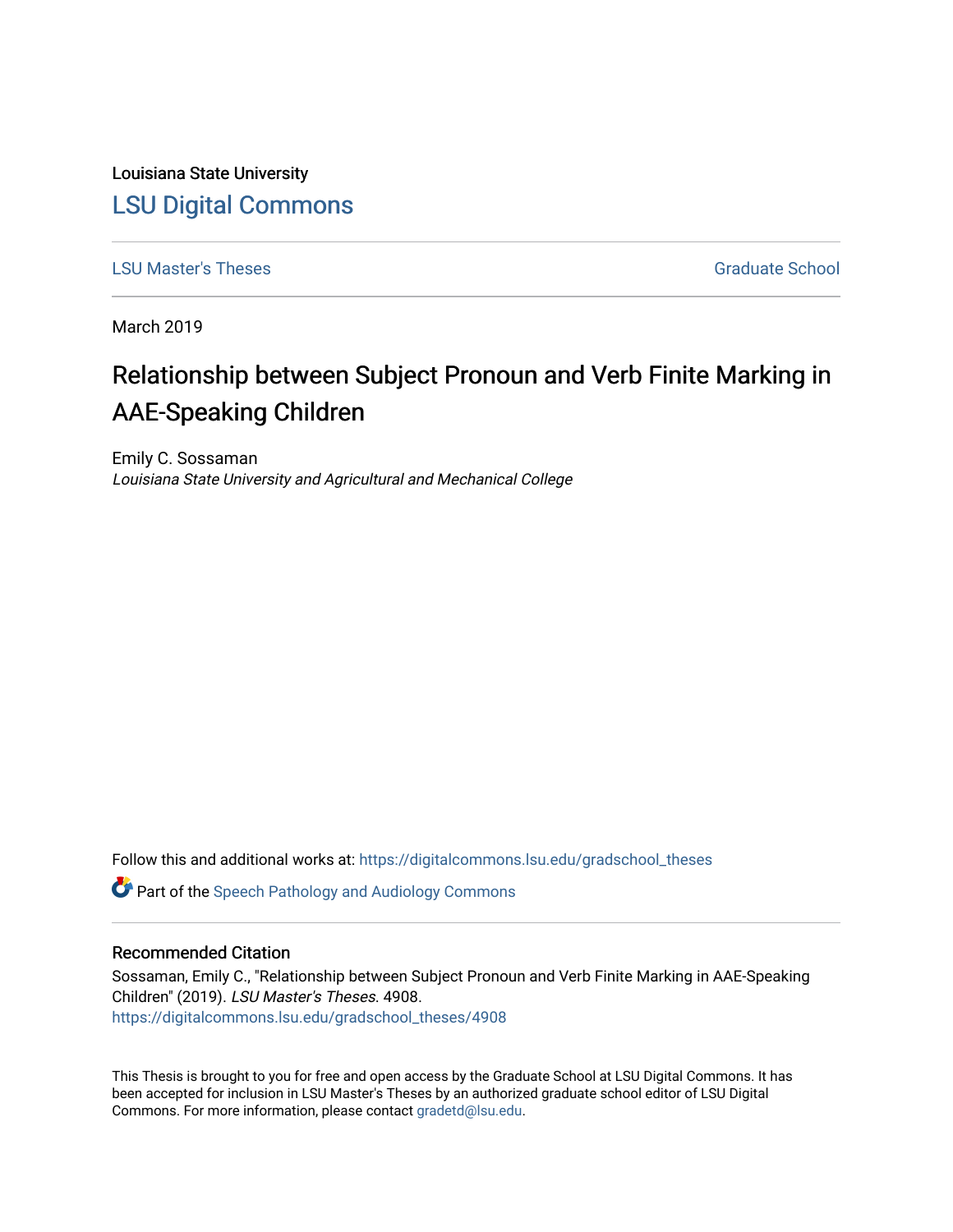## RELATIONSHIP BETWEEN SUBJECT PRONOUN AND VERB FINITE MARKING IN AAE-SPEAKING CHILDREN

A Thesis

Submitted to the Graduate Faculty of the Louisiana State University and Agricultural and Mechanical College In partial fulfillment of the requirements for the degree of Masters of Arts

in

The Department of Communication Sciences & Disorders

By Emily Claire Sossaman B.A., Louisiana State University, 2017 May 2019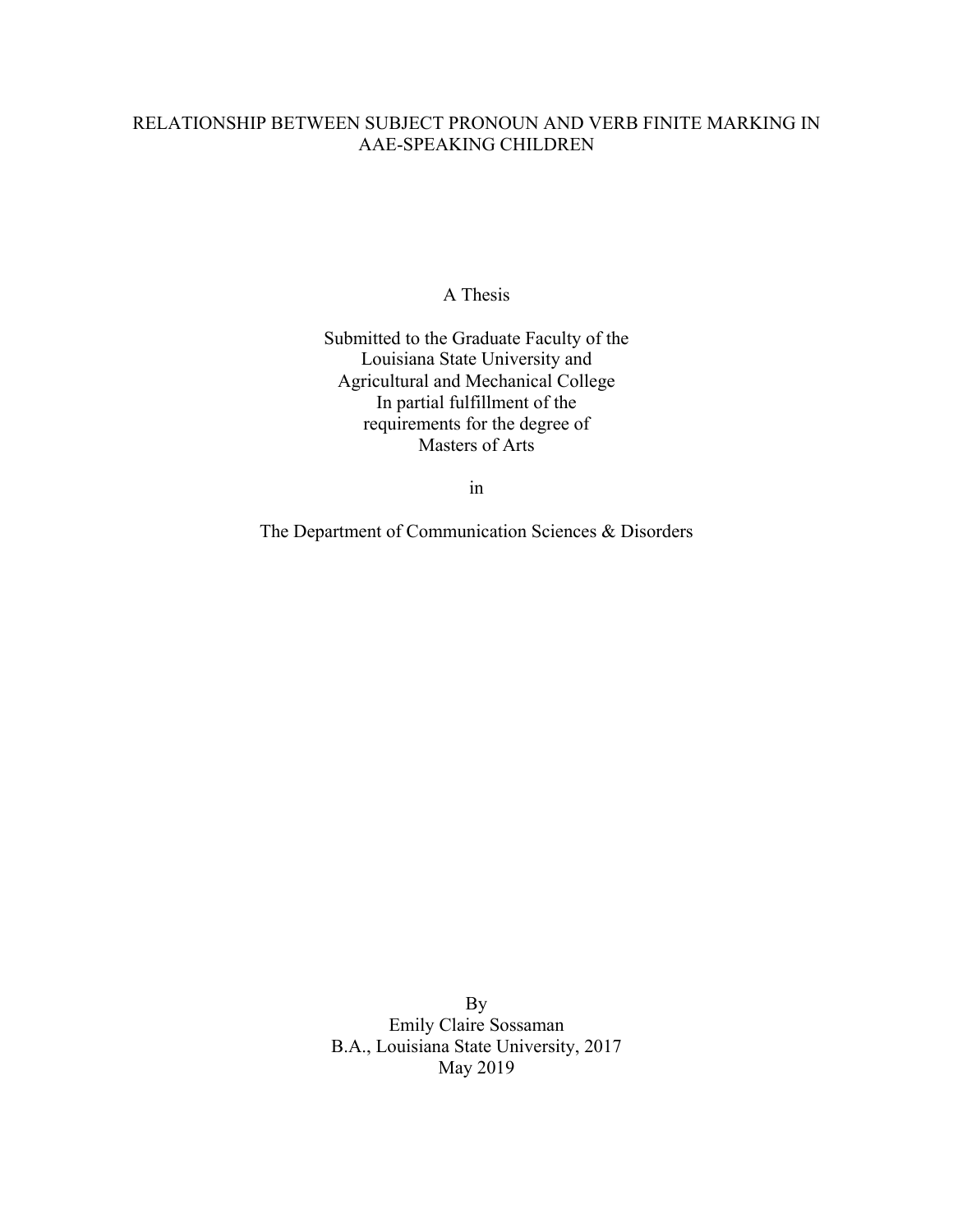#### **ACKNOWLEDGMENTS**

First and foremost, I would like to thank my thesis mentor, Dr. Janna Oetting. Thank you for taking me on as a first-year graduate student and for all the guidance, patience, and wisdom you have given me. Thank you for continuing to steer me in the right direction the entire way and dedicating so much of your valuable time in helping me succeed. I am forever grateful for everything I have learned from you. To my committee members, Dr. Haebig and Dr. Chung, thank you for providing your expertise and advice.

A big shout out to my girls in the Language Development and Disorders Lab: Lilli Patton, Shea Moreau, Maria Ciaccio, Julie Town, Abby Massey, Kelsey Galatas, and Skyller Castello! Thank you for all your help with data coding. If not for you, I would still be coding twenty years from now. A very special shout out to Lilli Patton. I'm extremely grateful for all the time and effort spent assisting me in this thesis process.

To my parents, Shali and Craig, and my sister, Grace, for all their love and support. Thank you for motivating me to reach my full potential. I could not have done this without you.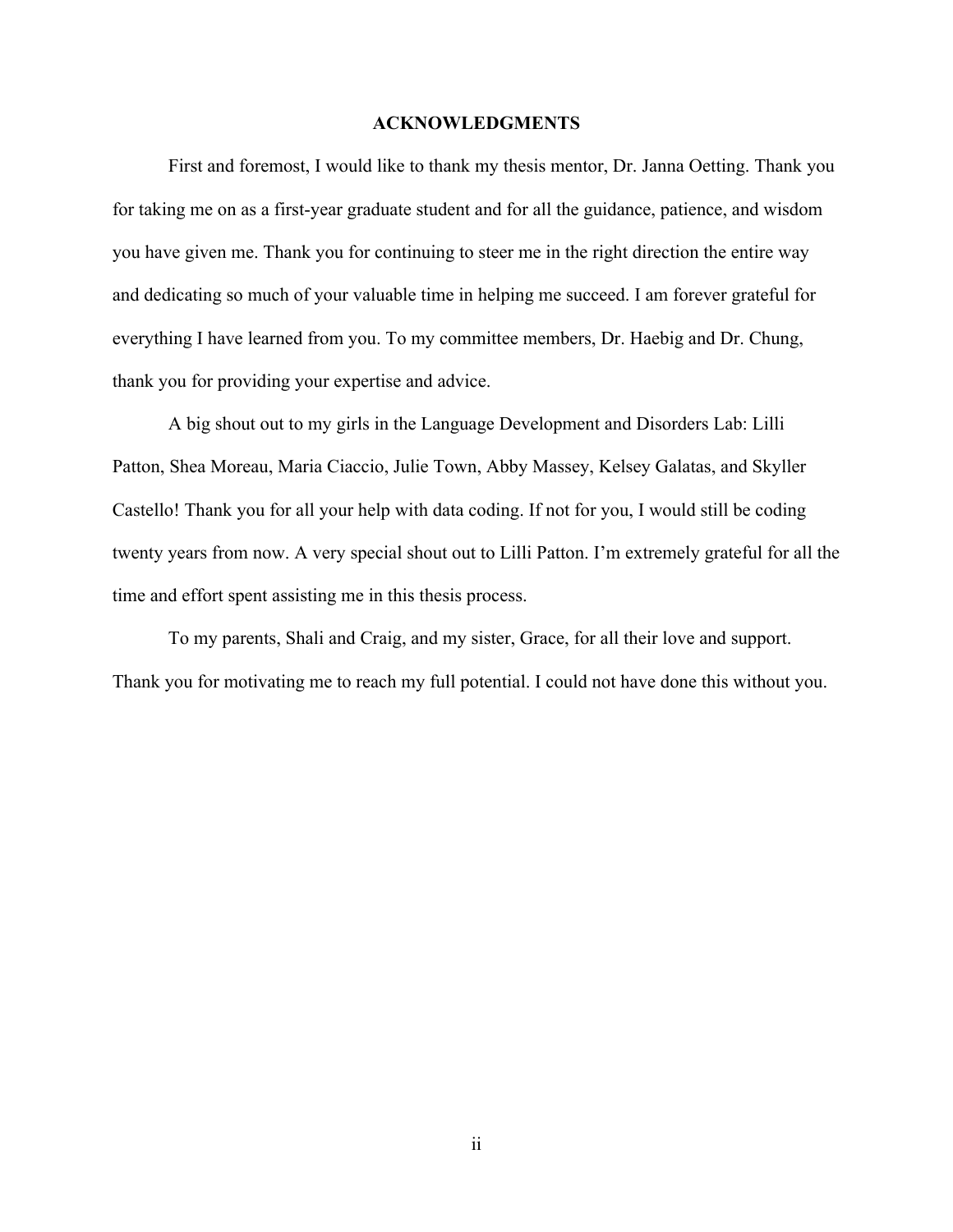| Frequency of Pronoun Case Marking and Verb Marking30                     |  |
|--------------------------------------------------------------------------|--|
| Type of Overtly Marked Finite Verb: Mainstream vs. Nonmainstream Forms34 |  |
|                                                                          |  |
|                                                                          |  |
|                                                                          |  |
|                                                                          |  |
|                                                                          |  |
|                                                                          |  |
|                                                                          |  |
|                                                                          |  |

# **TABLE OF CONTENTS**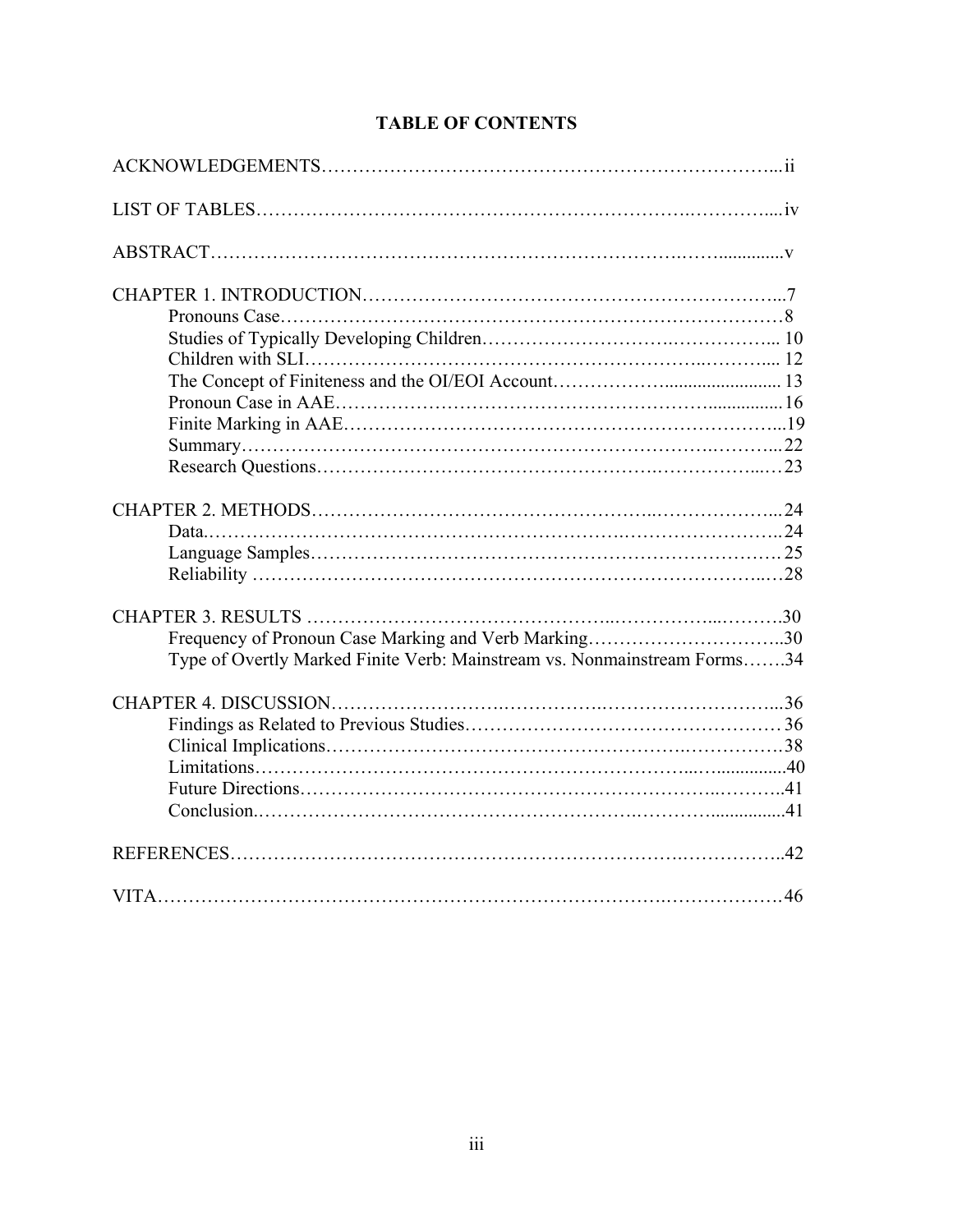# **LIST OF TABLES**

| 1. Mainstream pronoun marking options produced by AAE-speaking children 18            |  |
|---------------------------------------------------------------------------------------|--|
| 2. Nonmainstream pronoun marking options produced by AAE-speaking children19          |  |
| 3. Frequency and percentage of objective case for subject pronouns by group19         |  |
|                                                                                       |  |
|                                                                                       |  |
|                                                                                       |  |
|                                                                                       |  |
|                                                                                       |  |
|                                                                                       |  |
|                                                                                       |  |
| 10. Percentages of verb marking by type of pronoun case marking31                     |  |
|                                                                                       |  |
| 12. Frequencies of verb marking by type of pronoun case marking and group33           |  |
| 13. Percentages of verb marking by type of pronoun case marking and group33           |  |
| 14. Frequencies of mainstream and nonmainstream overt finite verb marking34           |  |
| 15. Percentages of mainstream and nonmainstream overt finite verb marking34           |  |
| 16. Frequencies of mainstream and nonmainstream overt finite verb marking by group35  |  |
| 17. Percentages of mainstream and nonmainstream overt finite verb marking by group35  |  |
| 18. Relationships between pronoun case marking and the marking of finite verb forms39 |  |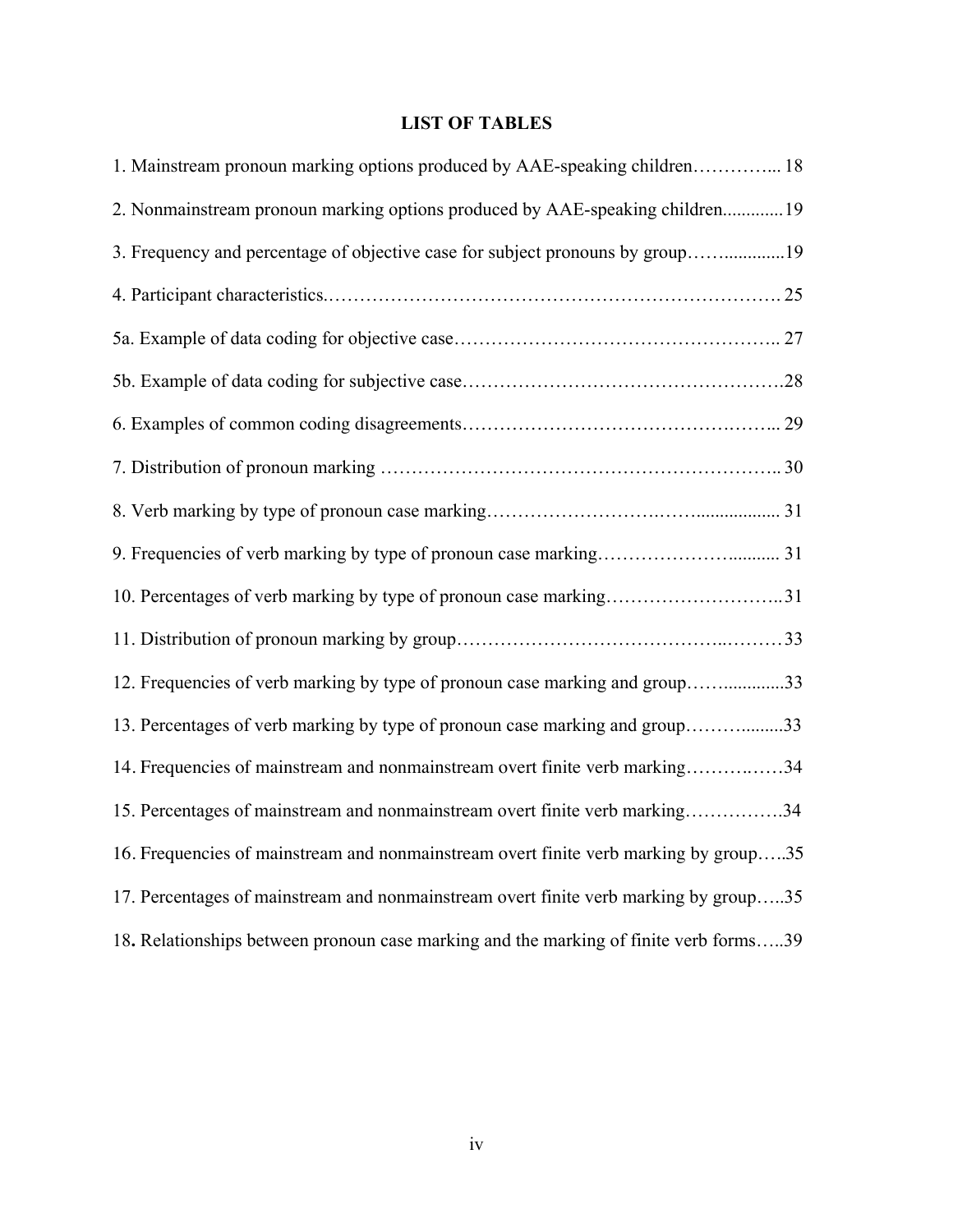#### **ABSTRACT**

Children learning General American English (GAE) show a relationship between their case marking of subject pronouns and their marking of finite verbs, and this relationship has been found for children with specific language impairment (SLI) and typically developing controls (TD). The relationship between children's case marking of subject pronouns and finite verb marking has not been examined in children who speak dialects of English that differ from GAE. The purpose of the current study was to examine this relationship in children learning African American English (AAE) as this dialect differs from GAE. The data came from an archival dataset of language samples from 53 African American children, aged 61-74 months, who spoke AAE; 23 children were classified as SLI and 30 were classified TD. Samples from these children were selected from the larger dataset because they included at least one utterance with a subject pronoun marked with objective case (e.g., *him is walking*). To examine the children's pronoun systems, utterances with objective case for subject pronouns (e.g*., me, him, her, them,*) were extracted from the language samples along with similar numbers of randomly selected utterances with subjective case for subject pronouns (e.g., *I, he, she, they*). Then, for each of these utterances, the children's verb forms were categorized as overtly marked finite (e.g., *walked, ran, swims*), zero marked finite (e.g., *walk, run, swim*), or other (e.g., verb forms without overt finite marking required, such as *They always cheer for the Saints*). The overtly marked finite verbs were also further coded as either mainstream overt (e.g., *walked, ate*) or nonmainstream overt (e.g., *had walked*, *ated*).

Results showed that 130 (31%) of the children's subject pronouns with objective and subjective case marking were produced with verbs coded as other, and these could not be used to examine relationships between the children's case marking of pronouns and finite verbs.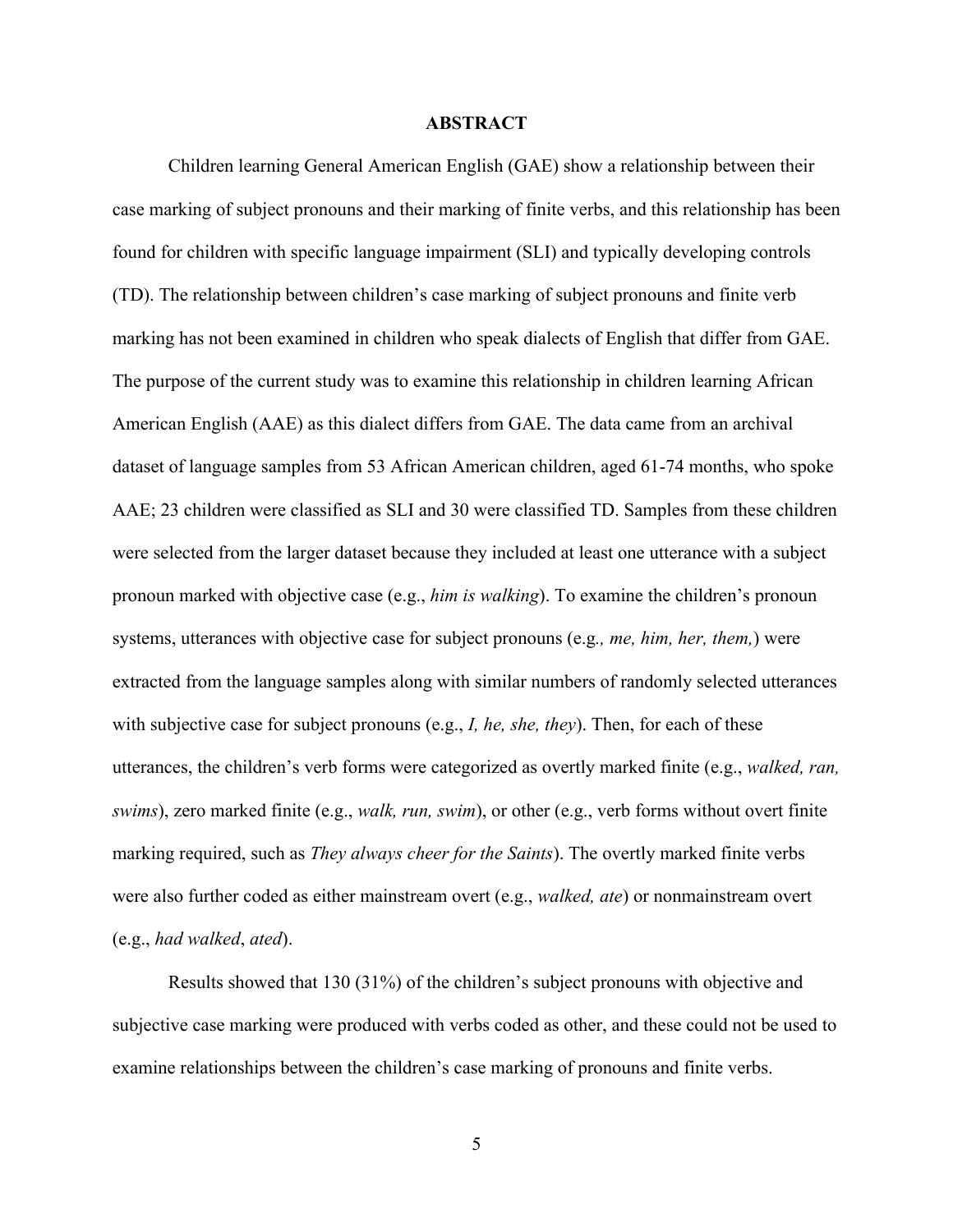However, of 294 utterances with pronouns that could be used, a relationship between subjective case marking of subject pronouns and overt marking of finite verbs existed for the TD, but not SLI group. In addition, the TD group showed a relationship between their subjective case marking of subject pronouns and their use of mainstream overtly marked finite verb forms as compared to their use of nonmainstream overtly marked finite forms. These findings indicate that relationships between subject case pronoun marking and finite verb marking exist for children learning AAE who are typically developing, although the relationship is not identical to what has been documented for children learning GAE.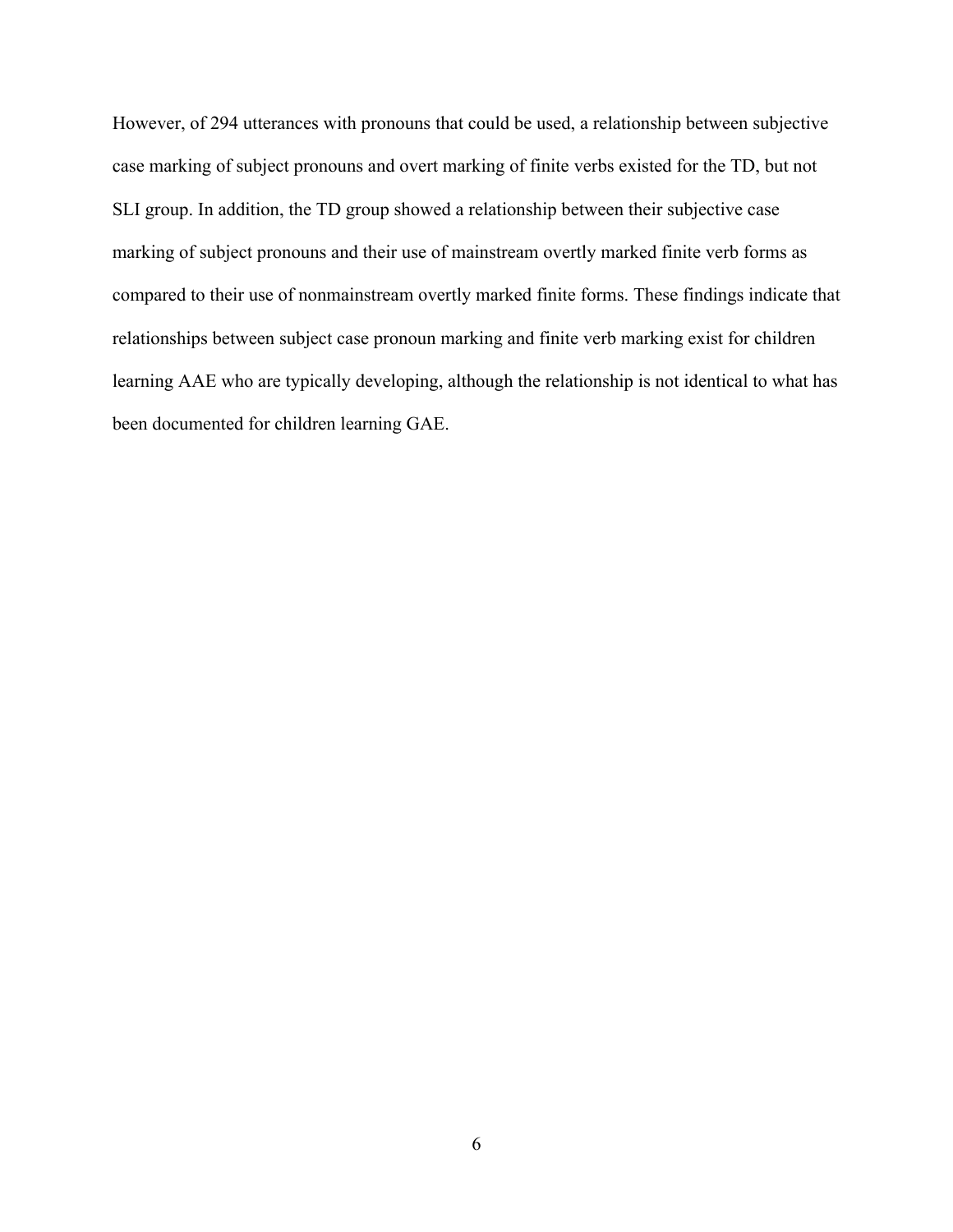#### **CHAPTER 1. INTRODUCTION**

Dialectal variation exists within American English. A dialect is a rule-governed variant of a language that is shared by a group of individuals. As counted by Wolfram and Ward (2006), there are at least 30 English dialects within the United States. These include dialects of General American English (GAE) as spoken throughout various regions of the country; dialects of the South as spoken in Appalachia, the Smokey Mountains, South Carolina, Texas, Louisiana (New Orleans), and Tennessee (Memphis); dialects of the North as spoken in Massachusetts (Boston), Pennsylvania (Pittsburg), New York (New York City), Pennsylvania (Philadelphia), and Canada; dialects of the West as spoken in California, Utah, Oregon (Portland), and Arizona; and dialects of the North American Islands as spoken in Hawaii, West Indies, South Carolina (Sea Island), GA, Bahamas, North Carolina (Outer Banks), Maryland (Smith Island), Canada (Newfoundland), and Tristan da Cunha.

In addition to classifying dialects by their locations, Wolfram and Ward (2006) note that some dialects are based on the sociocultural histories and identities of different communities of speakers. The nonmainstream dialect, African American English (AAE) is considered a sociocultural dialect, and it is the focus of this study. According to the United States Census Bureau in July of 2018, African Americans made up 12.3% of the U.S. population. However, it is unknown how many people speak AAE. Currently, not all African Americans speak AAE, and not all AAE speakers are African American; thus, it is difficult to determine the current prevalence of AAE-speaking individuals in the U.S.

In a recent study, Brown (2017) analyzed pronoun case marking by AAE-speaking children with and without specific language impairment (SLI). The study investigated children's marking of all pronouns to determine if the two groups of AAE speakers differed in their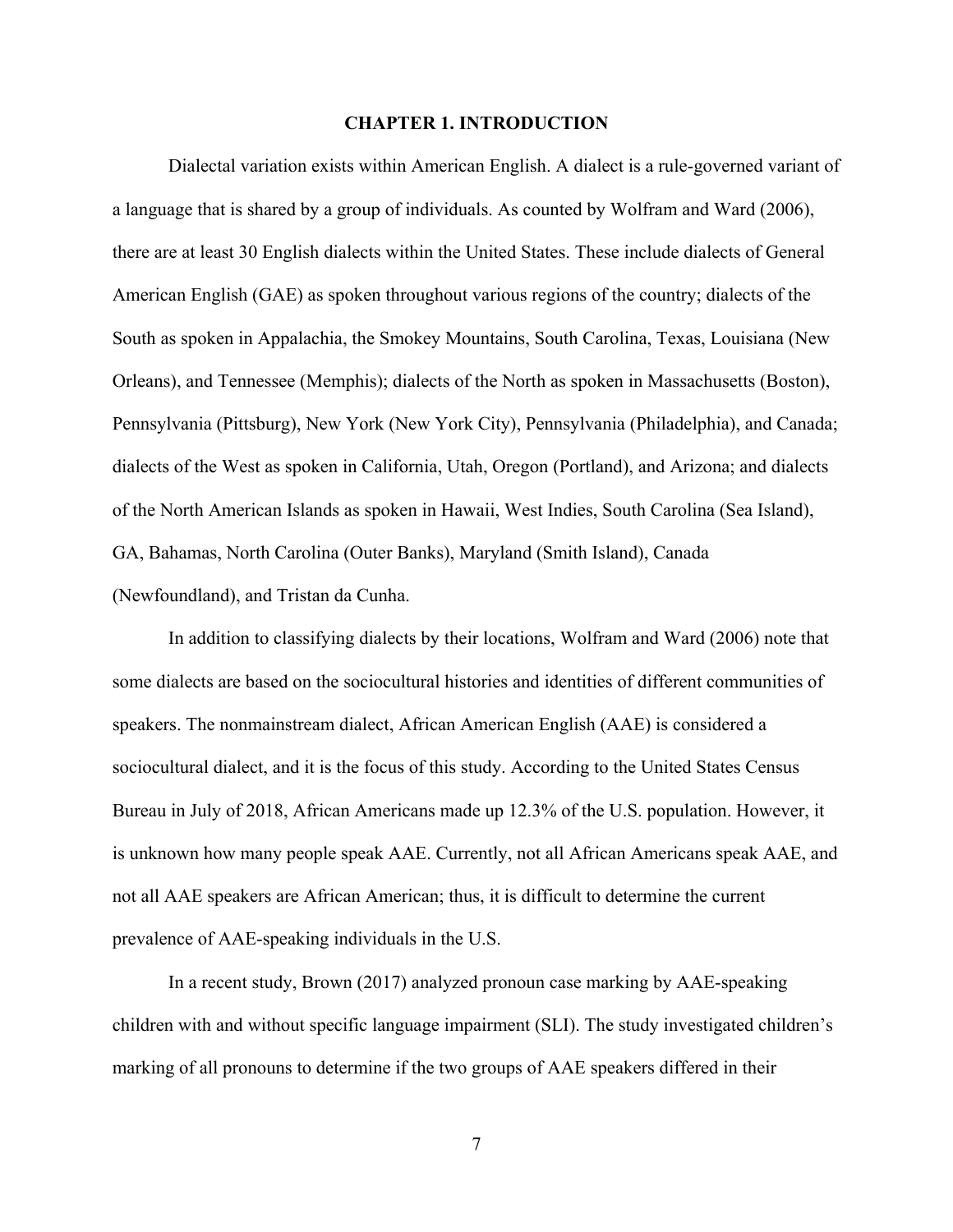pronominal systems. As will be discussed, Brown identified some group differences but also many group similarities, especially as related to the children's use of objective and subjective case for subject pronouns. However, Brown did not consider the relationship between the children's case marking of subject pronouns and their marking of finite verb forms. The current study performed a secondary analysis using archival data from Brown (2017) to examine this relationship.

The literature review for this study is divided into three sections. First, I review what is known about children's development of pronouns. This review covers literature on the relationship between pronoun forms and verb forms using data from children learning GAE. This section includes studies of children who are developing language typically and children with SLI. The second section reviews the general concept of finite marking in English and Rice, Wexler, and Cleve's (1995) Optional Infinitive (OI)/Extended Optional Infinitive (EOI) Account, because this account offers a hypothesis about the relationship between children's acquisition of pronoun case and finite verb morphology. The third section focuses on the pronoun and verb systems of AAE. This section includes a detailed review of Brown's study.

## **Pronoun Case**

Researchers have investigated children's marking of pronouns as related to their verb morphology for over 20 years (Rispoli, 2004). As children develop language, they learn pronouns along with the features they possess (Fitzgerald et al, 2017). As shown in Figure 1, the features of pronouns can be classified into four distinct categories: number (i.e., singular or plural), person (i.e., first, second, third), case (e.g., *nominative, objective, genitive*) and gender (i.e., masculine, feminine, or neutral).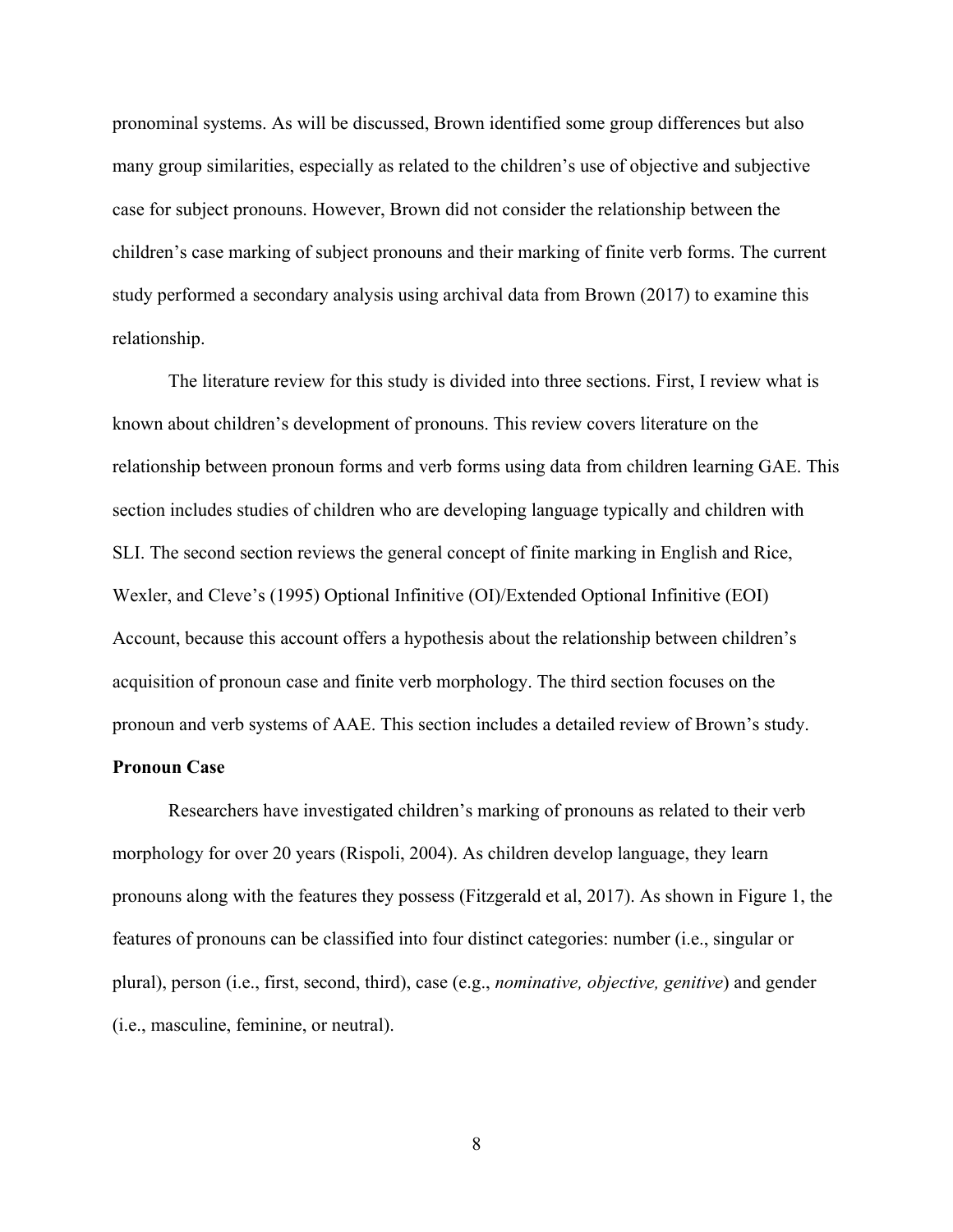|        |            |      |          | Number |        |     |      |
|--------|------------|------|----------|--------|--------|-----|------|
|        |            |      | Singular |        | Plural |     |      |
|        |            |      | I        |        | we     | Sub |      |
|        | 1st        |      | me       |        | us     | Obj |      |
|        |            |      | my       |        | our    | Gen |      |
|        |            |      | you      |        | Sub    |     |      |
| Person | 2nd        |      |          |        |        | Obj | Case |
|        |            | your |          |        | Gen    |     |      |
|        |            | he   | she      | it     | they   | Sub |      |
|        | him<br>3rd | her  |          | them   | Obj    |     |      |
|        |            | his  |          | its    | their  | Gen |      |
|        |            | Masc | Fem      |        | Neuter |     |      |
|        | Gender     |      |          |        |        |     |      |

Figure 1. The English pronominal system. Reprinted with permission. Fitzgerald, C. E., Rispoli, M., & Hadley, P. A. (2017). Case marking uniformity in developmental pronoun errors. *First Language, 37*(4), 391-409. doi:10.1177/0142723717698007.

Case is a grammatical feature that indicates whether a pronoun is serving as the subject or object of a verb within a clause, and/or whether the pronoun indicates possession. In English, there are three different forms of pronoun case: the subjective or nominative (i.e., *I, he, she, they*), the objective, accusative or dative (i.e., *me, him, her, them*), and the possessive or genitive (i.e*. my, his, her, their*).

Errors in pronoun case occur when children produce a pronoun with a different case than an adult speaker of the language (Rispoli, 1994; 1998). These errors are common in children's acquisition of GAE and other mainstream dialects of English, and Rispoli (1994) labels these case errors as overextensions. In addition, he identifies a child's use of *him* for *he* or *my* for *I* as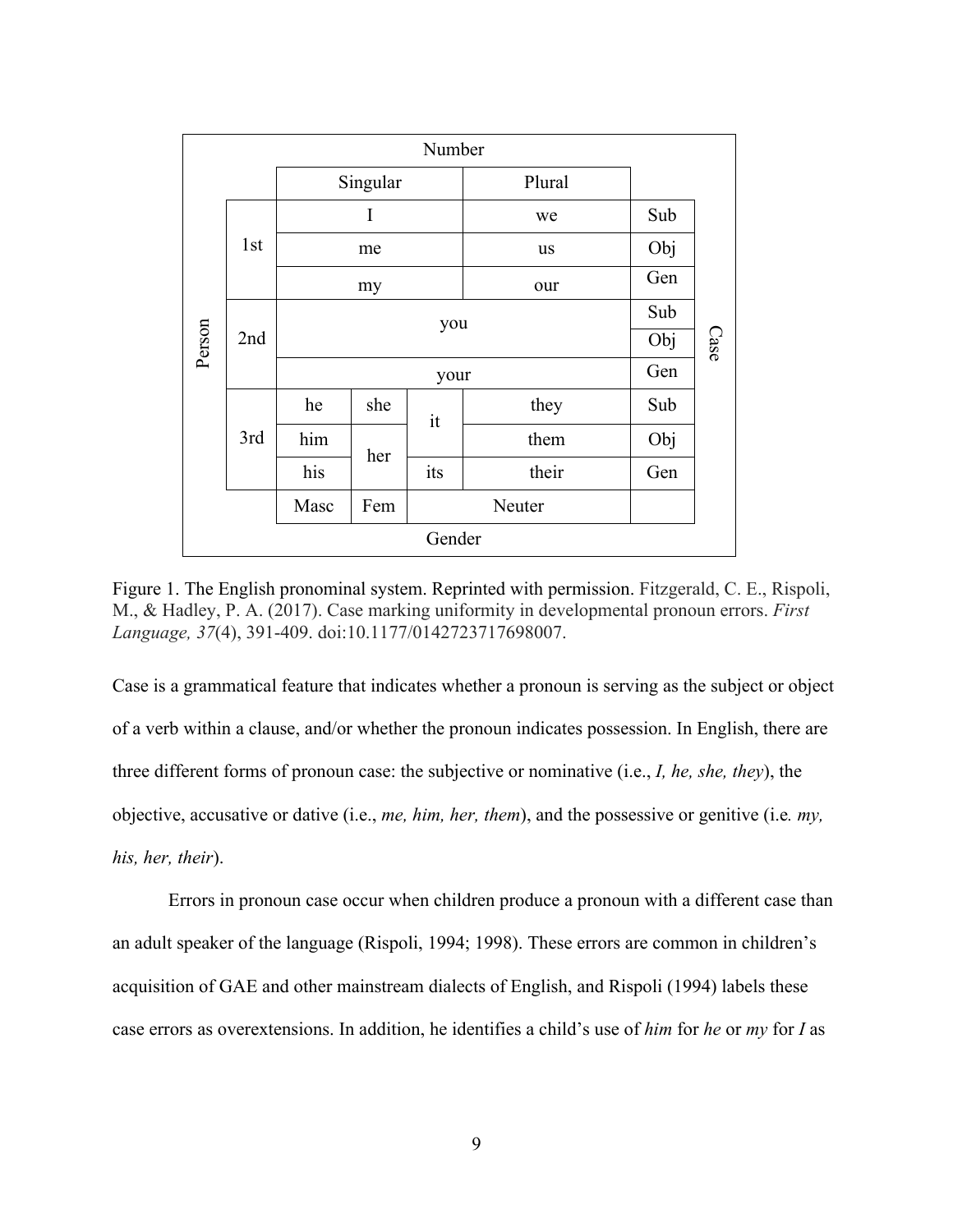examples of oblique overextensions, which reflect the child's use of the objective or genitive case for the nominative case.

#### **Studies of Typically Developing Children**

In GAE and other mainstream dialects of English, children's case errors are most evident with first and third person forms (Pine, Rowland, Lievan & Theakston, 2005; Rispoli, 1998, 1999; Schutze and Wexler, 1996; Vainikka, 1993). First and third person errors also occur most often when the objective case is substituted for subjective case (e.g., *me* for *I*; *him* for *he*; Fitzgerald et al, 2017). In contrast, substitution of the subjective case for the objective or genitive case (e.g., *I* for *me, he* for *him*) is uncommon (Rispoli, 1998). For example, utterances such as, "*Him* play with Mia," are frequently produced by children learning GAE, whereas utterances such as, "Mia play with *he*" are rare. Given this, previous studies of children's pronoun case errors have often concentrated on the marking of subject pronouns (Fitzgerald et al, 2017).

In GAE and other mainstream dialects of English, previous studies examining children's pronoun case errors show first person errors (i.e., *me* for *I*) to occur most often between the ages of 20-30 months (Kirajavinen et al, 2009, Schutze & Wexler, 1996; Vainikka,1993) and third person case errors (e.g., *him* for *he*, *her* for *she*) to occur slightly later and between the ages of 22-43 months (Schutze & Wexler, 1996; Vainikka, 1993; Wexler, Schutze & Rice, 1998), with these latter types of errors emerging in the majority of children by 35 months (Loeb & Leonard, 1991; Rispoli, 2005).

In a recent study, Fitzgerald (2014) investigated the relationship between children's first and third person case errors by examining language samples from 43 typically developing GAEspeaking toddlers (22 boys, 21 girls). The primary purpose of the study was to determine if an association existed between the children's first and third person pronoun case errors, but as a part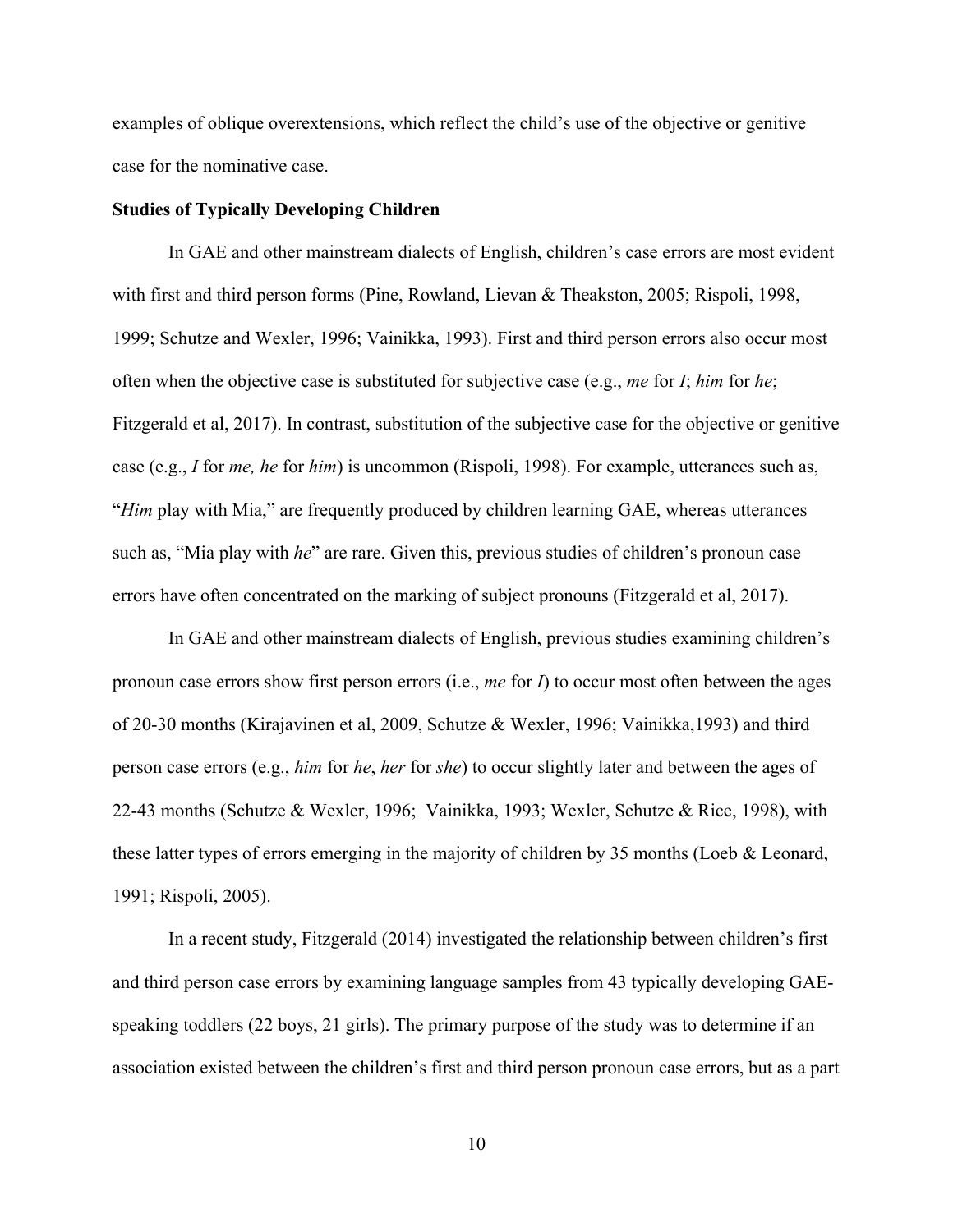of the analysis, she also examined the relation between the children's subject case errors and their marking of finite verbs. The children's language samples were collected longitudinally when they were 21, 24, 27, 30, 33 and 36 months of age. Each sample was one hour in length and collected in a playroom with the primary caregiver. All samples were transcribed, and all transcripts were searched for *I, me, my, mine, we, us, our, ours, he him, his, she, her, hers, they,*  and *them*. Then, each pronoun was coded as correct or incorrect for case marking.

Fitzgerald's first analysis examined the age of the children when they made first and third person case marking errors. Her results were consistent with the literature in that the mean age at which the children produced first and third person errors occurred at 26.4 months and 29.5 months of age, respectively. The age range for the onset of these errors was at 24-27 months of age for first person errors and 27-30 months of age for third person errors. In addition, half of the children who produced first person errors made their initial error before 27 months of age, whereas the median age value for third person errors was 30 months. Finally, for most of the children sampled, the mean age of the last observed case error occurred at 29.07 months for first person, and 33.3 months for third person.

For the second analysis, children were assigned to one of four categories based on the types of errors they made or didn't make. Specifically, children were categorized as producing: only first-person errors, only third person errors, both first and third person errors, or neither errors. These categories were made by looking at each child's data across all 15 months (21 to 36 months) of the study. Then, the number of children in each category was entered into a contingency table to examine the presence of an association with a chi square test. Results were as follows. Only a small percentage (28%) of children produced only first or third person case errors. All others (53%) produced case errors with both first and third person pronouns or with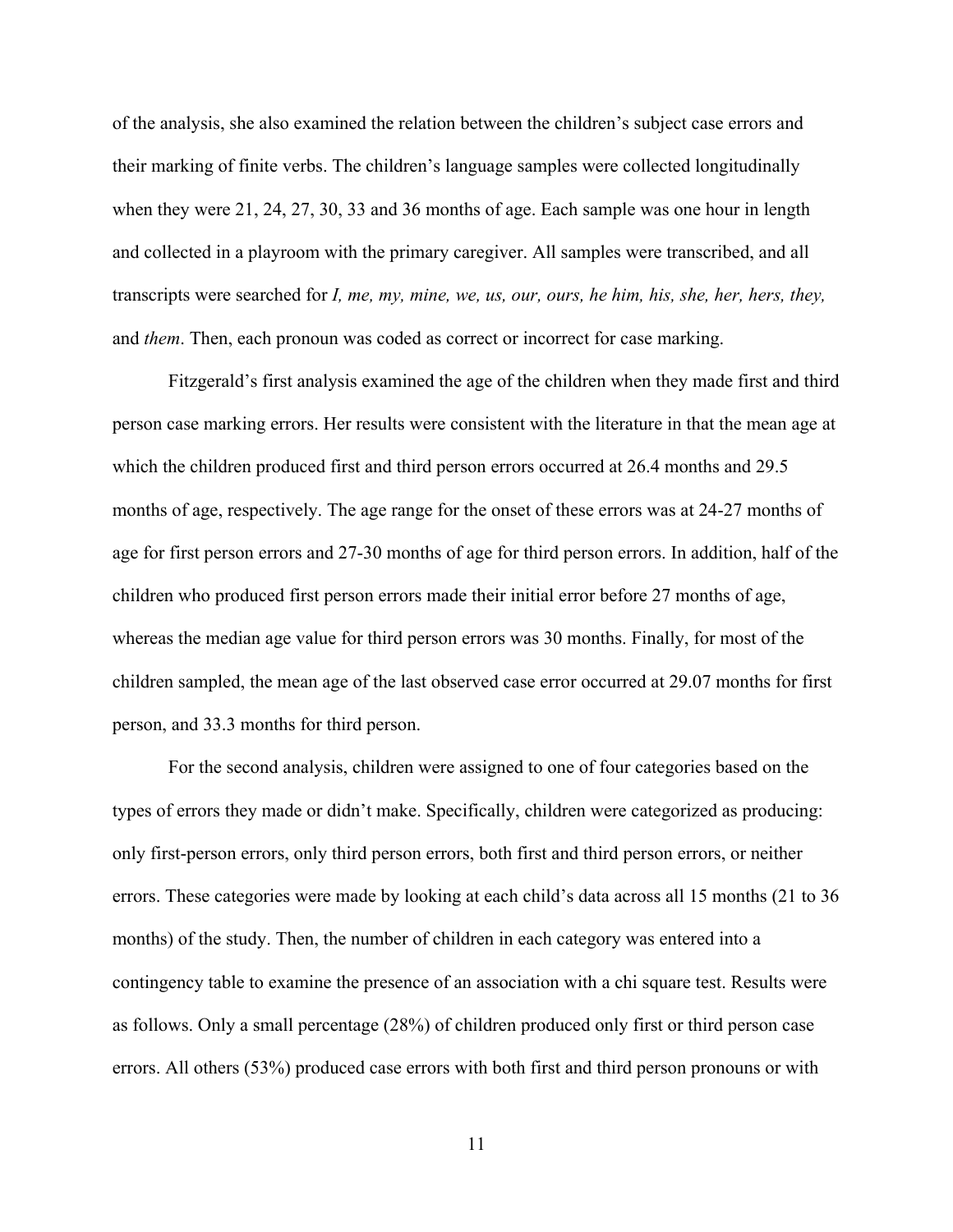neither first nor third person pronouns (19%). Children were also more likely to produce case errors with both singular and plural forms (e.g., (singular: *him* for *he*; plural: *them* for *they*) than with only one number, and with both masculine and feminine forms (e.g., feminine: *her* for *she*; masculine: *him* for *he*) than in only one gender.

Finally, Fitzgerald examined the relationship between the children's subject case marking errors and their marking of finite verb forms. To examine the relationship, Fitzgerald completed a regression. These analyses showed the children's accuracy of finite marking to predict their subject case marking errors. Specifically, the model predicted that children who marked finiteness less than 45% would have a 90% probability of producing a subject pronoun case error between 30 and 36 months, and children who marked finiteness above 80% would have a 21% probability of producing a subject pronoun case error. Visual inspection of the data was consistent with the model, because all 11 children who marked finiteness less than 45% produced a subject pronoun case error, and only one of the seven who marked finiteness above 80% produced a subject pronoun case error.

From these results, Fitzgerald (2014) concluded that GAE-speaking children acquire pronoun case marking as a system rather than learning each case individually, and acquisition of this system is related to the acquisition of overtly marked finite verb forms.

#### **Children with SLI**

Researchers have examined whether GAE-speaking children with SLI have more difficulty with pronoun case errors than children learning language typically. Loeb and Leonard (1991) examined third person subject case errors (i.e., *she, he, him, her*) in a study of eight children with SLI, aged 4 to 5 years, and 8 TD children, aged 2;11 to 3;4 years. They found that children who had a high frequency of subject case marking were more likely to produce overtly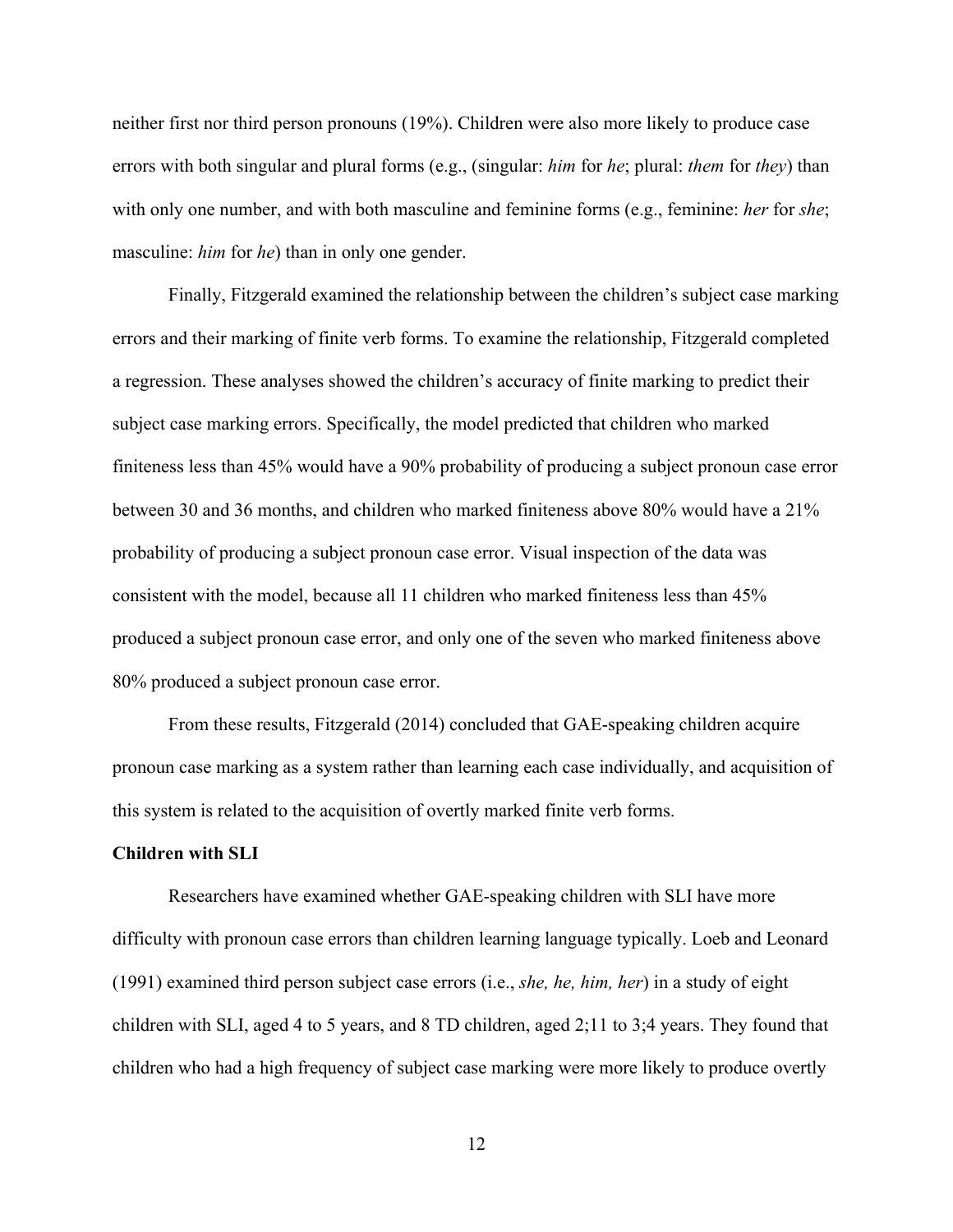marked finite verb forms. Results also showed that the children with SLI had more difficulty than the TD children in both the marking of subject case pronouns and finite verbs; however, subject case marking of both groups was found to be related to their marking of finite verb forms. In the SLI and TD groups, the correlation between the child's subject case marking and finite verb marking was .74 and .92, respectively. These results are consistent with Fitzgerald (2014) in showing that GAE-speaking children's marking of subject pronouns is related to their marking of finite verb forms.

#### **The Concept of Finiteness and the OI/EOI Account**

Radford (1997) defines finiteness as a collection of "grammatical features associated with clauses." In GAE (and when the main clause does not contain an auxiliary), the main verb carries subject-verb agreement and tense. When main verbs are marked for finiteness, they are considered finite verbs. For example, (1a) *cooked* and (1b) *cooks* are both considered verbs with finite marking. In (1c), *cook* has an omitted tense marker on the verb, and in GAE, this verb is considered nonfinite and viewed as ungrammatical.

- (1) a. They cook*ed*
	- b. She cook*s*.
	- c. \*Yesterday, he *cook*.

When an auxiliary DO (i.e., *do, did, does*) or BE (i.e., *am, is, are, was, were*) is present within an utterance, then these auxiliaries carry the tense and agreement marking for the clause (Wexler, 1994; 1995). The auxiliary BE and DO forms are not semantically associated with action, like the verb *cook*, when standing alone. However, BE and DO are classified as finite if they are overtly marked for tense and/or agreement in a clause, as in (2a), (2b) and (2c).

(2) a. He *is/was* cooking.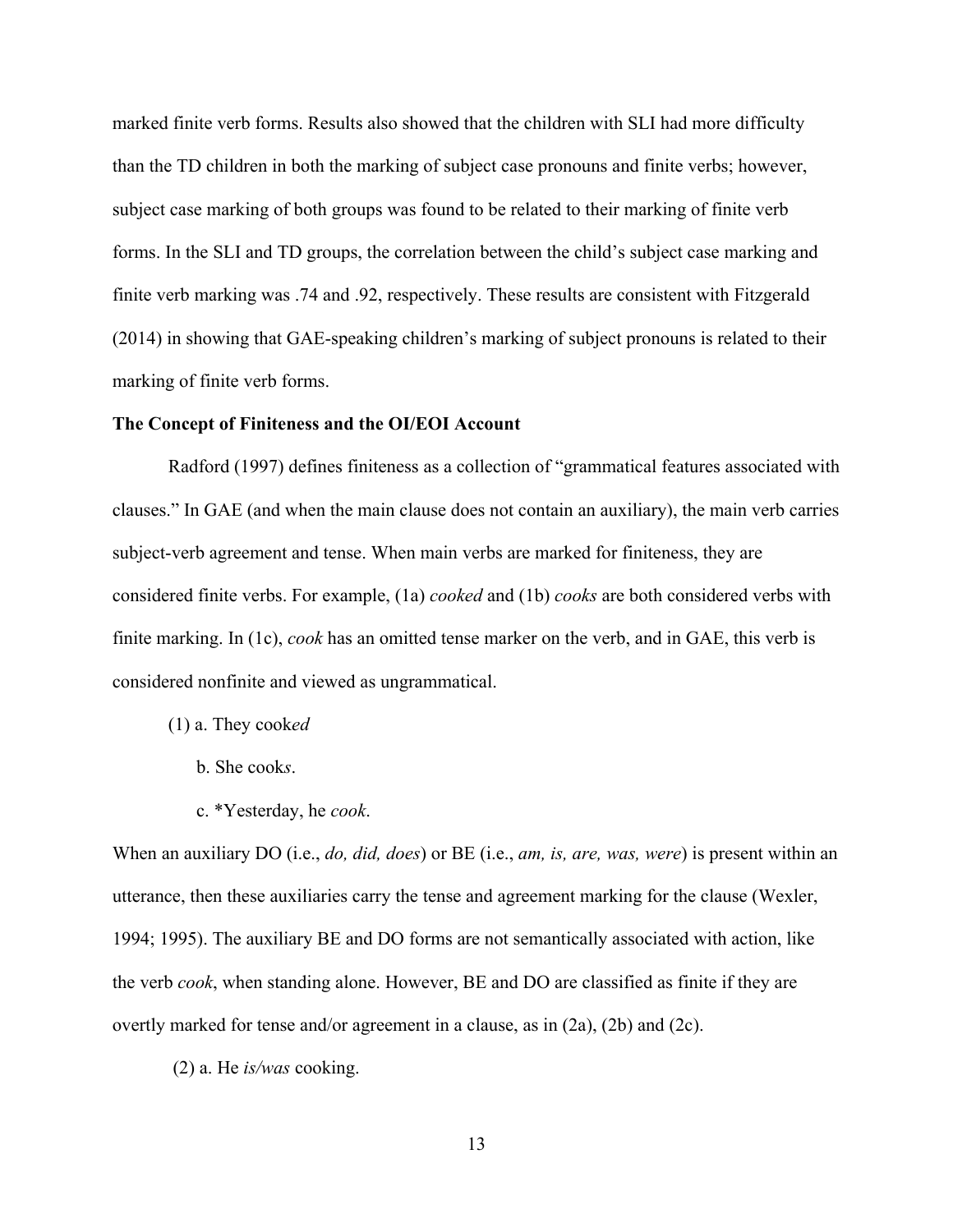- b. She *does/did* not cook.
- c. She *is* hungry.

Interestingly, in examples (3a) and (3b), *cook* is also finite. Rice et al. (1995) describe these finite verb forms as having invisible features of tense and agreement, and note that these features become apparent when negation (i.e., *not*) is added to the clauses via an auxiliary, as seen in (3c) and (3d).

- (3) a. They *cook.*
	- b. You *cook.*
	- c. They *didn't* cook
	- d. You *didn't* cook.

In GAE and other mainstream dialects of English, finite marking only occurs once per clause (Radford, 1997; Rice et al., 1995). In (4a) and (4b), *liked* and *made* are marked for finiteness, and *cook* is nonfinite and part of the embedded infinitival verb clause. These sentences show that finiteness is not determined by the surface features of the verb, but by syntactic features within the clause. In (4c) and (4d), the utterances are ungrammatical because finite marking is produced for both the main verbs and the secondary verbs that are embedded within the infinitival verb clauses.

- (4) a. He *liked* to *cook.*
	- b. She *made* him *cook.*
	- c. \*She *liked* to *cooks.*
	- d. \*She *made* him *cooks.*

Finally, and again for GAE and other mainstream dialects of English, finiteness does not only affect verbs, but other grammatical features, such as subject case marking (Schultze &Wexler,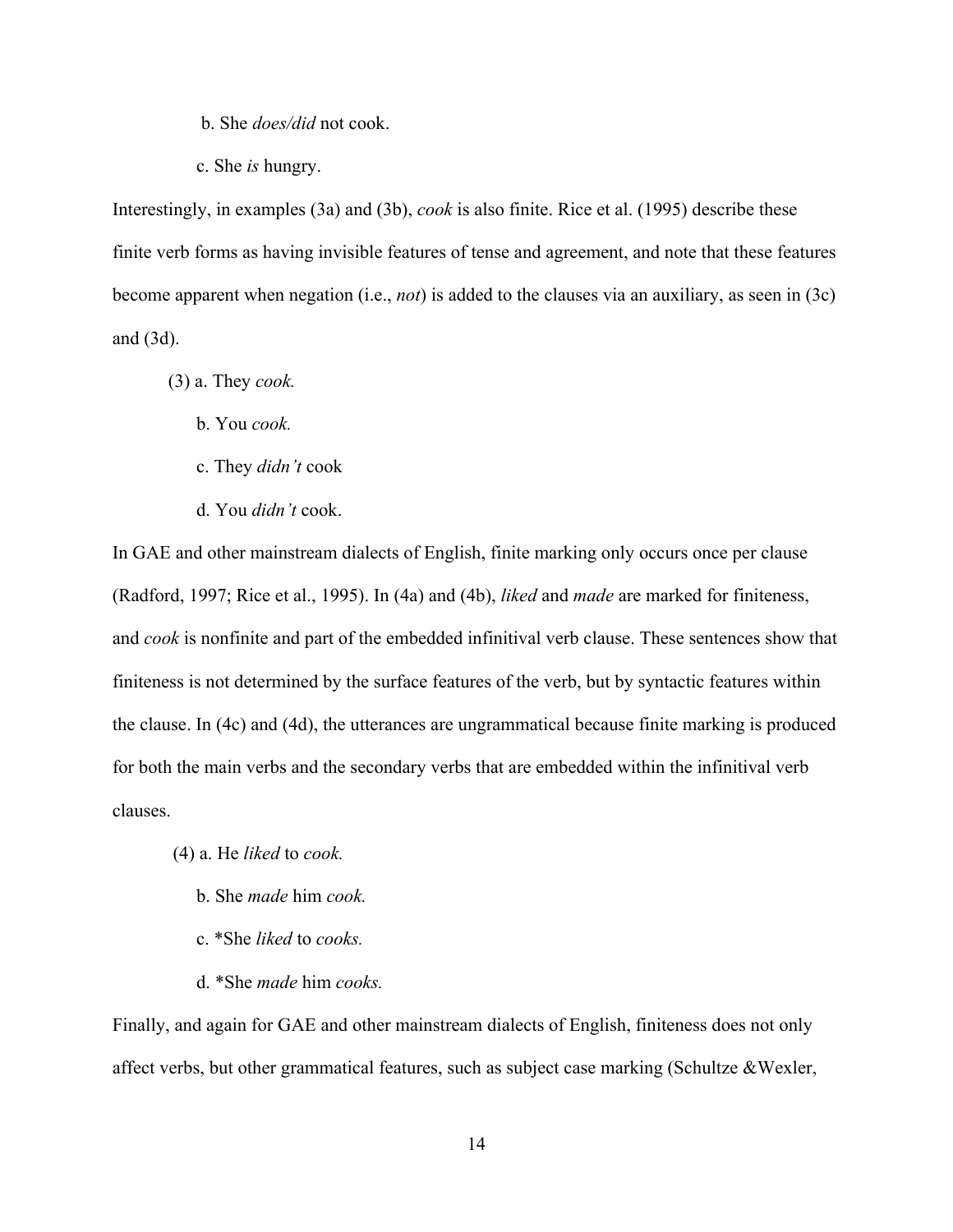1996). In (5a), the subject pronoun (*she*) has subjective case, and it is followed by a finite verb (*cooks*); this sentence is grammatical in GAE. This example is in contrast to (5b), (5c), and (5d), which are all ungrammatical in GAE. In (5b), objective case (*him*) is produced for the subject pronoun, and it is followed by a finite verb form (*walks*). In (5c), objective case (*her*) is produced for the subject pronoun, and it is followed by a nonfinite verb form (*cook*). In (5d), subjective case is produced for the subject pronoun, and it is followed by a nonfinite verb form (*cook*).

- (5) a. She cooks
	- b. Him walks
	- c. \*Her cook
	- d. \*She cook

In GAE, finite marking develops in typically developing children between the ages of two and four years. Wexler (1994) refers to this stage as the optional infinitive stage. In this stage, children's marking of finite verbs is optional; sometimes they produce a finite verb form and sometimes they produce a nonfinite form in clauses that should be marked for finiteness. Rice et al.'s (1995) Optional Infinitive (OI)/Extended Optional Infinitive (EOI) Account was designed to further specify children's abilities when they are in the optional infinitive stage and help explain the grammatical deficits of children with SLI, who they claim stay in the OI stage for an extended period relative to their typically developing peers.

For GAE and other mainstream dialects of English, the OI/EOI Account predicts that children with and without SLI will show a relationship between their marking of subject case pronouns and their marking of finite verb forms. In addition, this account predicts that both groups will be more likely to produce objective case for subject pronouns when the main verb (or the auxiliary) of the clause is not marked for finiteness (e.g., *him get it*) than when it is (e.g., *him*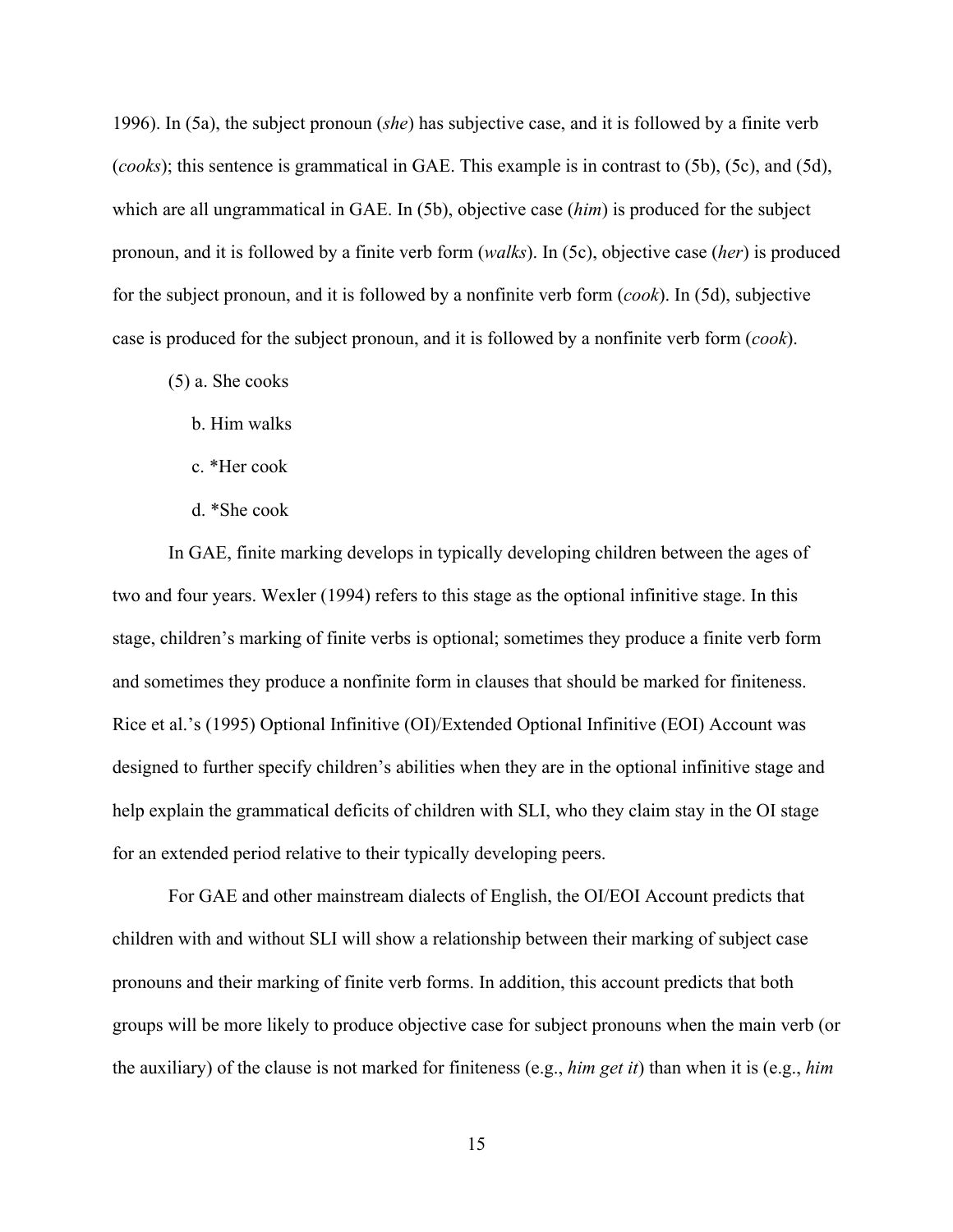*gets it*). Using the 5a – 5d examples, this account predicts that young children should produce many utterances that are similar to (5a), (5c), and (5d), but not many utterances that are similar to (5b).

The OI/EOI Account is based on children who speak GAE and other mainstream dialects of English. It is unclear whether the OI/EOI Account and the relationship between children's marking of subject pronoun case and finite verb forms applies to children who speak nonmainstream dialects of English, such as AAE. As will be reviewed next, AAE allows optional marking of pronoun case and optional marking of finite verbs. Although optional marking for pronoun case and finite verbs in AAE is not random, the marking of pronouns and the marking of finite verbs appears unrelated based on the dialect literature that is available on these two structures. The current study provides a much needed direct test of this relationship in child AAE.

#### **Pronoun case in AAE**

According to Seymour et al. (1998), there are noncontrastive features in English, which include features of language that all dialects have in common, and contrastive features, which include the unique features that are not shared by all dialects. For many, but certainly not all scholars of AAE, the marking of pronouns is considered a contrastive feature of AAE (Oetting  $\&$ McDonald, 2001; Washington & Craig, 1994; Wolfram, 1991). Drawing on Wolfram (1991), Brown (2017) discusses five different types of pronoun marking options that can occur in adult AAE, but not GAE. Specifically, adult AAE allows:

- 1. *Hisself* and *theirself* as reflexive pronouns (e.g., *He did it all by hisself*).
- 2. First person singular personal dative pronouns (e.g., *I got me a doll house*).
- 3. *Them* as a demonstrative pronoun (e.g., *I like them toys*).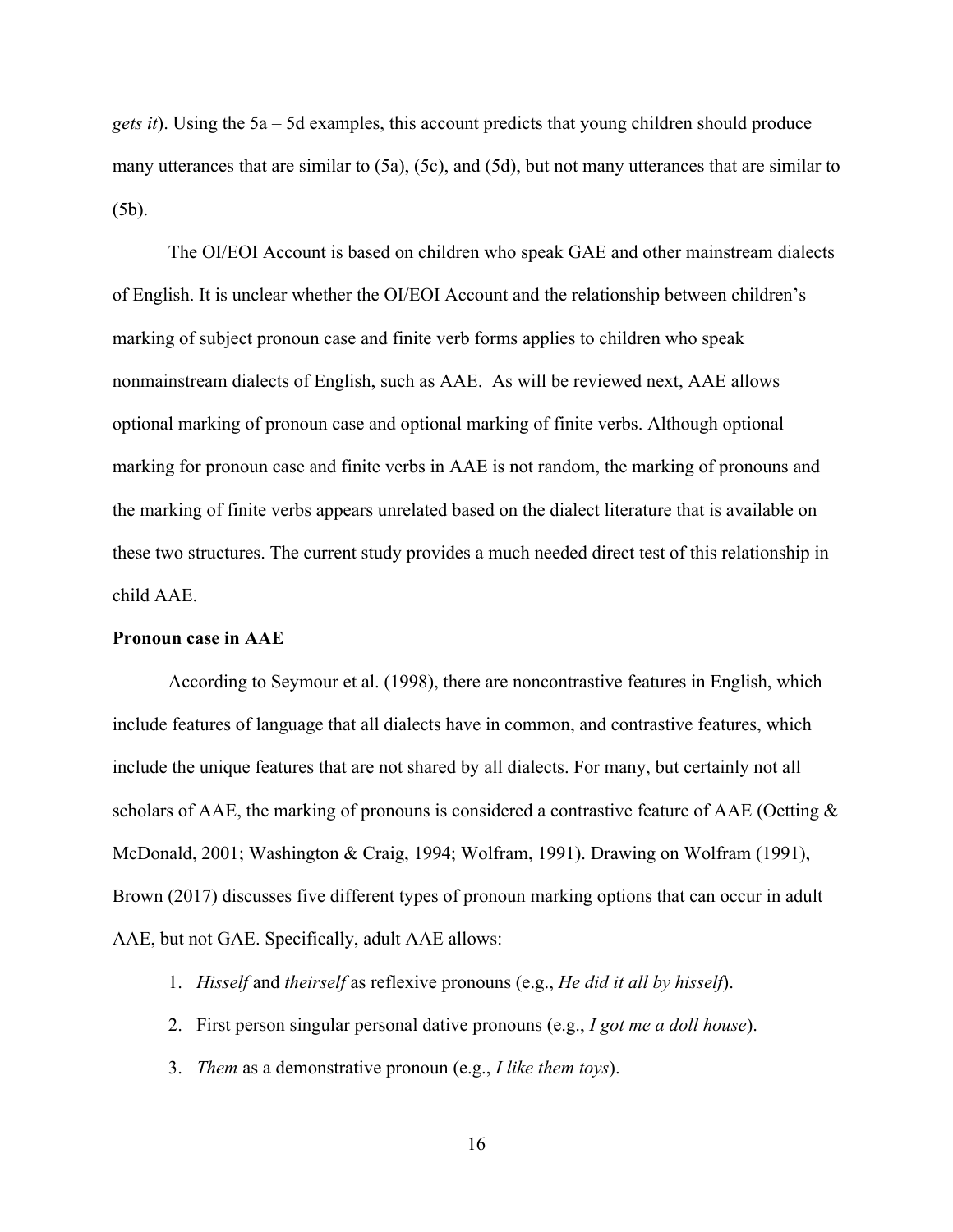- 4. Objective case for subject pronouns, especially in compound noun phrases (e.g., *Me and my sister went shopping*).
- 5. Appositive pronouns (e.g., *Shali, she sat here*).

Although the above listed pronoun marking options of AAE are well documented, minimal research has examined AAE-speaking children's use of these various marking options or their pronominal systems in general. To fill this gap, Brown (2017) examined all pronouns produced by 96 AAE-speaking children (35 children with SLI; 61 TD children) while they each played with an adult examiner at their school. The children's language samples averaged over 200 complete and intelligible utterances and 16,592 pronouns were found within these samples. For the current study, two findings of Brown's work are relevant. First, Brown found that the majority (96%; 15,917/16,592) of the AAE-speaking children's pronouns involved overtly marked forms that were consistent with GAE forms. Brown classified these marking options as mainstream in nature (see Table 1).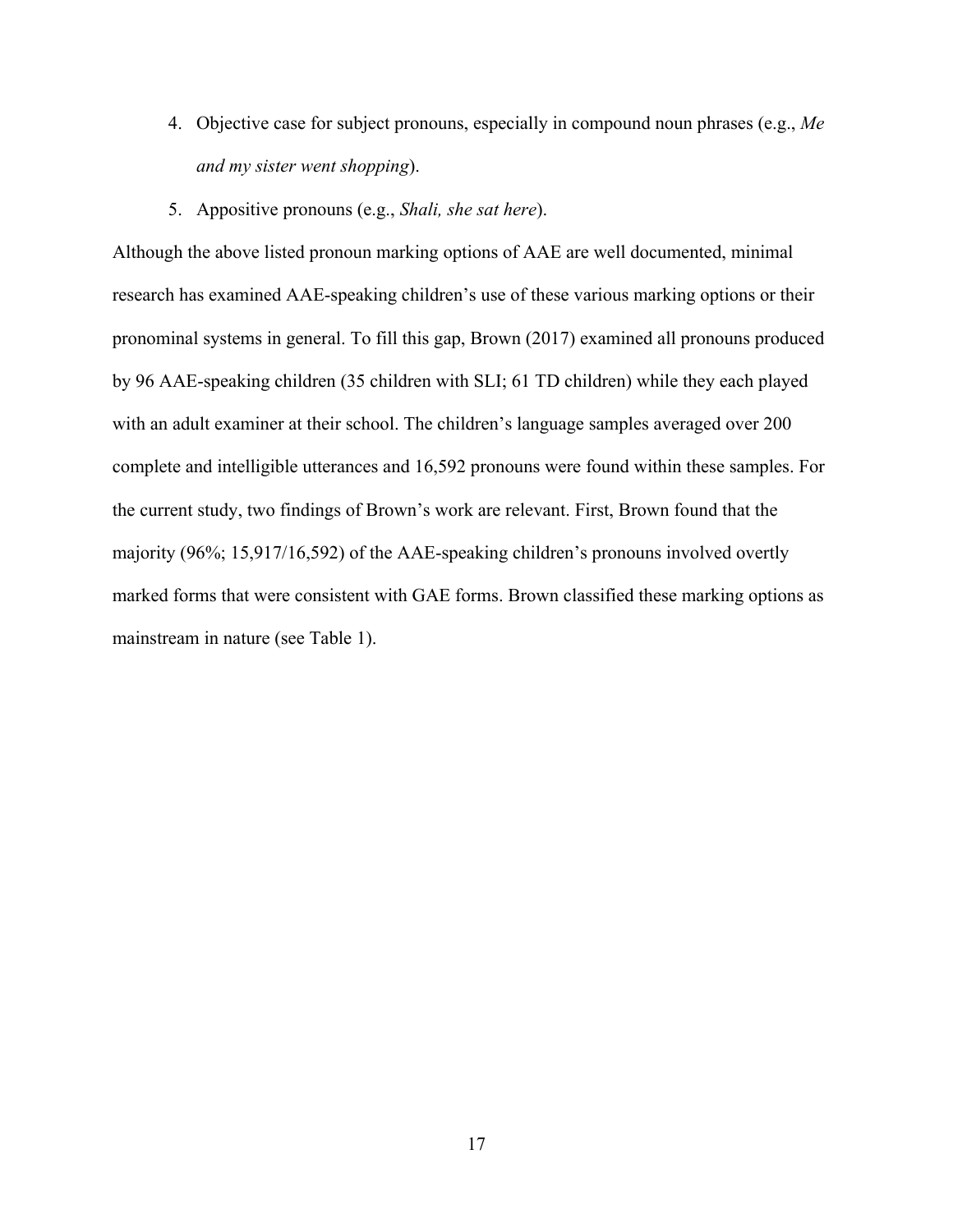| Pronoun Marking | Example                                     | Rate of Use |          |
|-----------------|---------------------------------------------|-------------|----------|
| I               | <i>I</i> like my shirt.                     | 4445/4445   | 100%     |
| Them            | He has friends. He likes <i>them</i> .      | 543/543     | 100%     |
| Him             | Mike has a ball. I gave it to <i>him</i> .  | 535/536     | $>99\%$  |
| Her             | Anne needed a pencil. I gave<br>one to her. | 721/725     | $> 99\%$ |
| Me              | I want that. Give it to me.                 | 717/725     | 99%      |
| My              | I like <i>my</i> shirt.                     | 2385/2457   | 97%      |
| He              | He asked his dad for help.                  | 2875/2985   | 96%      |
| They            | <i>They</i> washed their hands.             | 1542/1607   | 96%      |
| His             | He asked <i>his</i> dad for help.           | 608/649     | 94%      |
| She             | <i>She</i> gave her mom a hug.              | 1449/1578   | 92%      |
| Their           | They washed <i>their</i> hands.             | 97/204      | 48%      |

Table 1. Mainstream pronoun marking options produced by AAE-speaking children

Brown classified the children's other 4% of pronoun marking options as nonmainstream (see Table 2). As shown in the table, six different nonmainstream marking options were identified, and of these six, only three were produced greater than 1% of the time. It is also interesting to note that of the six, only one, objective case for subject pronouns, was listed by Wolfram as an adult AAE marking option. This marking option, which is the focus of the current project, was produced by the children at a rate of 3% (or 271 times out of a total of 10,724 subject pronouns).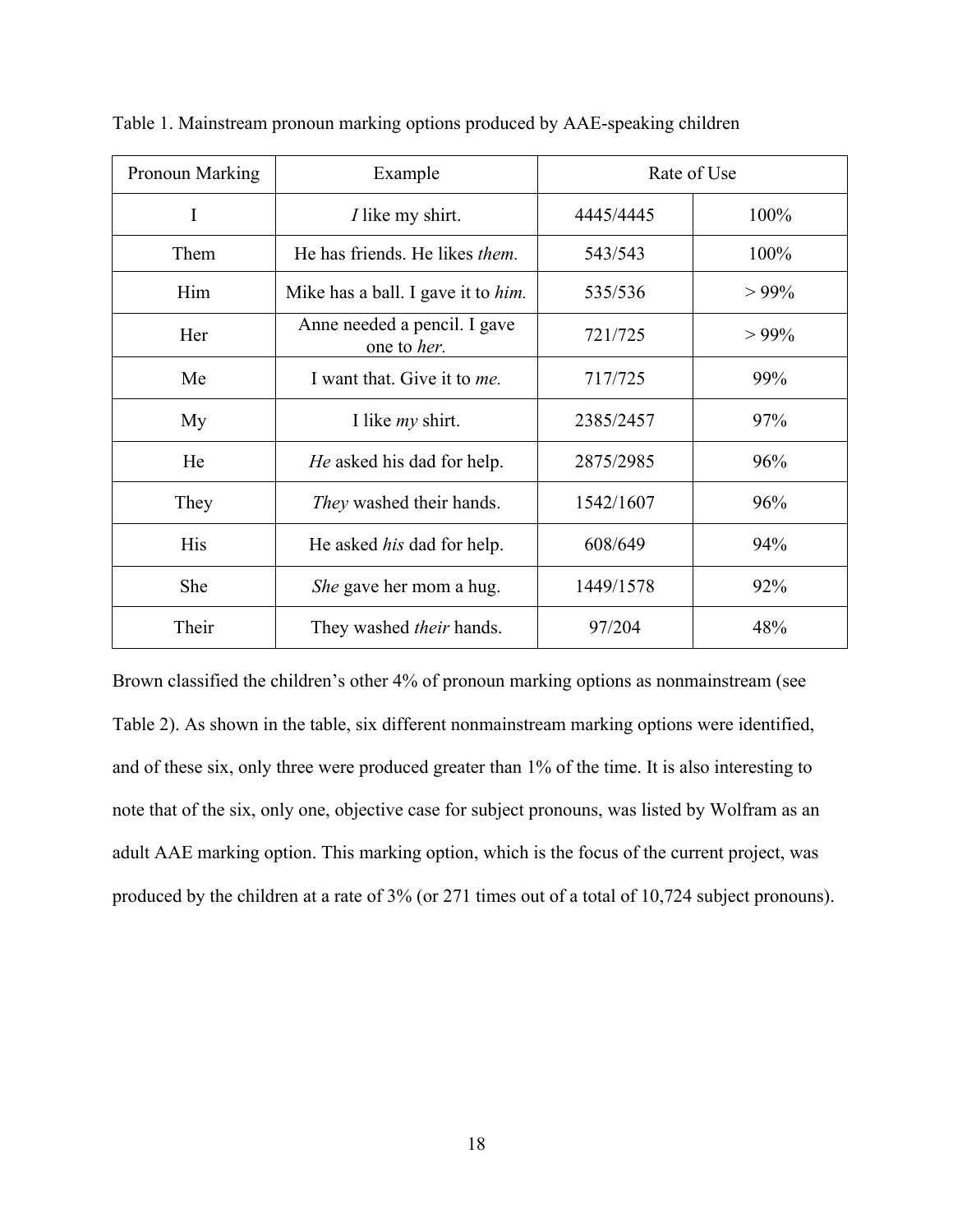| Pronoun Marking<br>Example  |                                                                                                               |            | Rate of Use |
|-----------------------------|---------------------------------------------------------------------------------------------------------------|------------|-------------|
| Subjective for<br>Genitive  | They washed <i>he/she/they</i> hands.<br>$\lceil \text{target} = \text{his}/\text{her}/\text{their}/\text{I}$ | 108/855    | 13%         |
| Objective for<br>Genitive   | They washed <i>him/them</i> hands. <i>[target =</i><br>his/their]                                             | 109/3313   | 3%          |
| Objective for<br>Subjective | Him/her/them asked his dad for help.<br>$\int target = he/she/they$                                           | 271/10,724 | 3%          |
| Subjective for<br>Objective | I want that. Give it to I.<br>$[target = me]$                                                                 | 5/737      | $1\%$       |
| Genitive for<br>Objective   | I want that. Give it to my.<br>$\lceil target = me \rceil$                                                    | 3/737      | $< 1\%$     |
| <b>Alternative Gender</b>   | He gave her mom a hug.<br>$[target = she]$                                                                    | 11/4564    | $< 1\%$     |

Table 2. Nonmainstream pronoun marking options produced by AAE-speaking children

Secondly, Brown did not find differences between those with and without SLI in their rate of objective case marking for subject pronouns. As shown in Table 3, the TD group's average rate of objective case marking for subject pronouns was  $1.1\%$  (SD = 5.9%) and this was not statistically different from the SLI group's average rate of  $2.76\%$  (SD = 4.4%).

Table 3. Frequency and percentage of objective case for subject pronouns by group

| Pronoun Pattern Type     | <b>SLI</b><br>$(n=35)$        | ГD.<br>$(n=61)$    |
|--------------------------|-------------------------------|--------------------|
| Objective for Subjective | $115/3836 = 3\%$ <sup>a</sup> | $156/6888 = 2.3\%$ |
| Him for He, Her for She, | $M = 2.76\%$ <sup>b</sup>     | $M = 1.1\%$        |
| Them for They, Me for I  | $(4.4\%)^c$                   | $(5.9\%)$          |

a: Proportion of objective case out of total subject pronoun contexts

b: Average percentage of objective case out of each child's total subject pronoun contexts c: Standard deviation

#### **Finite Marking in AAE**

In AAE, the marking of verbs for finiteness is optional (Green, 2002; Labov, 1996;

Lanehart, 2015; Lee & Oetting, 2014; Newkirk-Turner, Oetting, & Stockman, 2016; Oetting,

Lee, & Porter, 2013; Pruitt & Oetting, 2009; Roy et al, 2013; Seymour, Bland-Stewart, & Green,

1998; Wolfram, 1991). For example, finite BE forms (i.e., *am, is, are, was, were*) can be overtly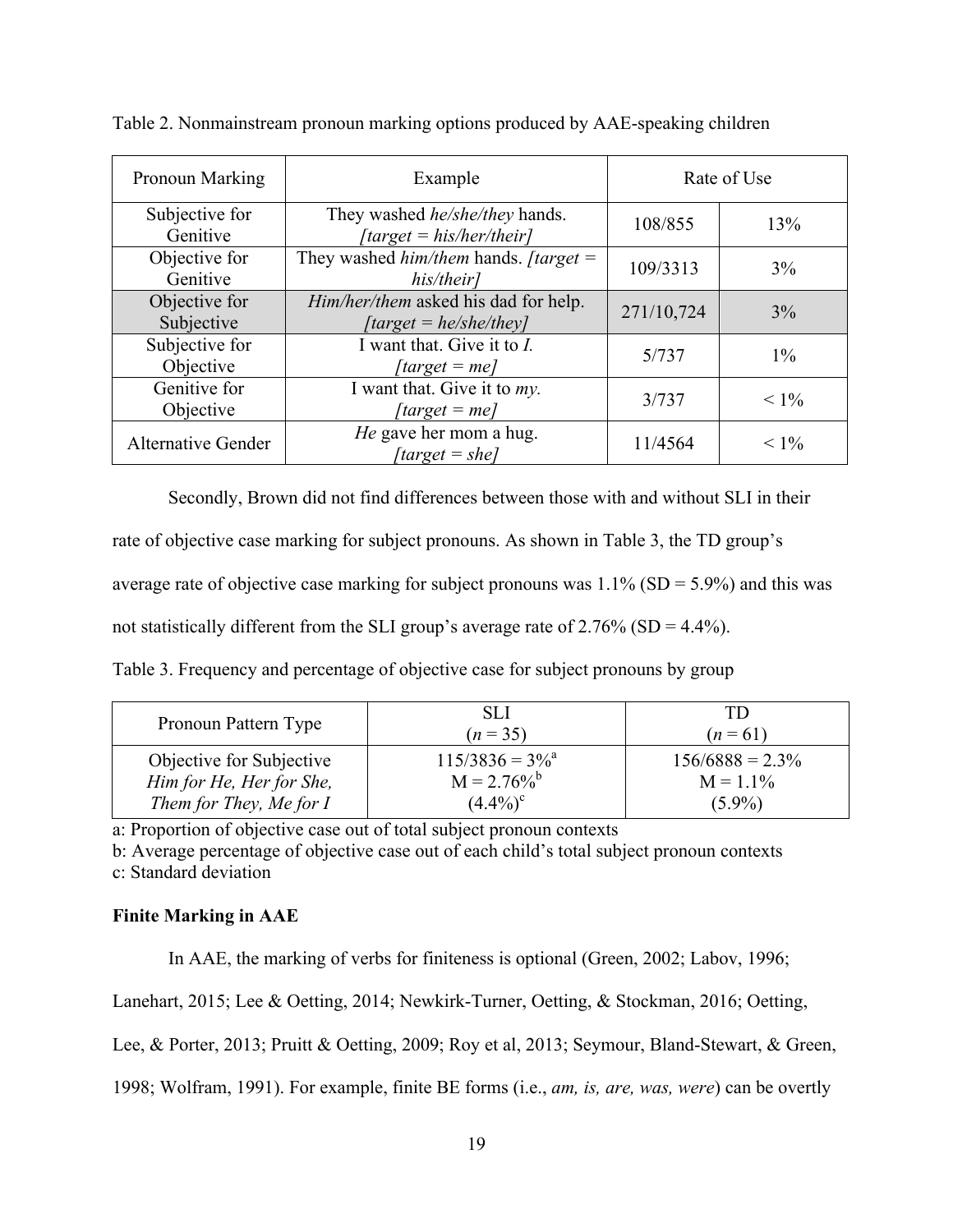marked (e.g., *She is cooking*) or zero marked (e.g., *She Ø cooking*). Overt versus zero marking of these BE forms does not occur randomly, however. Instead, the marking is affected by linguistic features of the form, such as the person/number, tense, contractibility, and grammatical function of the BE form. In a study of 62 language samples, Roy et al. (2013) examined the influence of these linguistic features on the rate of AAE-speaking children's overtly marked BE forms. Results showed that the children overtly marked first person (e.g., *I am excited*) and past tense BE forms (e.g., *He was swimming*) at high rates (**>** 90%), with lower rates (59%) for BE forms involving *is* (e.g., *He is excited*), and even lower rates (27%) for BE forms involving *are*. In addition, the children's rates of overt marking were higher if the BE form served as a copula (e.g., *She is tired*) instead of an auxiliary (e.g., *She is walking*; 77% vs. 57%) and if it was produced in an uncontractible (e.g., *Is she tired?*) as compared to contractible context (e.g., *Chris is tired/She's tired?*; 70% vs. 53%). AAE also allows the use of singular BE forms with plural subjects (e.g., *They's walking*, *They was walking*). Both of these latter productions are often referred to as nonmainstream overt forms, and in multiple studies, they are included in counts of a child's mainstream overt forms (Garrity & Oetting, 2010; Newkirk-Turner et al., 2016; Roy et al., 2013). Finally, AAE allows the *be* form to serve as a copula or auxiliary when indicating a habitual or on-going state or action (e.g., *He be funny [all the time]*; *He be working [all the time]*). This *be* form is often written as be<sub>2</sub> to indicate that it is grammatically and semantically different from the main verb *be* form. Although this auxiliary is different from the other auxiliary BE forms (Green, 2002) and it is often removed from analyses of the other auxiliary BE forms, it will be included in the current study as a nonmainstream overtly marked auxiliary form.

Finite past tense verbs in AAE can also be overtly marked (e.g., *Last night, he walked home*), zero marked (e.g., *Last night, he walkØ home),* or overtly marked with other forms that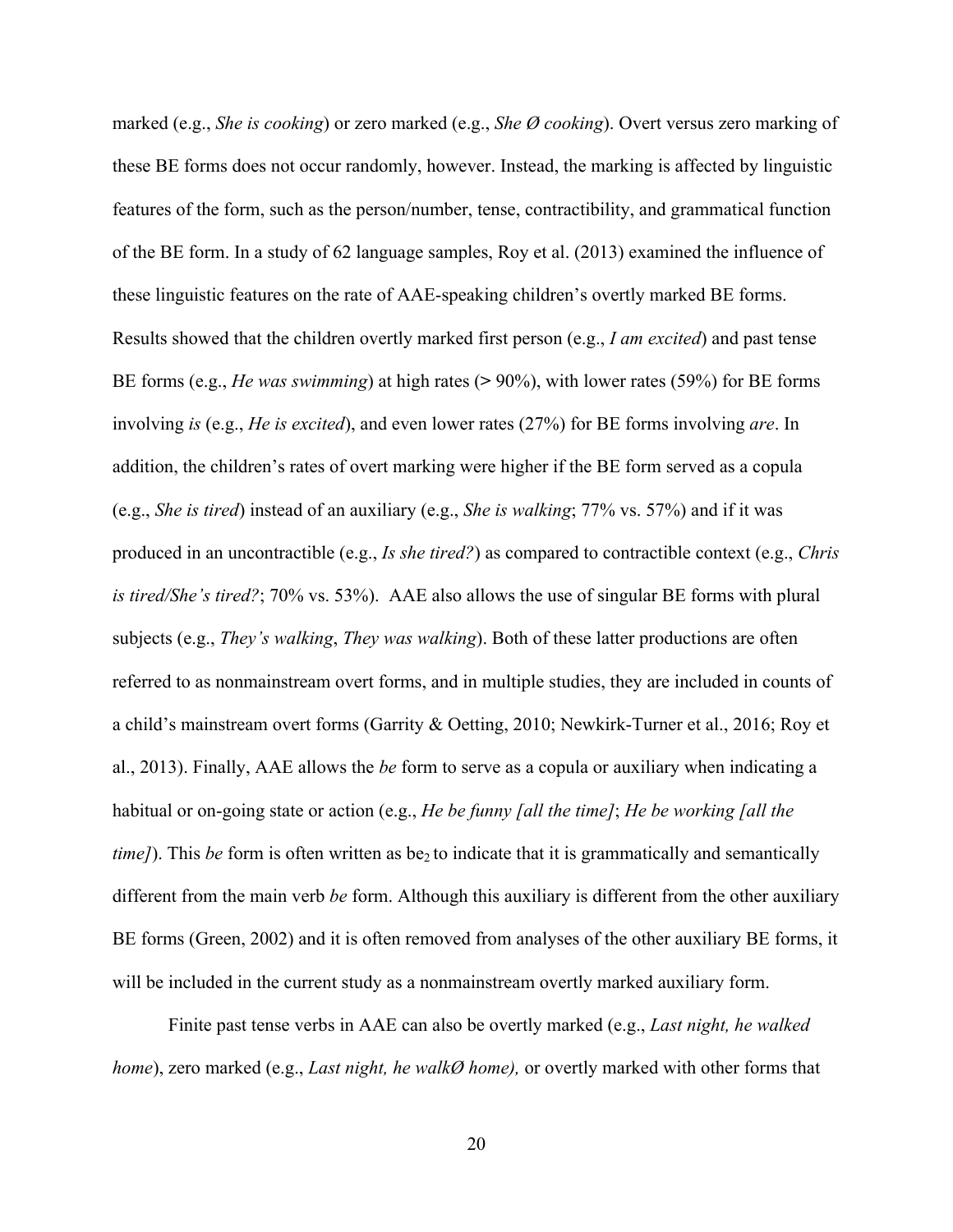are not used to mark past tense in GAE. According to Wolfram (1991), some of these other nonmainstream forms include: alternative forms (e.g., *driven* as in *I driven there*, and *known* as in *I known that*), over-regularized forms (e.g., *dranked, forgaved, spoked*), and preterite had + verb forms (e.g., *Then, she had drank the lemonade*). To learn more about past tense marking in child AAE, Lee and Oetting (2014) examined language samples from 63 AAE-speaking children and found 3,984 past tense contexts. Of these, the majority (79%) were overtly marked with mainstream forms (e.g., *walked, jumped, ran, fell*), with 10% zero marked (e.g., *walk, jump, run, fall*) and 11% overtly marked with nonmainstream forms (e.g., *driven, falled, had drank*). In addition, various scholars of AAE have noted that the phonetic properties of the verb (i.e., the final phoneme of the verb) can also influence the rate at which an AAE speaker overtly marks or zero marks past tense (Green, 2001). In a study of 45 AAE-speaking children and using probe data rather than language samples, children's rates of overt marking for past tense were higher with verbs ending in a vowel or glide (e.g., *fly*) than with verbs ending in a consonant (e.g., *jump*; Pruitt & Oetting, 2009). This finding was documented for both simple past tense forms (e.g., *he brushed a dog*) and past participle forms (e.g., *the dog was brushed*).

Finally, finite third person singular, which is also referred to as verbal –s in the dialect literature, can also be optionally marked in AAE as overtly marked (e.g., *Beyoncé wears purple socks*) or zero marked (e.g., *Beyoncé wear purple socks*). To learn more about this structure in child AAE, Cleveland and Oetting (2013) examined language samples of 14 AAE-speaking children with SLI and 12 AAE-speaking TD children. These children produced 411 verbal scontexts, and these were coded as overtly marked (e.g., *Today he walks*) or zero marked (e.g., *Today, he walk*). Unlike the results for auxiliary BE and past tense, results showed that the majority (~80%) of the children's verbal –s contexts were zero marked. In addition, the average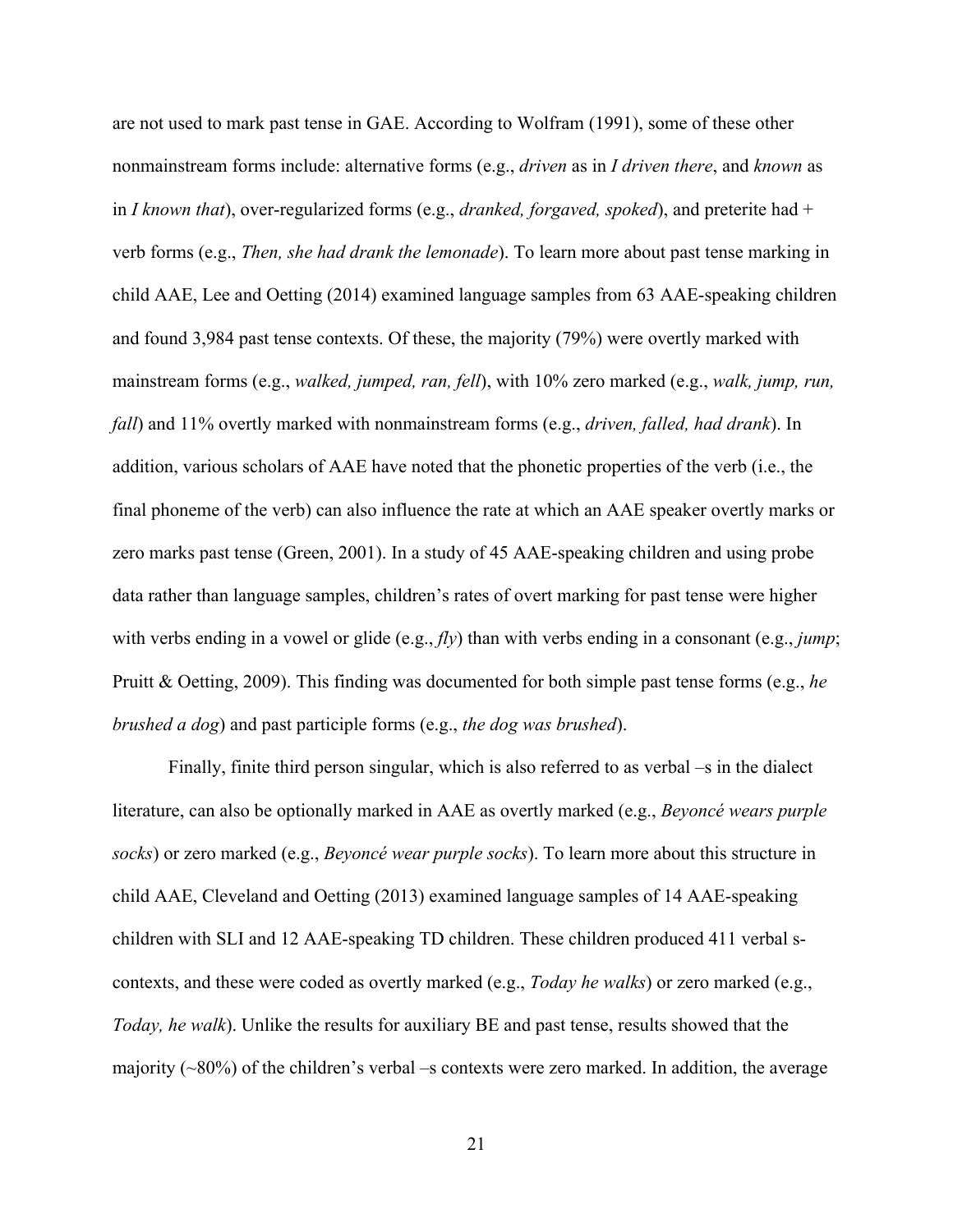rate at which the children with and without SLI zero marked verbal –s did not differ from each other (SLI  $M = 14.07$ ,  $SD = 16.69$  vs. TD  $M = 21.42$ ,  $SD = 16.44$ ). For both AAE groups, the children overtly marked *have* at higher rates than irregular verbs *do* and *say* and regular verbs (e.g. *cooked, washed*). AAE-speaking children also overtly marked DO contexts without negation (e.g., *he do/does*…) at higher rates than DO contexts with negation (e.g., *he doesn't/he don't*…).

From these results, one can conclude that child AAE allows optional marking of pronoun case and optional marking of finite verbs, but the variables that seem to affect the marking of each of these structures appear unrelated to each other. AAE speakers' use of objective case for subject pronouns appears to be related to the type of noun phrase (i.e., compound noun phrases, such as *Me and my sister went shopping*), whereas their marking of finite verbs (i.e., copula and auxiliary BE, past tense, and verbal –s) has been tied to the type of finite form (e.g. am vs. is vs. are; regular vs. irregular; vowel or glide vs. consonant as final phoneme, etc.), and type of linguistic features surrounding the finite form (e.g., +/- negation). Given this, the marking of subject pronoun case does not appear to be related to the marking of finite verb forms in AAE.

#### **Summary**

Extensive research has been conducted on GAE-speaking children's acquisition of subject pronoun case marking, and according to the OI/EOI Account of Rice et al. (1996), there is a relationship between children's development of subject case pronouns and their marking of finite verb forms. This theory asserts that children who produce objective case for subject pronouns (e.g., *him* for *he*) will be more likely to produce these pronoun forms in utterances that are not overtly marked for finiteness. However, the OI/EOI Account was developed for children who speak GAE or other mainstream dialects of English. The nonmainstream dialect of AAE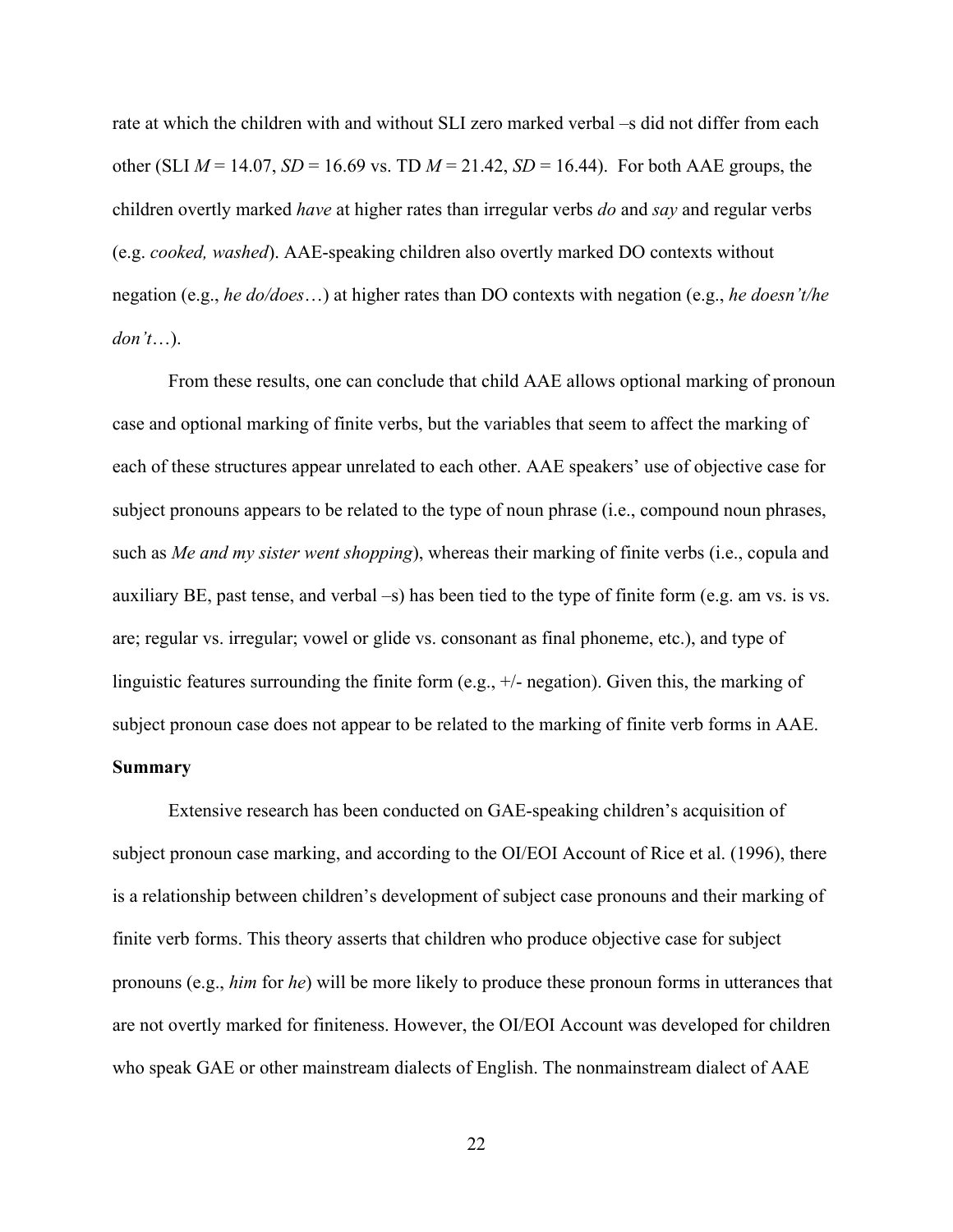allows optional marking of both subject pronouns and finite verb forms, but the linguistic variables that have been found to affect AAE-speaking children's marking of subject pronoun case do not appear to be the same as those that affect their marking of finite verbs. Given this, it appears unlikely that a relationship between subject pronoun case and finite verb marking exists in child AAE. The goal of the current study was to directly test this hypothesis by examining the relationship between children's case marking of subject pronouns and finite verb forms in AAE. In addition, I wanted to know if the relationship between subject case marking and finite verb marking (if one existed in AAE) was the same for children with and without SLI. Based on the GAE literature which has shown the grammars of children with SLI to be qualitatively similar to those without SLI (e.g., Loeb & Leonard, 1991), I predicted that the relationship between the AAE-speaking children's marking of subject pronouns and finite verbs would be the same for the two groups.

#### **Research Questions**

In the current study, I examined the pronominal system of AAE-speaking children and the specific prediction of the OI/EOI Account for AAE child speakers by focusing on data from children who produced at least one subject pronoun with objective case within their language samples. Using these data, the questions guiding the study were:

- 1. What is the relationship between AAE-speaking children's marking of subject pronouns and finite verb forms?
- 2. Is the relationship between the marking of these two grammatical structures the same for AAE-speaking children with and without SLI?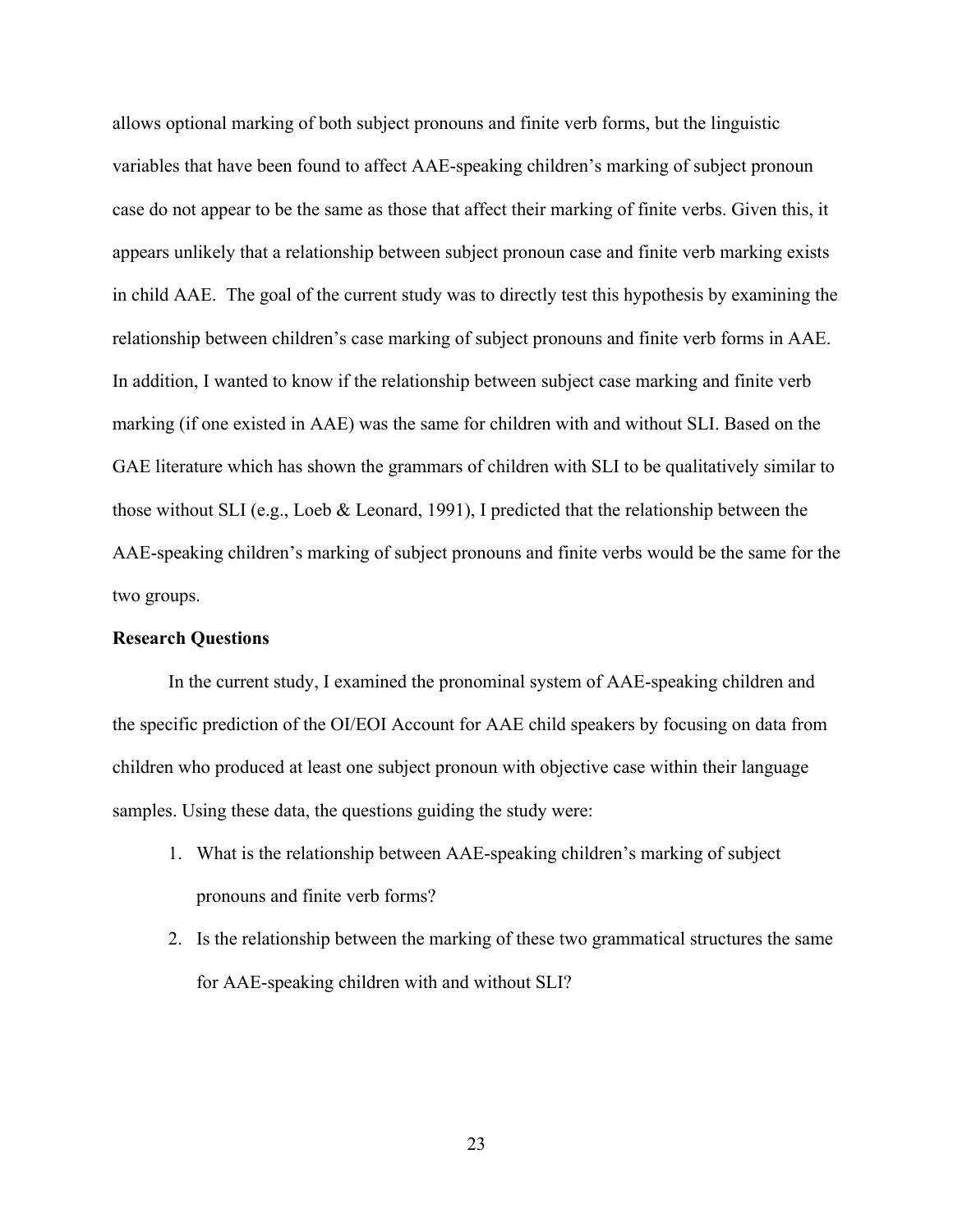#### **CHAPTER 2. METHODS**

#### **Data**

Although Brown (2017) identified 56 language samples as presenting a subject pronoun with objective case, I was able to find only 53 samples as having one of these pronouns (i.e., three others had objective case marking but the pronoun did not serve as the subject of a clause (e.g., *I like them balls*). These 53 subject pronouns with objective case were selected for the current study. The samples had been elicited from children as part of a larger study (Oetting, Hegarty, & McDonald, 2009) and previously studied by Brown (2017). Prior to the data collection phase of the study, IRB approval, caregiver consent, and child assent were obtained. The children's ages ranged from 61 to 74 months; 22 (42%) were males and 31 were females. All children attended public kindergartens in a rural area of southeastern Louisiana. The children were categorized into two groups: children with SLI or TD. Classification was determined by three standardized assessments: the *Primary Test of Nonverbal Intelligence* (PTONI; Ehrler & McGhee, 2008), which was a measure of nonverbal intelligence; the *Goldman-Fristoe Test of Articulation* (GTFA-2; Goldman & Fristoe, 2000), which was a measure of the children's articulation abilities at the single word level; and the syntax subtest of the *Diagnostic Evaluation of Language Variation-Norm Referenced* (DELV-NR; Seymour, Roeper, & de Villers, 2005). Children classified as SLI scored > -1.2 *SD* below the normative mean on the PTONI and > -1 *SD* on the GTFA, but < -1 *SD* on the DELV-NR. Children classified as TD scored > -1 *SD* on all three assessments. See Table 4 for participant characteristics.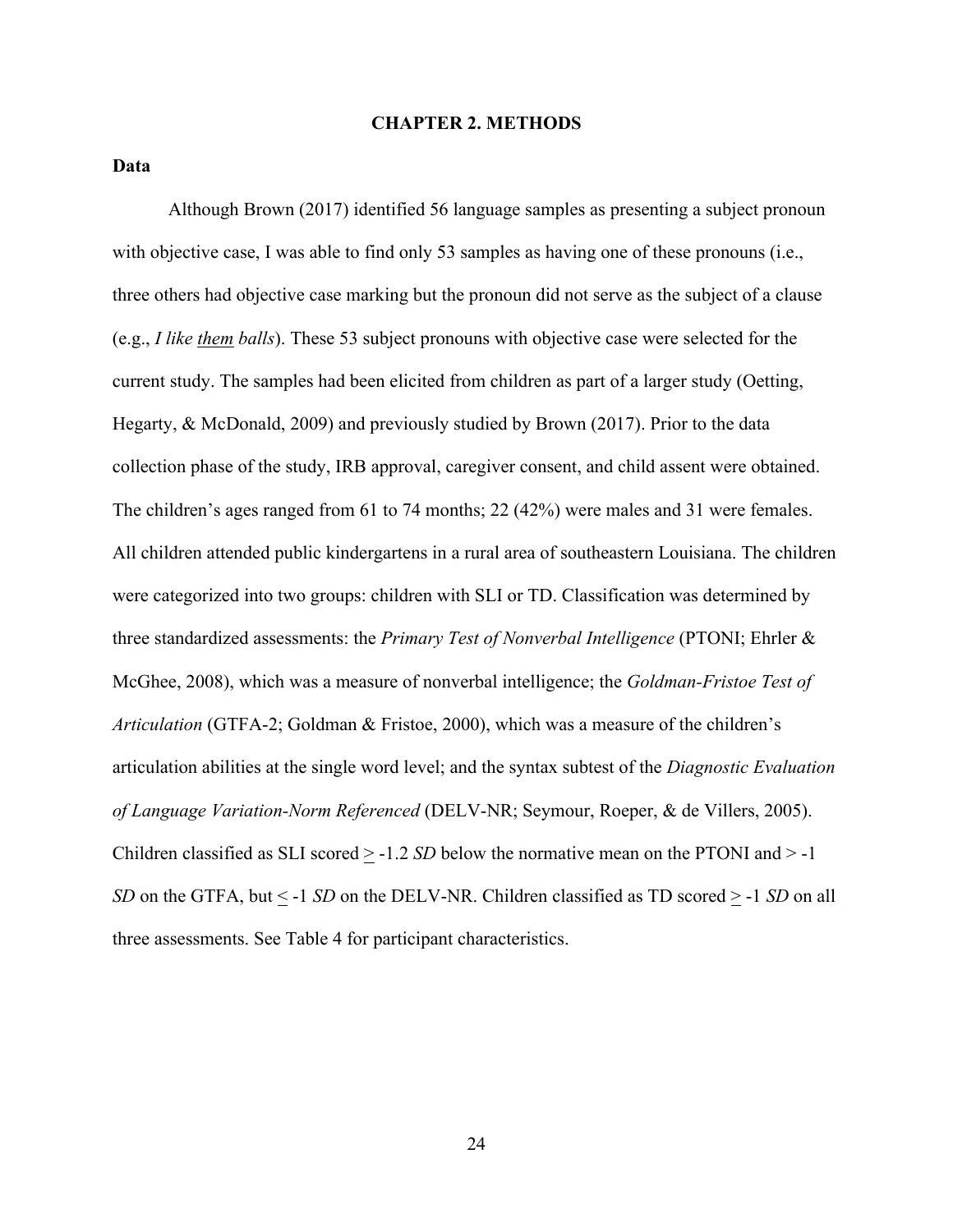| Group                    | Age                                           | <b>PTONI</b>               | GFTA-2                     | <b>DELV-NR</b>             |
|--------------------------|-----------------------------------------------|----------------------------|----------------------------|----------------------------|
| <b>SLI</b><br>$(n = 23)$ | 67.04 <sup>a</sup><br>$3.86^{b}$<br>$61-74$ ° | 94.30<br>(10.93)<br>82-125 | 105.17<br>(4.75)<br>94-113 | 4.70<br>(.98)<br>$3 - 7$   |
| TD<br>$(n = 30)$         | 65.53<br>3.45<br>60-71                        | 99.57<br>(10.91)<br>84-130 | 107.90<br>(3.81)<br>97-113 | 9.63<br>(1.38)<br>$8 - 14$ |
| Combined<br>$(n = 53)$   | 66.91<br>3.68<br>$60 - 74$                    | 97.28<br>(11.13)<br>82-130 | 106.72<br>(4.41)<br>94-113 | 7.49<br>(2.75)<br>$3 - 14$ |

Tables 4. Participant characteristics

a: Average standardized score; b: Standard deviation; c: Range

#### **Language Samples**

All language samples were collected during play at the child's school in a small, quiet room during a 20-minute session. Materials, such as a toy gas station, baby doll set, picnic set, and three Apricot pictures (Arwood, 1985) were used to facilitate conversation. The examiners also followed the child's lead and utilized prompts (e.g., *I bet you've been to the toy store before*). All language samples were audio recorded, which allowed for transcription and coding at a later time according to the Systematic Analysis Language Transcription (SALT; Miller & Iglesias, 2012), and Oetting et al. (2014). For the 53 samples studied here, a total of 13,384 complete and intelligible (C& I) utterances were collected, which averaged 239 (*SD* = 50.86) per language sample.

Previously, graduate students coded the samples for 11 pronouns (i.e., *he, she, his, her, him, they, them, their, I, me, my, and us*) using SALT. Brown examined the reliability of the student's coding by having a second student code the pronouns in 11 (20%) of the samples. Out of 2,093 pronouns identified, the students agreed on 2,081 pronouns with a rate of agreement that is extremely high at 99%. For the 96 samples studied by Brown (2017), the total number of subject pronouns in the sample was 10,174, with 256 categorized as objective case for subject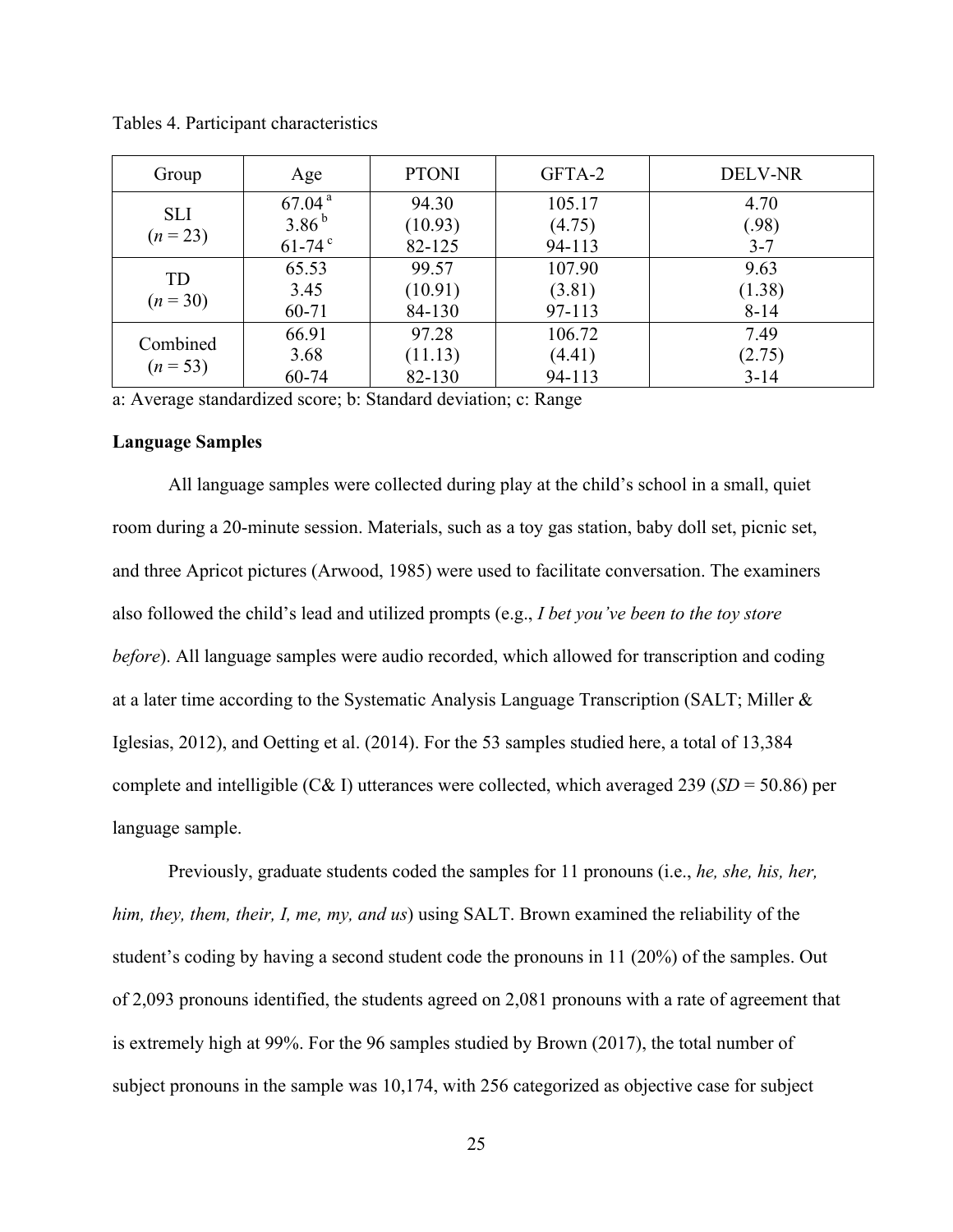pronouns. Recall that of these 256, I identified 253 as being subject pronouns for the current analysis.

For the current study, I extracted the 253 utterances from the samples of the 53 children who produced them in addition to 171 randomly selected utterances with subject pronouns with subjective case marking. As is evident, the number of utterances with objective and subjective case marking did not match for these children. The mismatch occurred because, although random, I selected utterances with pronouns with subjective case that matched the gender and number (masculine, feminine, singular, plural) of the subject pronouns with objective case. Given this, all samples did not have subject pronouns with subjective case that could be used as matches for the subject pronouns with objective case.

Then, for the  $424 (253 + 171)$  utterances extracted, I coded the pronoun for type of case (i.e., *object vs. subjective*) and the verb for type of verb marking (i.e., overtly-marked finite vs. zero-marked nonfinite or other). In addition, for the overtly marked finite forms, I coded them as mainstream overt (e.g., *jumped, ate)* vs. nonmainstream overt (e.g., *had jumped, ated, verbal -s*  with plural subject, *be<sub>2</sub>*, *is* with plural subject, *was* with plural subject). Tables 5a and 5b show examples of how the utterances were coded.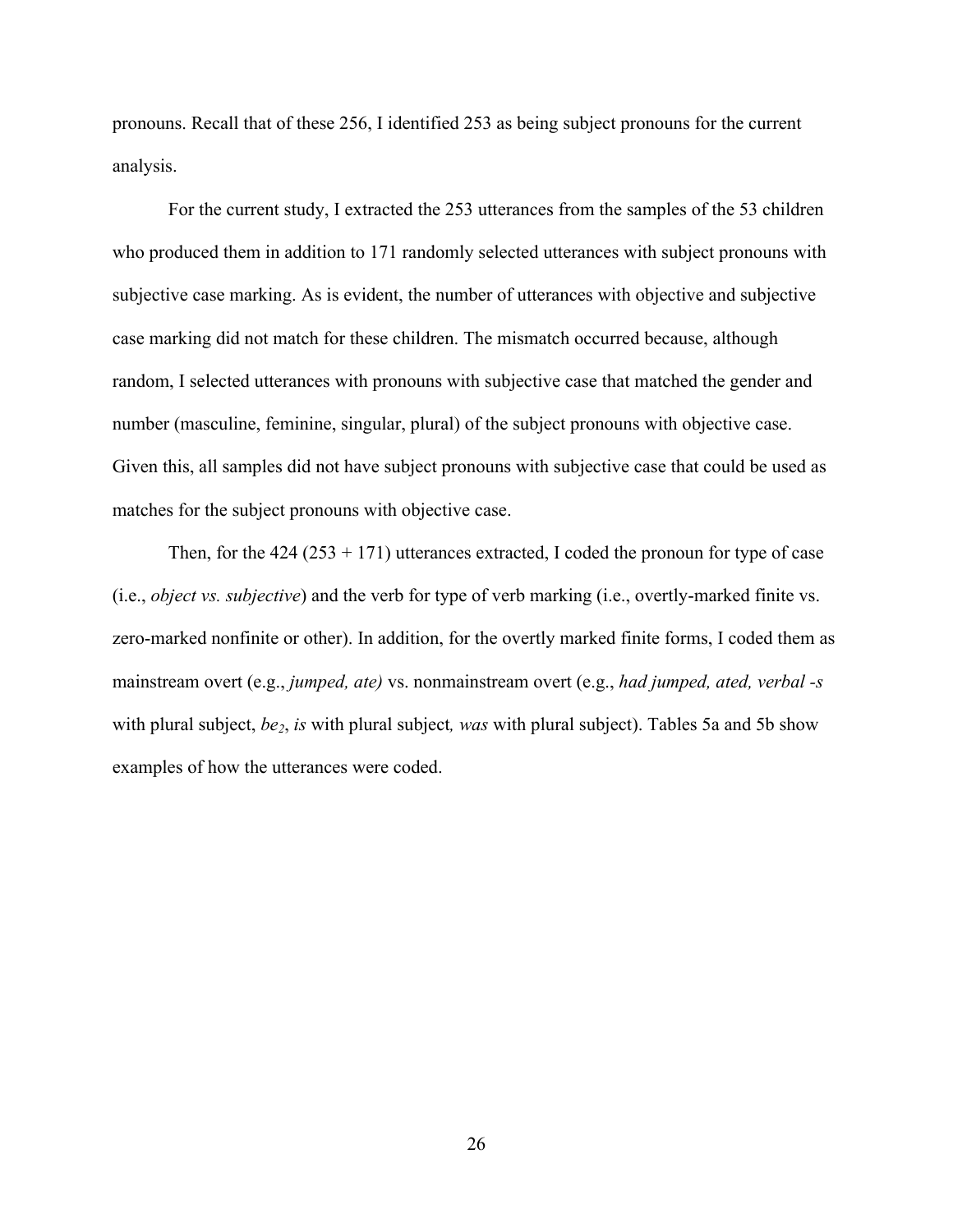| Type of Verb Marking                                | Example                                                                                                 |
|-----------------------------------------------------|---------------------------------------------------------------------------------------------------------|
| Objective Zero<br>Marked                            | Her waste/*3s mawmaw/*z yogurt<br>singular, third, feminine                                             |
|                                                     | Her go/*3s with him.<br>singular, third, feminine                                                       |
|                                                     | Now her sit/*3s right here.<br>singular, third, feminine                                                |
|                                                     | Him *was fixing to punch him<br>singular, third, masculine                                              |
| Objective Mainstream<br><b>Overtly Marked</b>       | And him was laugh/ing.<br>singular, third, masculine                                                    |
|                                                     | Him saw two boy/s fight/ing.<br>singular, third, masculine                                              |
|                                                     | Me and my brother took a picture.<br>plural, masculine, unknown                                         |
|                                                     | And then her had a brand-new phone.<br>singular, third, feminine                                        |
| Objective<br>Nonmainstream<br><b>Overtly Marked</b> | Her be be/ing bad (at the) at home.<br>singular, third, $be_2$                                          |
|                                                     | Them was fight/ing.<br>plural third; was with plural subject                                            |
|                                                     | Me and Mya play/3s babydoll/s.<br>singular, third in noun compound, verbal -s with plural subject       |
| Objective<br>Other                                  | Me (and my) and my brother.<br>singular, first in noun compound, no verb in utterance                   |
|                                                     | Me and my brother sleep on there.<br>singular, first in noun compound, no overt finite marking required |
|                                                     | Me and my momma, we go to Texas.<br>singular first in noun compound, no overt finite marking required   |
|                                                     | Me and my cousin.<br>singular, first in noun compound, no verb in utterance                             |

Table 5a. Example of data coding for objective case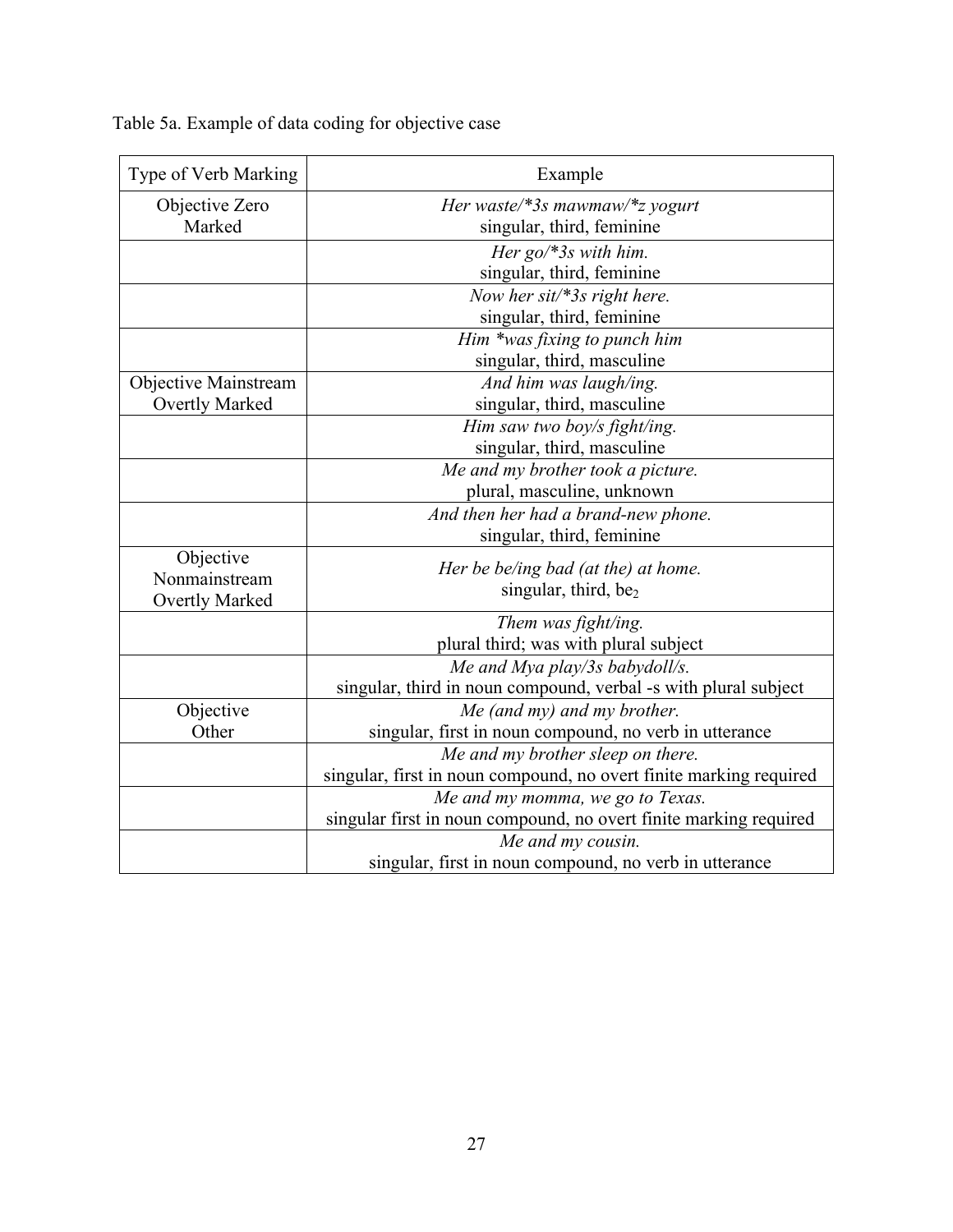| Type of Verb Marking  | Example                                                         |
|-----------------------|-----------------------------------------------------------------|
| Subjective            | Well her get/*3s it when she ride/*3s fast                      |
| Zero Marked           | singular, third, feminine                                       |
|                       | I *have got another one to fill up.                             |
|                       | singular, first                                                 |
|                       | They *have got alot of stuff to eat.                            |
|                       | plural, first                                                   |
|                       | He cook/*3s chicken.                                            |
|                       | singular, third, masculine                                      |
| Subjective            | I found a cup.                                                  |
| Mainstream            | singular, first                                                 |
| <b>Overtly Marked</b> |                                                                 |
|                       | He play/3s game/*s.                                             |
|                       | singular, third, masculine                                      |
|                       | I wash/ed it with my uncle.                                     |
|                       | singular, first                                                 |
| Subjective            | He ain't mean at all.                                           |
| Nonmainstream         | singular, first, masculine, use of copula ain't                 |
| <b>Overtly Marked</b> |                                                                 |
|                       | I had got a babydoll house and a Barbie car.                    |
|                       | singular, first, preterite had + verb                           |
|                       | She had got a soft blanket and a computer and a iphone.         |
|                       | singular, third, feminine, preterite had + verb                 |
| Subjective            | I play on the block/s thing and you have to let the block/s go. |
| Other                 | singular, first, overt finite marking not required              |
|                       | I don't know.                                                   |
|                       | singular, first, overt finite marking not required              |
|                       | I like to play with toy/s                                       |
|                       | singular, first, overt finite marking not required              |
|                       | And he can go in this one.                                      |
|                       | singular, first, overt finite marking not required              |

Table 5b. Example of data coding for subjective case

## **Reliability**

To examine the reliability of the pronoun case and verb coding, all 253 utterances with objective case were coded by a second examiner and checked against the originally coded data. Although this reflects 60% of the coded data for the current project, reliability of coding was not checked on the utterances with subjective case. For the 253 utterances, there were a total of 506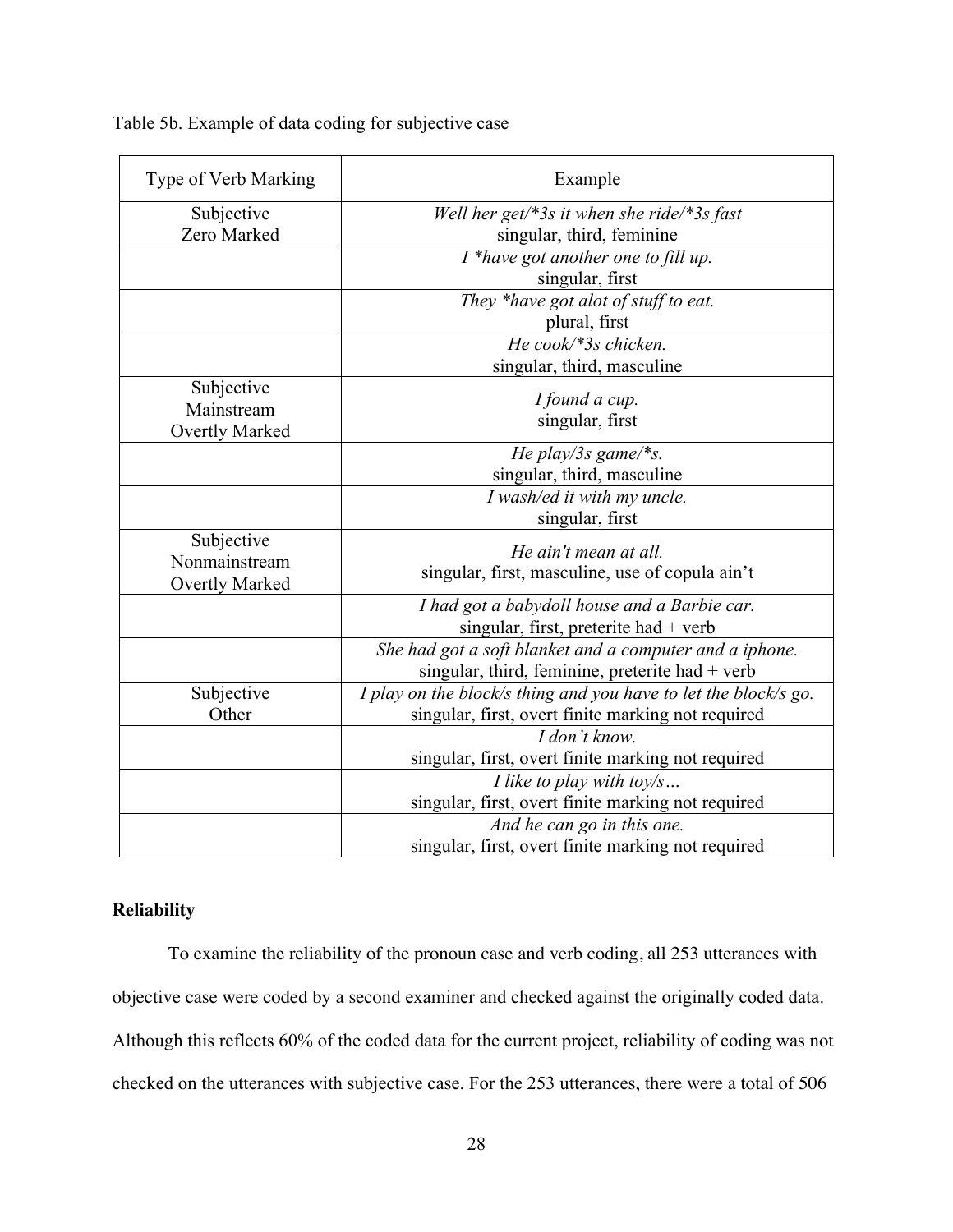opportunities for disagreement, with 253 pronouns and 253 verbs within the context. Between the two examiners, there was a total of 47 disagreements, indicating  $9.3\%$  of disagreements (or > 90% agreement) between the examiners. Thus, coding was deemed reliable.

Nevertheless, to learn more about the coding disagreements, I examined them by type of error. The disagreements that were most common involved the marking of verb finiteness. The four most common of these included the coding of verb finite marking with: nonmainstream *had + verb* forms, nonmainstream plural *subject + was* forms, nonmainstream appositive forms, and mainstream *plural + present tense* verbs (which should be coded as other, because overt marking of finiteness is not required). Example utterances of these types of disagreements are presented in Table 6. These coding disagreements totaled 28, or 60% of the 47 disagreements.

|  |  | Table 6. Examples of common coding disagreements |
|--|--|--------------------------------------------------|
|  |  |                                                  |

| <b>Common Disagreements</b>                                         | Examples                                                      | Frequency |
|---------------------------------------------------------------------|---------------------------------------------------------------|-----------|
| Finite Marking involving<br>$Had + Verb$                            | And me and my sister <i>had play/ed</i> my dsi.               | 6         |
|                                                                     |                                                               |           |
| Finite Marking involving<br>nonmainstream                           | We was take/ing picture/s on my other.                        |           |
| plural subject $+$ was                                              |                                                               |           |
| Finite Marking when<br>utterances included an<br>appositive pronoun | Because me and her, we *are like very very<br>close together. |           |
| Finite Marking involving<br>plural subjects and<br>present tense    | Them <i>fight</i> .                                           | 8         |
| Total                                                               |                                                               | 28        |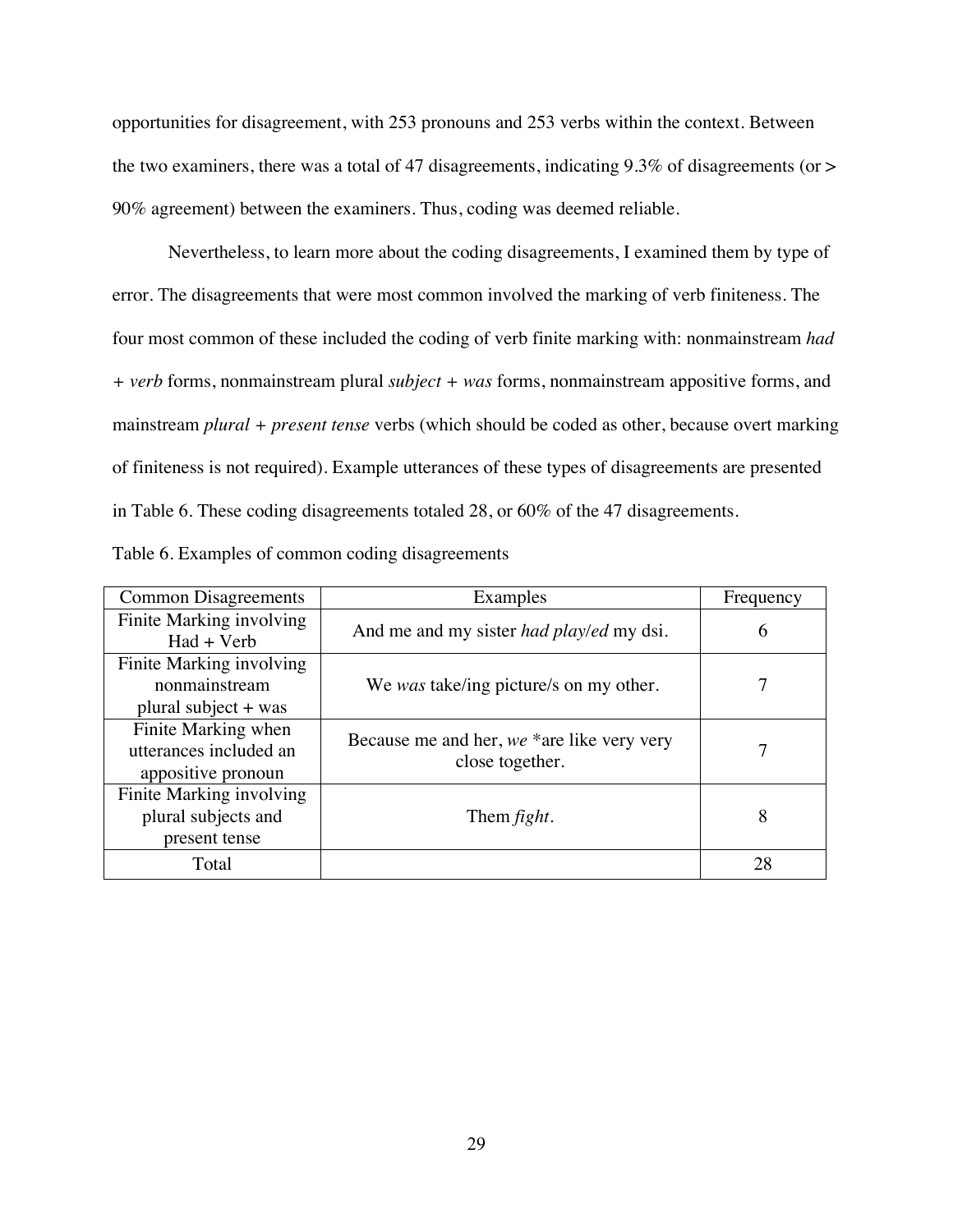#### **CHAPTER 3. RESULTS**

#### **Frequencies of Pronoun Case Marking and Verb Marking**

As noted in the methods, 53 children contributed data to the study, and a total of 424 utterances with pronouns from the language samples were selected for analysis (see Table 7). These included 253 utterances with pronouns marked for objective case and 171 utterances with pronouns marked for subjective case. However, as was also noted in the methods, many of the main verbs within these utterances were coded as other, because they did not require overt finite marking. As shown in Table 7, of the 253 objective pronouns, 65 were coded as other, which left 188 for analysis. Similarly, of the 171 subjective pronouns, 65 were coded as other, which left 106 for analysis. Thus, the total number of utterances with pronouns and verbs analyzed was  $294 (188 + 106)$ .

| Table 7. Distribution of pronoun marking |  |
|------------------------------------------|--|
|                                          |  |

| Pronoun Type                                                | Frequency |
|-------------------------------------------------------------|-----------|
| Pronouns with objective marking                             | 253       |
| Pronouns with objective case with verbs classified as other | 65        |
| Pronouns with objective case that could be analyzed         | 188       |
| Pronouns with subjective case                               | 171       |
| Subjective case pronouns with verbs classified as other     | 65        |
| Pronouns with subjective case that could be analyzed        | 106       |

Table 8 lists the total number of overtly marked finite verbs produced within the utterances that included pronouns marked for objective and subjective case. As shown, the 188 verbs that were produced with objective case marking on the subject pronoun included 95 with overt finite marking (e.g., *Him walks*) and 93 with zero nonfinite marking (e.g., *Him walk*). Similarly, the 106 verbs that were that were produced with subjective case marking on the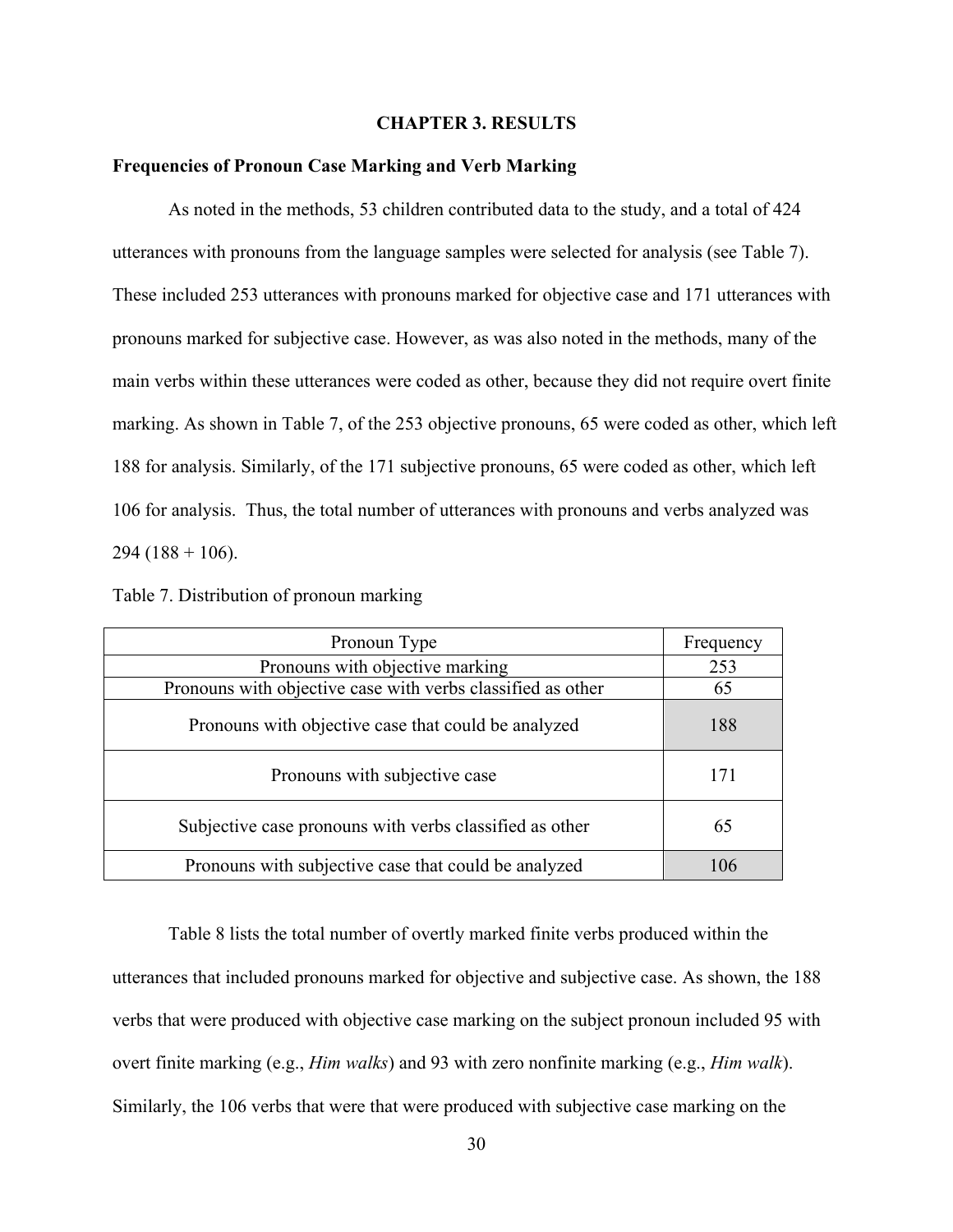subject pronoun included 63 with overt finite marking (*e.g., He plays games.*) and 43 with zero nonfinite marking (*e.g., He cook chicken*). Inspection of these data indicate that both groups produced both types of pronominal case marking and both types of verb marking.

Table 8. Verb marking by type of pronoun case marking

|                              | Total |
|------------------------------|-------|
| Objective Case               |       |
| <b>Overtly Marked Finite</b> | 95    |
| Zero Marked Nonfinite        | 93    |
| Subjective Case              |       |
| <b>Overtly Marked Finite</b> | 63    |
| Zero Marked Nonfinite        | 43    |
| Total                        | 294   |

Table 9 provides the frequencies of each type of verb marking by type of pronoun case marking in a 2 X 2 contingency table, and Table 10 provides this same information as percentages. As shown in Table 10, the children overtly marked finite verbs 51% and 59% of the time when they produce a subject pronoun with objective and subjective case, respectively. When tested by a chi-square, there was not a significant relationship between the children's marking of pronoun case and their finite marking of verbs,  $\chi^2$  (1, 294) = 2.16, *p* = .146.

Table 9. Frequencies of verb marking by type of pronoun case marking

| <b>Overt Finite Marking</b> |  | <b>Zero Nonfinite Marking</b> | Total |
|-----------------------------|--|-------------------------------|-------|
| Objective Case              |  |                               | 188   |
| <b>Subjective Case</b>      |  |                               | 106   |
| Total                       |  |                               | 294   |

Table 10. Percentages of verb marking by Type of pronoun case marking

|                       | <b>Overt Finite Marking</b> | <b>Zero Nonfinite Marking</b> |
|-----------------------|-----------------------------|-------------------------------|
| <b>Objective Case</b> |                             |                               |
| Subjective Case       |                             |                               |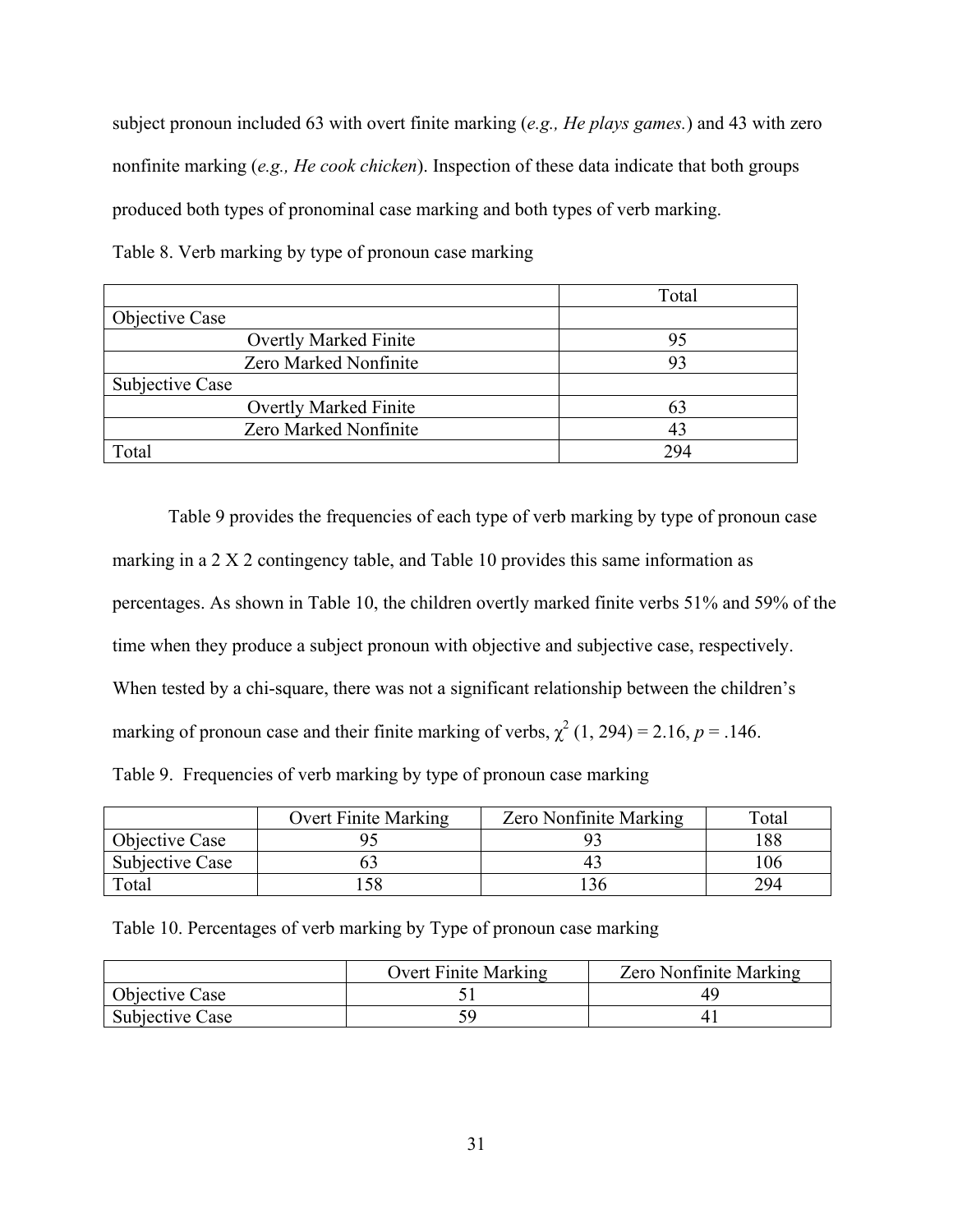Next, I examined these same data with the groups separated. Although 53 children contributed data to the study, 23 were classified as SLI and 30 were classified as TD. As shown in Tables 11 and 12, although the TD group produced more utterances that could be analyzed than the SLI group, there were more children in this group. When group size was controlled, the children's rate of analyzed utterances was similar (SLI 134/23 participants  $=$  5.83; TD 160/30 participants  $= 5.33$ ).

Visual inspection of Table 13 suggests that the SLI group's overt marking of finite verbs was not as related to their marking of pronoun case as was the TD group's. To test this observation statistically, two chi-square tests were completed, one for each group. The SLI group overtly marked finite verbs for the pronouns marked with objective and subjective case 45% and 42%, respectively. This difference was not statistically significant,  $\chi^2(1, 134) = .169$ ,  $p = .71$ . In contrast, the TD group overtly marked finite verbs with subject pronouns marked with objective and subjective case 55% and 74%, respectively. This difference was statistically significant,  $\chi^2(1)$ ,  $160$ ) = 5.8,  $p = 0.018$ . In other words, the TD group's case marking of subject pronouns was related to their overt marking of finite verb forms. The direction of the relationship indicated that they were more likely to overtly mark the finite verb if they produced subjective case marking rather than objective case marking for their subject pronoun.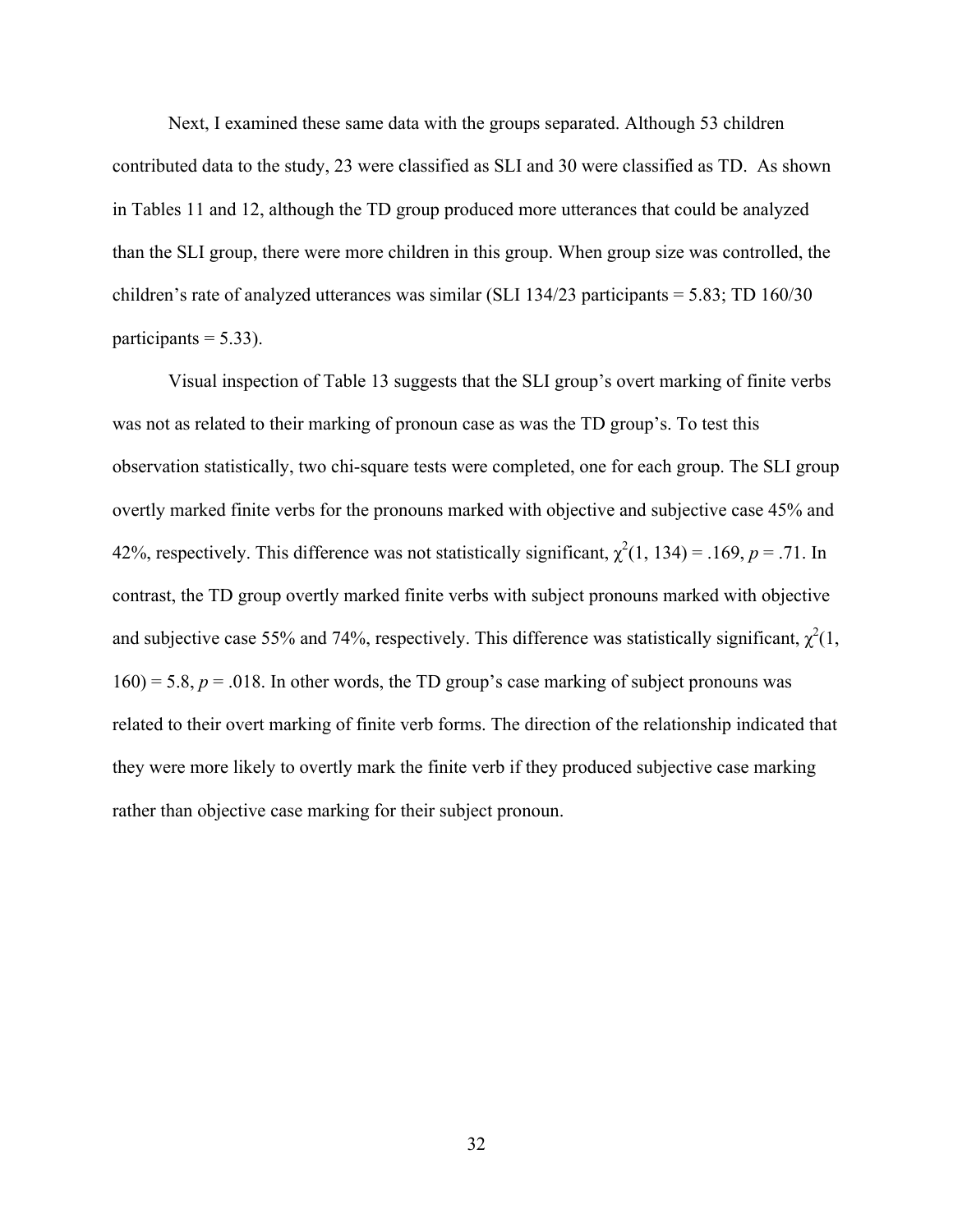| Pronoun Type                                                   | <b>SLI</b> | TD  | Frequency |
|----------------------------------------------------------------|------------|-----|-----------|
| Pronouns with objective marking                                | 110        | 143 | 253       |
| Pronouns with objective case with<br>verbs classified as other | 14         | 41  | 65        |
| Pronouns with objective case that<br>could be analyzed         | 86         | 102 | 188       |
| Pronouns with subjective case                                  | 74         | 97  | 171       |
| Subjective case pronouns with verbs<br>classified as other     | 26         | 39  | 65        |
| Pronouns with subjective case that<br>could be analyzed        | 48         | 58  | 106       |

Table 11. Distribution of pronoun marking by group

Table 12. Frequencies of verb marking by type of pronoun case marking and group

|                 | <b>Overt Finite Marking</b> | Zero Nonfinite Marking | Total |
|-----------------|-----------------------------|------------------------|-------|
| <b>SLI</b>      |                             |                        |       |
| Objective Case  | 39                          | 47                     | 86    |
| Subjective Case | 20                          | 28                     | 48    |
| Total           | 59                          | 75                     | 134   |
| TD              |                             |                        |       |
| Objective Case  | 56                          | 46                     | 102   |
| Subjective Case |                             |                        | 58    |
| Total           |                             | h.                     | 160   |

Table 13. Percentages of verb marking by type of pronoun case marking and group

|                        | <b>Overt Finite Marking</b> | Zero Nonfinite Marking |
|------------------------|-----------------------------|------------------------|
| <b>SLI</b>             |                             |                        |
| Objective Case         |                             |                        |
| <b>Subjective Case</b> |                             |                        |
|                        |                             |                        |
| Objective Case         |                             |                        |
| <b>Subjective Case</b> |                             |                        |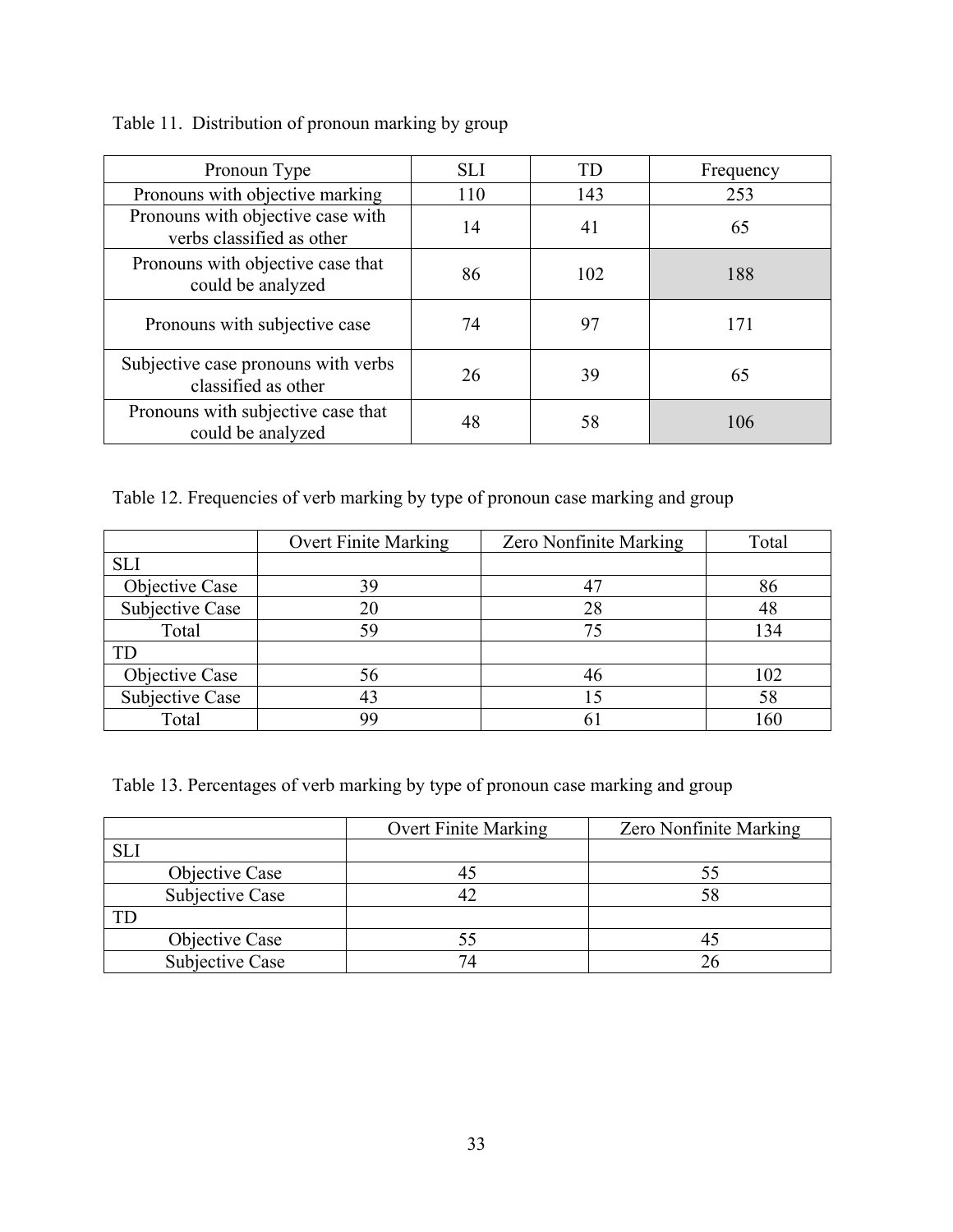#### **Type of Overtly Marked Finite Verb: Mainstream vs. Nonmainstream Forms**

Recall in the methods, that the AAE-speaking children can produce mainstream and nonmainstream overt finite verb forms. These forms are well attested in the AAE dialect literature, and examples documented in the current study included for mainstream overt: *I found a cup, Him saw two boy/s fight/ing*, and *Her had a brand-new phone*, and for nonmainstream overt: *Her be be/ing bad at home*, *Me and Mya play/3s babydoll*, and *He ain't mean at all.* As shown in Table 14, the children produced 158 overt forms  $(158 + 136 \text{ zero}$  forms = 294), and of these, 103 included mainstream overt finite verb marking and 55 included nonmainstream overt finite verb marking. As also shown in Table 15, nonmainstream overt finite verb forms were produced more often when the subject pronoun was marked with subjective case than objective case (79% vs. 56%). To test the relationship between the children's use of subjective case marking and nonmainstream overt finite verb forms, a chi square analysis was again completed. Results indicated that the relationship was statistically significant,  $\chi^2(1, 158) = 9.28$ ,  $p = .004$ . Table 14. Frequencies of mainstream and nonmainstream overt finite verb marking

|                 | Mainstream Overt<br>Nonmainstream Overt |              | $\tau$ <sub>otal</sub> |
|-----------------|-----------------------------------------|--------------|------------------------|
|                 | Finite Forms                            | Finite Forms |                        |
| Objective Case  |                                         |              |                        |
| Subjective Case |                                         |              |                        |
| <b>Total</b>    |                                         |              |                        |

|  |  | Table 15. Percentages of mainstream and nonmainstream overt finite verb marking |  |  |
|--|--|---------------------------------------------------------------------------------|--|--|
|  |  |                                                                                 |  |  |

|                 | Mainstream Overt<br>Finite Forms | Nonmainstream Overt<br>Finite Forms |
|-----------------|----------------------------------|-------------------------------------|
| Objective Case  | აი                               | 44                                  |
| Subjective Case | 79                               |                                     |

Finally, Tables 16 and 17 present the same data as Tables 14 and 15, but they are separated by the SLI and TD groups. As shown in Table 17, both groups produced mainstream overt finite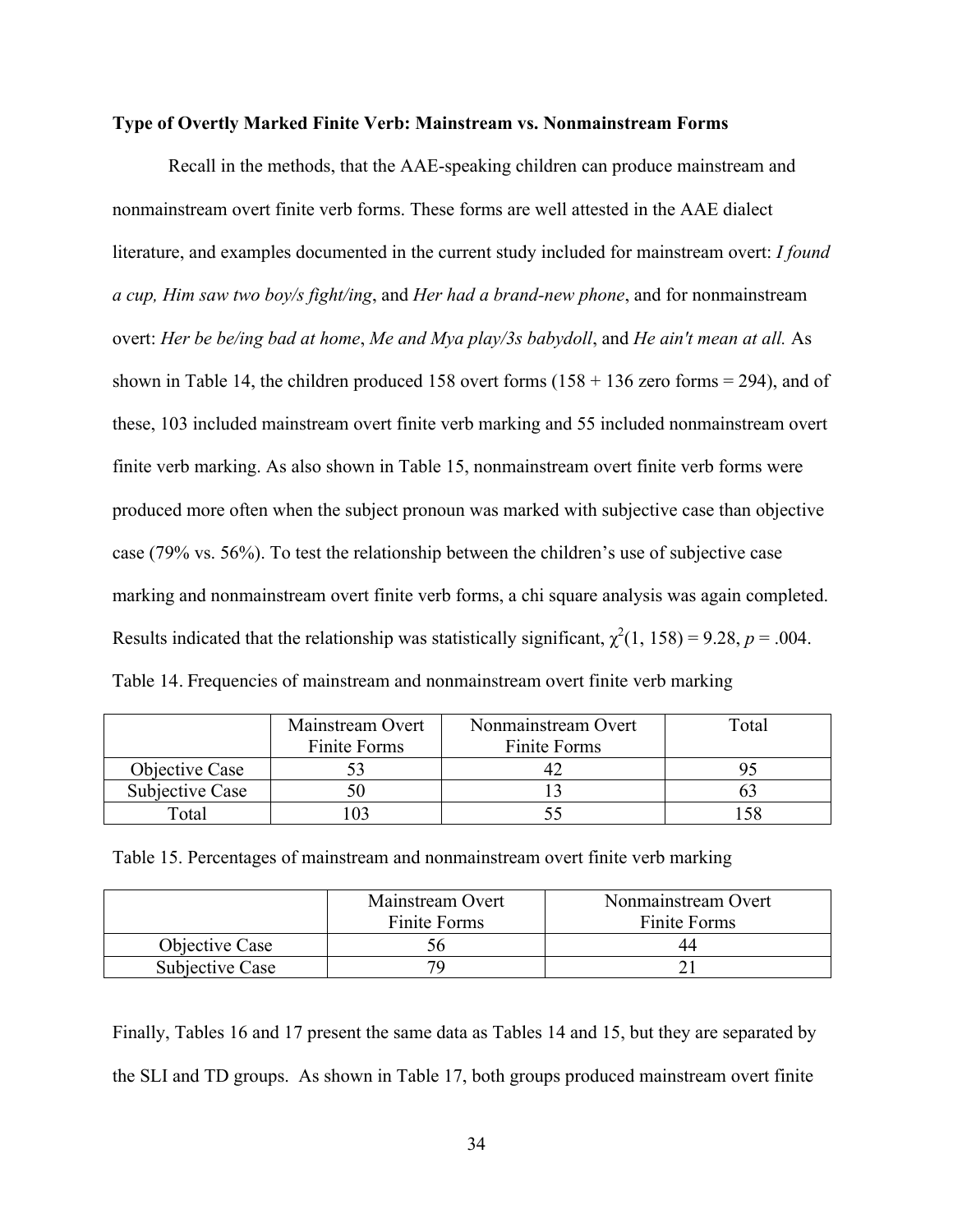verb forms more often when the subject pronoun was marked with subjective case than objective case, but the difference was greater for the TD group (SLI: 65% vs. 56%; TD 86% vs. 55%). To test the relationships between the children's subjective pronoun case marking and mainstream overt finite verb forms, two chi squares were completed. Whereas a relationship was not present for the SLI group,  $\chi^2(1, 59) = .40$ ,  $p = .52$ , it was for the TD group,  $\chi^2(1, 99) = 10.65$ ,  $p = .001$ . In other words, the TD group, but not the SLI group, showed a relationship between their mainstream subjective case marking of subject pronouns and their mainstream overt marking of finite verbs.

|                 | <b>Mainstream Forms</b> | Nonmainstream Forms |    |
|-----------------|-------------------------|---------------------|----|
| <b>SLI</b>      |                         |                     |    |
| Objective Case  |                         |                     |    |
| Subjective Case |                         |                     |    |
|                 |                         |                     |    |
| Objective Case  |                         | 25                  |    |
| Subjective Case |                         |                     | 43 |
| Total           |                         |                     |    |

|  | Table 16. Frequencies of mainstream and nonmainstream overt finite verb marking by group |  |  |
|--|------------------------------------------------------------------------------------------|--|--|

| Table 17. Percentages of mainstream and nonmainstream overt finite verb marking by group |  |  |  |
|------------------------------------------------------------------------------------------|--|--|--|

|                        | Nonmainstream Forms<br>Mainstream Forms |    |
|------------------------|-----------------------------------------|----|
| <b>SLI</b>             |                                         |    |
| Objective Case         | 56                                      |    |
| <b>Subjective Case</b> |                                         |    |
|                        |                                         |    |
| Objective Case         | 55                                      | 43 |
| <b>Subjective Case</b> |                                         |    |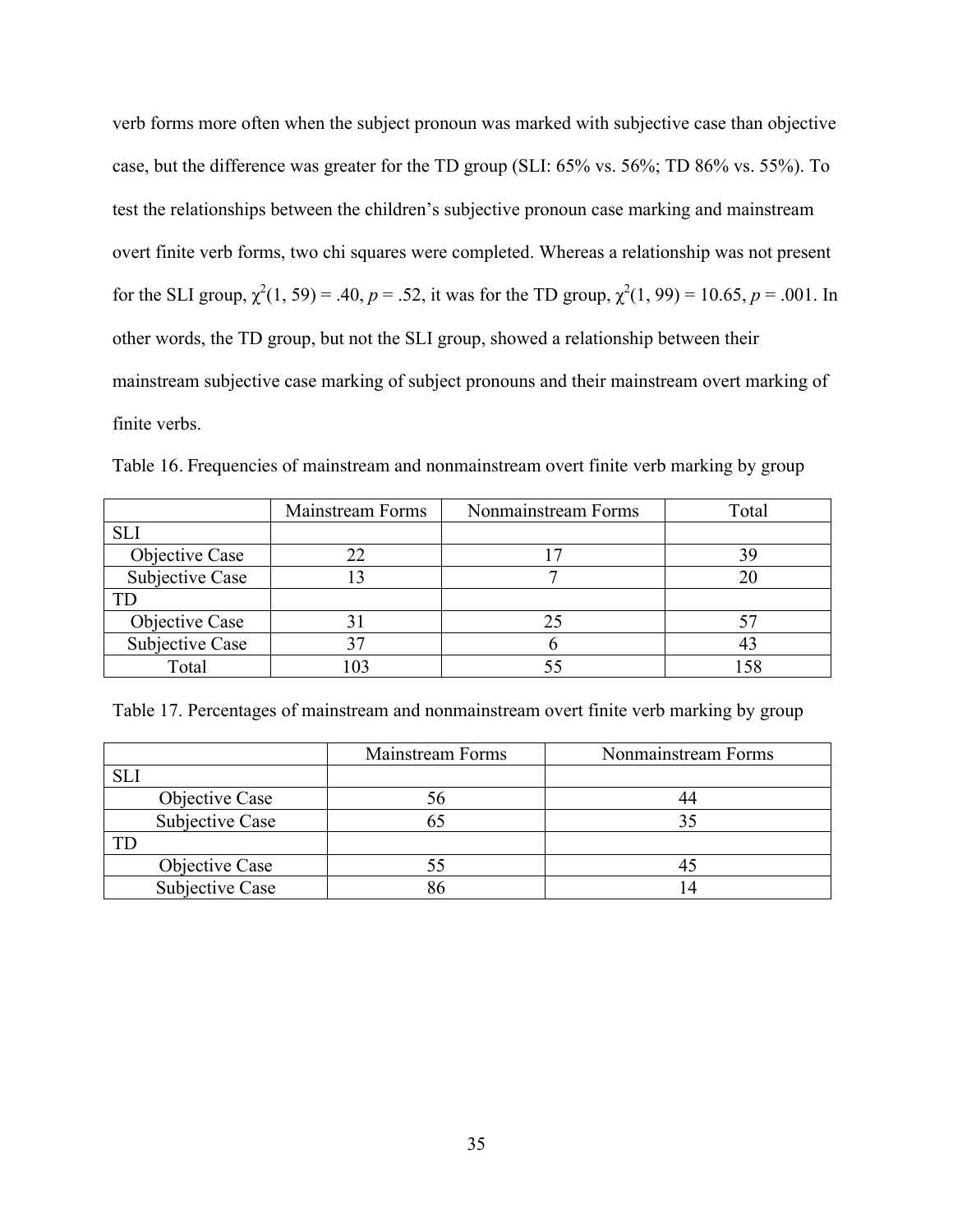#### **CHAPTER 4. DISCUSSION**

The purpose of the current study was to examine the relationship between AAE-speaking children's marking of subject pronouns and finite verb forms and determine if a relationship existed and if it was the same for children with and without SLI. The following two research questions guided the study: 1) What is the relationship between AAE-speaking children's marking of subject pronouns and finite verb forms? and 2) Is the relationship between the marking of these two grammatical structures the same for AAE-speaking children with and without SLI?

When utterances with mainstream and nonmainstream overtly marked finite verbs were analyzed together and the TD and SLI groups were analyzed together, results did not reveal a relationship between the AAE-speaking children's marking of subject pronoun case and finite verb forms. Specifically, of the 294 utterances analyzed, the children overtly marked finite verb forms 51% and 59% of the time when the subject pronouns were marked with objective and subjective case, respectively. These proportions were not significantly different from each other. However, when the data were examined for the SLI and TD groups separately, a relationship was observed for the TD (overt marking with subjective case 74% vs. overt marking with objective case 55%), but not the SLI group. In addition, the AAE-speaking children who were typically developing showed a relationship between their subjective pronoun case marking and their use of mainstream overt finite forms as compared to their use of nonmainstream overt finite verb forms (86% vs. 55%). The AAE-speaking children with SLI did not show this relationship.

#### **Findings as Related to Previous Studies**

According to the OI/EOI Account by Rice et. al. (1996), there is a relationship between children's case marking of subject pronouns and overt marking of finite verb forms in GAE-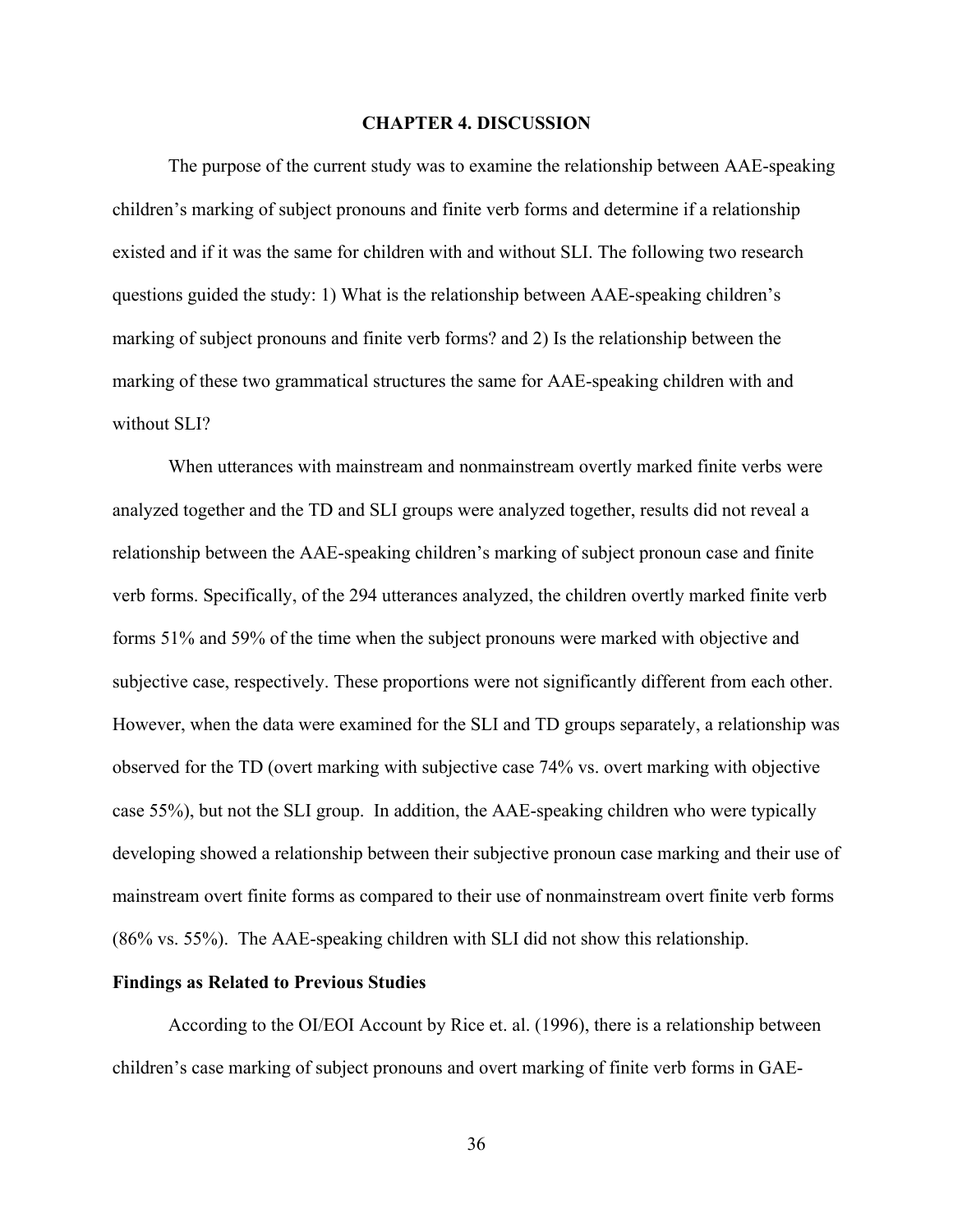speaking children. This account was supported by data from Rice et al. (1996) and further supported by studies conducted by Loeb and Leonard (1991) and Fitzgerald (2014). Moreover, Loeb and Leonard (1991) found the relationship to exist for both GAE-speaking children with and without SLI. Results from the current study also revealed a relationship between case marking of subject pronouns and overt marking of finite verb forms in AAE, but for only those children who were developing language typically. A relationship between subject pronoun case and finite verb forms was not observed for the AAE-speaking children with SLI.

As discussed in the literature review, the nonmainstream dialect of AAE allows for optional marking of both subject pronouns and finite verb forms, and the variables that influence an AAE speaker's selection of pronoun case and finite verb marking do not appear to be the same. Given this, I predicted that a relationship between the children's subject pronoun case marking and finite verb marking would not be observed. Contrary to my prediction, relationships were observed for the AAE-speaking children who were typically developing. For this group, they were more likely to overtly mark finite verbs when they produced a subject pronoun with subjective case than objective case. In addition, they were more likely to produce a mainstream overt finite verb form when they produced a subject pronoun with subjective case than with objective case. Although the first relationship has been documented in GAE speakers, the second has not, because GAE speakers do not produce nonmainstream overt forms. Together, these findings show that the relationship between subject pronoun case and overt finite verb marking in AAE is not the same as it is in GAE, although in both dialects a relationship exists.

I also predicted that any relationship found between the AAE-speaking children's marking of subject pronouns and finite verb forms would be observed for both the SLI and TD groups. Contrary to my prediction, a relationship between the children's case marking of subject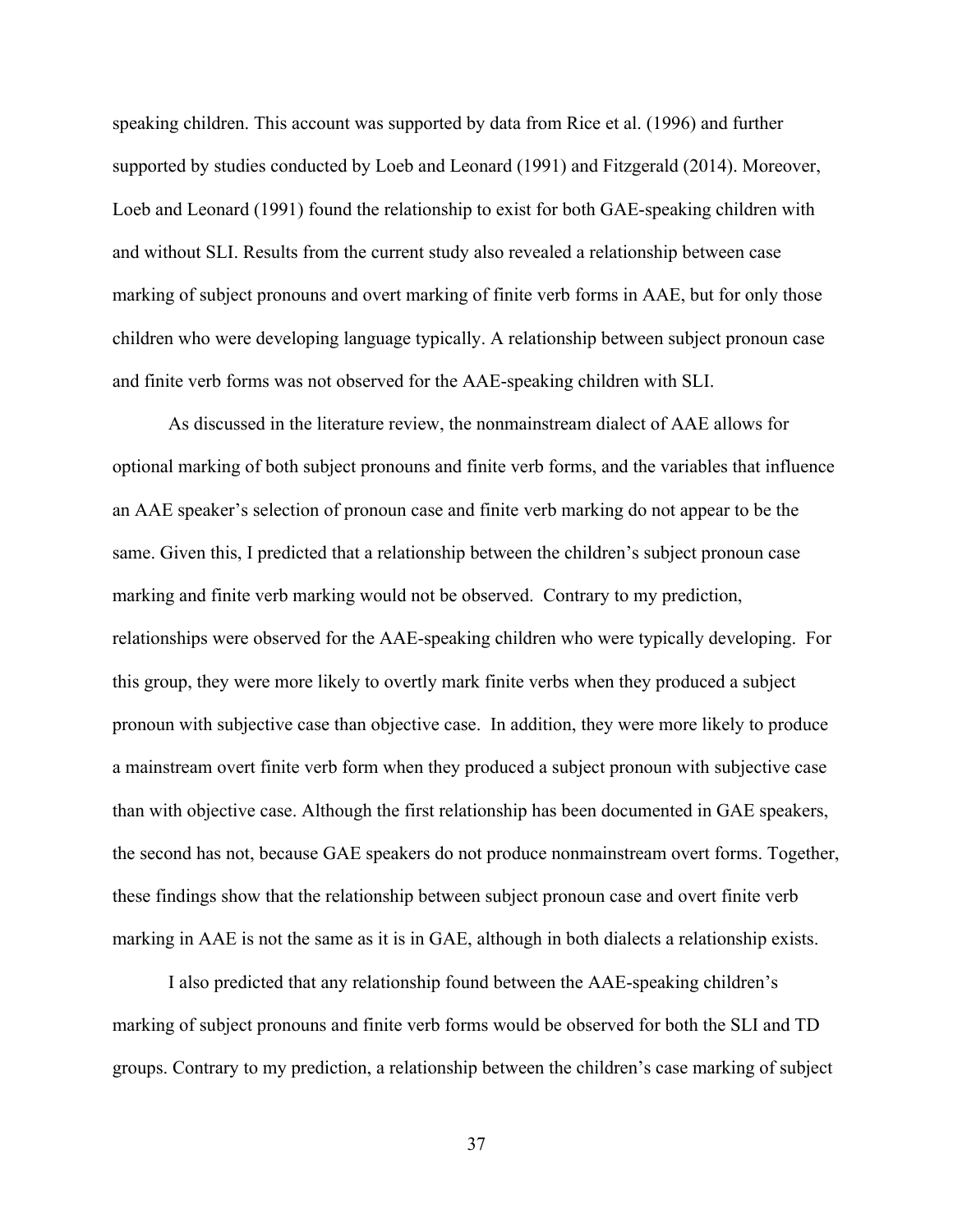pronouns and finite verb marking was only found for those in the TD group. Interestingly, the pattern of results for type of overt marking in the SLI group was consistent with the TD group's, but the SLI group's overt marking of finite verb forms was low for both types of subject pronoun case marking (subjective case with mainstream overt finite verb marking 65% vs. objective case with nonmainstream overt finite verb marking 56%). Although not discussed in the literature review, GAE-speaking children with SLI have been repeatedly shown to overtly mark finite verbs at lower rates than their TD peers (Rice et al., 1995; 1998; Rice & Wexler, 1996). The current AAE SLI group's low rate of overtly marked finite verbs is consistent with the GAE SLI literature.

#### **Clinical Implications**

If the findings reported here are replicated and extended to larger groups of children, the findings may be useful for better understanding AAE-speaking children's development of language and differences between those with and without SLI in AAE. Children in the AAE TD group studied here showed a relationship between their case marking of subject pronouns and their overtly marked finite verbs, and within their overtly marked finite verbs, a relationship between their subject pronoun case marking and the type of overt form (mainstream vs. nonmainstream) the produced. Children in the SLI group did not show these relationships. To aid clinical practice, I created Table 18 and shaded the cells that profile the marking patterns of the AAE-speaking TD group. Assuming the findings replicate and extend to larger groups of children, clinicians may be able to use Table 18 to examine relationships between AAE-speaking children's case marking of subject pronouns and their marking of finite verbs. Patterns of marking that are consistent with the grey cells would indicate a relationship between a child's pronoun system and verb system, and possibly suggest a system that is typically developing.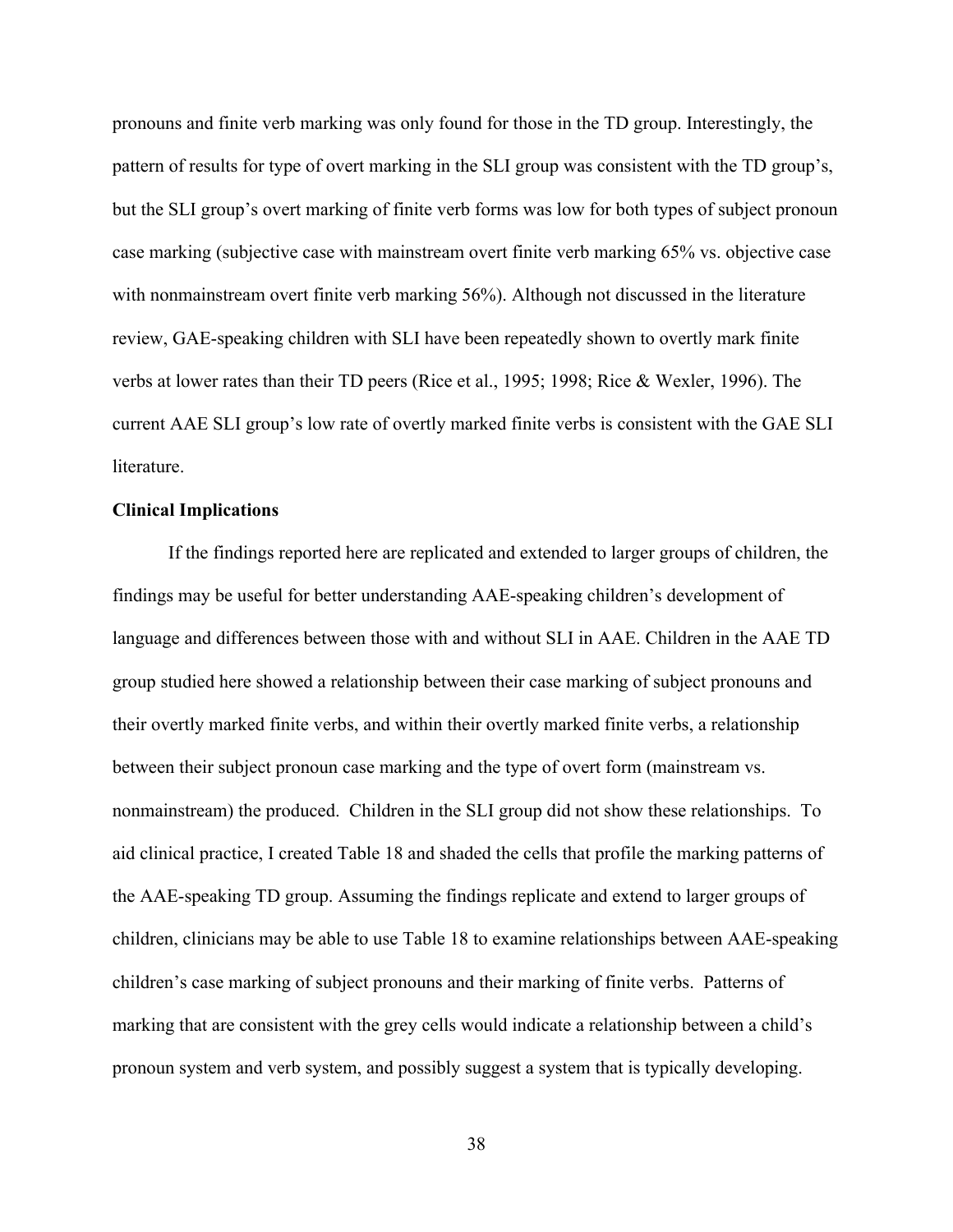Likewise, patterns of marking that are inconsistent with the grey cells in Table 18 may be cause for concern as they may reflect a linguistic system that is less organized, or even perhaps impaired. These atypical patterns would possibly include either high rates of nonmainstream pronominal objective case (i.e., *me, him, her, them*) with high rates of mainstream overtly marked finite forms (e.g., *ate, drank, is walking*) or high rates of mainstream pronominal subjective case (e.g., *I, he, she, they*) with high rates of nonmainstream overtly marked finite verbs (e.g., *ated, had ated, drunk, be walking*) or zero forms (i.e., *eat, drink, Ø walking*).

|                                                                               | Nonmainstream Verb                                               | Mainstream Verb                                                   | Zero Verb Finite                                                           |
|-------------------------------------------------------------------------------|------------------------------------------------------------------|-------------------------------------------------------------------|----------------------------------------------------------------------------|
|                                                                               | Overt Finite                                                     | Overt Finite                                                      | Marking                                                                    |
|                                                                               | (e.g., ated, had ate, drunk, be                                  | (e.g., ate, drank, is                                             | (e.g., eat, drink,                                                         |
|                                                                               | walking)                                                         | walking)                                                          | $\varnothing$ walking)                                                     |
| Nonmainstream<br>Pronoun<br>Objective Case<br>(me, him, her,<br><i>them</i> ) | Him ated. $a^a$<br>Her had ated.<br>Him drunk<br>Her be walking. | Him ate.<br>Her drank.<br>Him is walking.                         | Him eat. $^{a}$<br>Her drink.<br>Him $\emptyset$ walking.                  |
| Mainstream<br>Pronoun<br>Subjective Case<br>(I, he, she, they)                | He ated.<br>She had ated.<br>He drunk.<br>She be walking.        | He ate. <sup><math>a</math></sup><br>She drank.<br>He is walking. | He eat. <sup><math>a</math></sup><br>She drink.<br>He $\emptyset$ walking. |

Table 18**:** Relationships between pronoun case marking and the marking of finite verb forms

a: patterns of TD AAE-speaking children

In addition, this study helped further document the different combinations of mainstream and nonmainstream subject pronoun case marking and finite verb marking produced by AAEspeaking children. Clinicians can refer to Table 5a, 5b, and 18 for examples of overtly marked mainstream and nonmainstream subject pronouns and finite verb forms. These tables may assist clinicians in understanding differences between mainstream and nonmainstream subject pronouns and finite verb marking in AAE.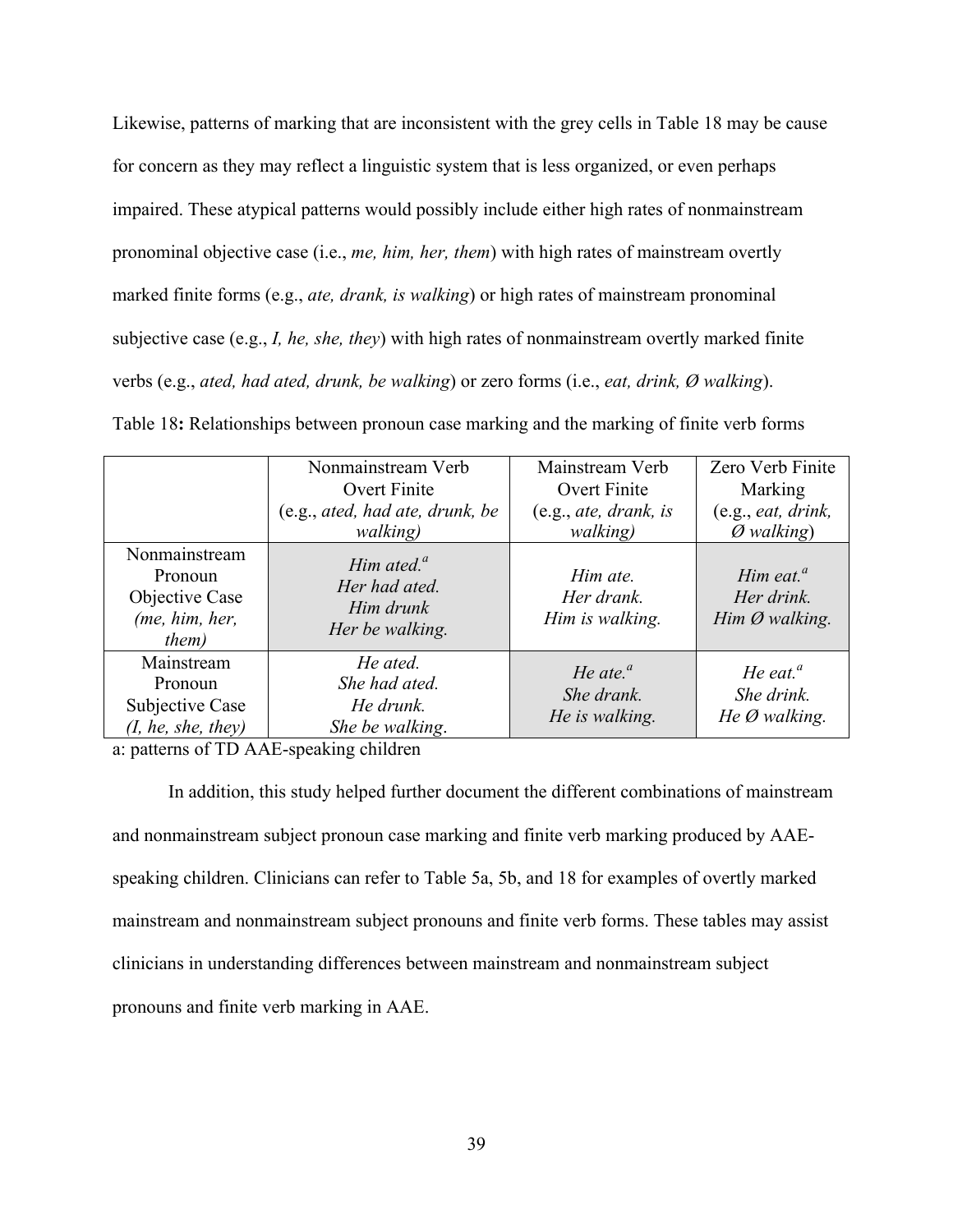#### **Limitations**

There were several limitations to the current study. First, the number of children was low and unequal for the SLI and TD groups, with 23 children classified as SLI and 30 children classified as TD. Second, the number of pronouns that could be analyzed was low and unequal for the SLI and TD groups, with 134 pronouns produced from children with SLI and 160 produced from TD children. Third, there was a significant amount of data lost, specifically 188 utterances, due to verbs classified as other. In hindsight, the verbs should have been coded within the utterances early on to exclude all utterances with verbs classified as other. A great deal of time was spent extracting and coding utterances that eventually were excluded from the analyses.

Fourth, the children were in kindergarten (with an average age of 5 years), and most of the studies that have examined GAE-speaking children's marking of subject pronouns have included younger children, aged two to three years. A stronger relationship between the children's case marking of subject pronouns and their marking of verb finite forms might have been observed had the children studied here been between two and three years of age. Fifth, as reported in the methods, reliability of the coding was checked for utterances with pronouns marked with objective case. Reliability of the coding was not checked for utterances with pronouns marked with subjective case. Sixth, the children's subject pronouns were not examined by their gender and/or number. If the pronouns had been examined by these variables, it is possible that other relationships in the data may have been detected. As the final limitation, I ran chi square analyses. Although sociolinguists often use chi square analyses with corpus data, an assumption of a chi square is that the data are independent. This was not always the case here as some of the participants contributed more than one coded subject pronoun to the analyses.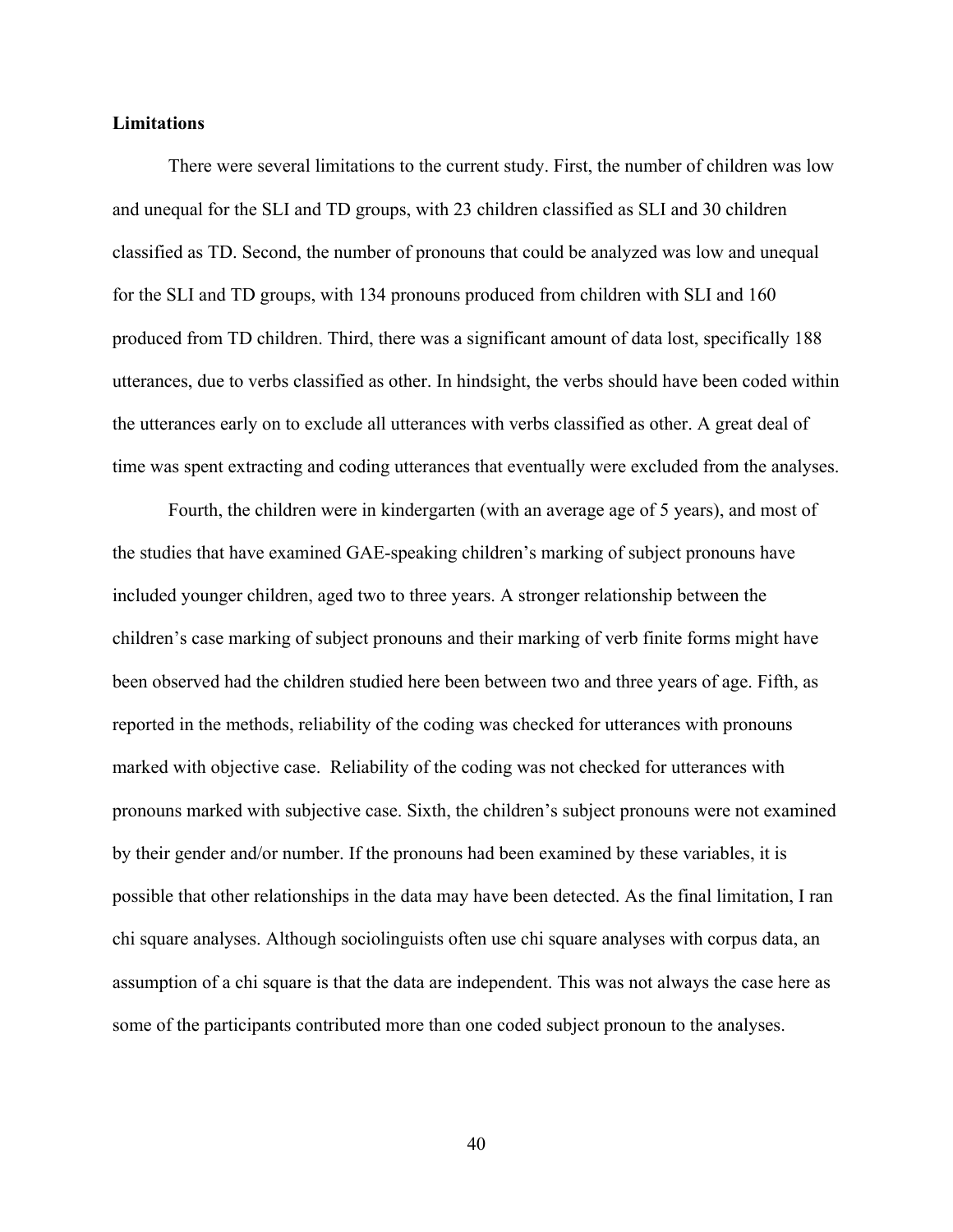#### **Future Directions**

Future studies should increase the number of participants studied and collect more data from each participant. In addition, future studies should target younger AAE-speaking participants. Lastly, the participants from the current study spoke a rural dialect of AAE. It would be interesting to analyze children who speak other varieties of AAE or other dialects of English that are spoken elsewhere to see if the findings observed here generalize to these other dialect groups.

#### **Conclusion**

In conclusion, the current study showed a relationship between the marking of subject pronouns and overtly marked verb finite forms in AAE-speaking children who were typically developing, but not those with SLI. In addition, the TD group showed a relationship between their subjective case marking of subject pronouns and their use of mainstream overtly marked finite verb forms as compared to their use of nonmainstream overtly marked finite forms. These findings indicate that relationships between subject case pronoun marking and finite verb marking exist for children learning AAE who are typically developing. However, the relationship in AAE is not identical to what has been documented for children learning GAE, because those who speak GAE do not produce nonmainstream overt finite verb forms. If the findings replicate and are extended to other groups, the findings may indicate that speech-language pathologists should look for relationships to exist between AAE-speaking children's case marking of subject pronouns and their overt marking of finite verb forms.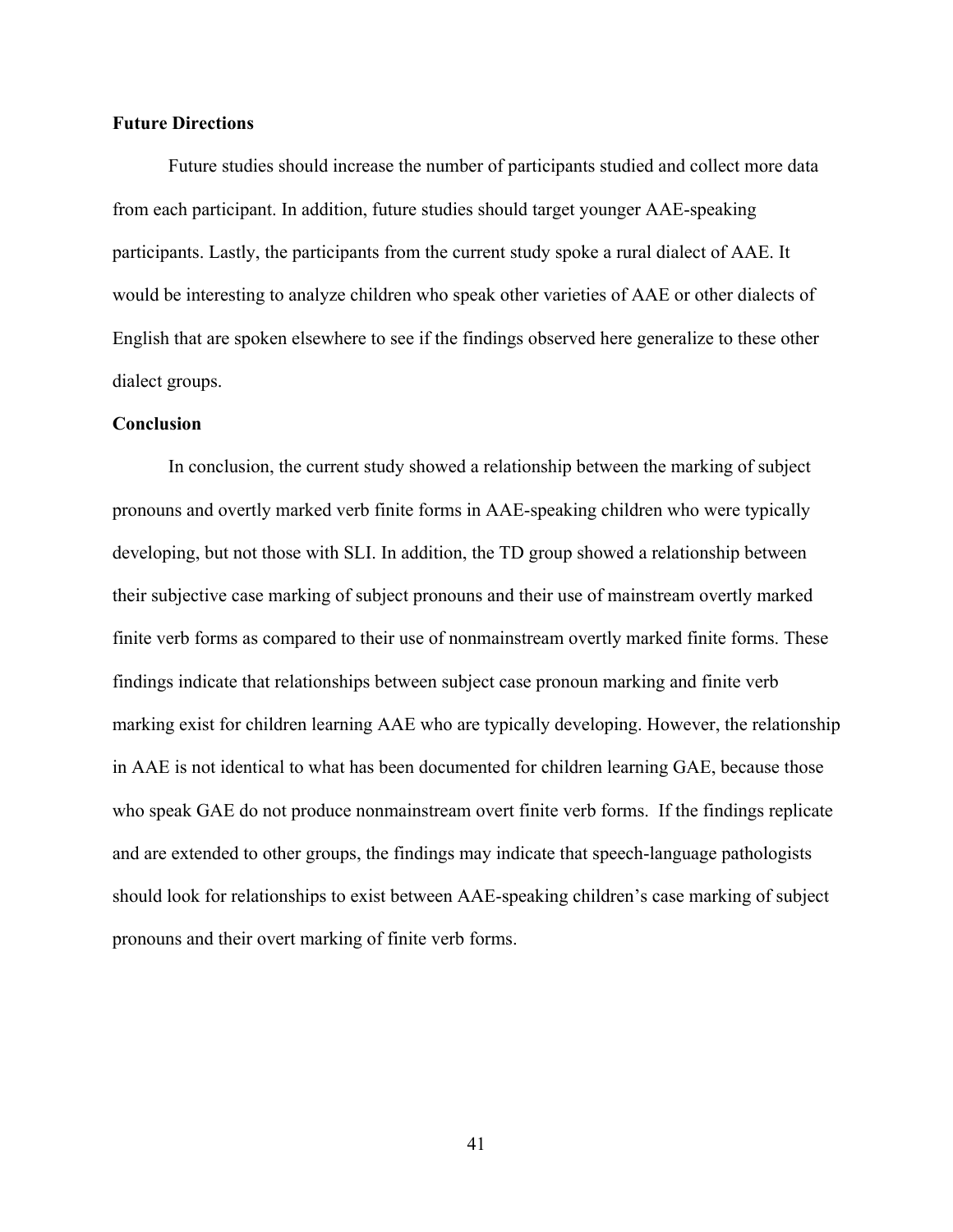#### **References**

- Brown, G. (2017). *Pronoun marking in African American English-speaking children with and without specific language impairment*. (Master's thesis). Louisiana State University.
- Ehrler, D. J., & McGhee, R. L. (2008). *Primary Test of Nonverbal Intelligence*. Austin (Tex.): Pro-Ed.
- Fitzgerald, C. E. (2014). *Uniformity of pronoun case errors in typical development: The association between children's first person and third person case errors in a longitudinal study* (Doctoral dissertation). University of Illinois at Urbana–Champaign.
- Fitzgerald, C. E., Rispoli, M., & Hadley, P. A. (2017). Case marking uniformity in developmental pronoun errors. *First Language, 37*(4), 391-409. doi:10.1177/0142723717698007
- Garrity, A. W., & Oetting, J. B. (2010). Auxiliary BE production by African American English– speaking children with and without specific language impairment. *Journal of Speech Language and Hearing Research, 53*(5), 1307-1320. doi:10.1044/1092-4388(2010/09- 0016
- Goldman, R., & Fristoe, M. (2000). *Goldman Fristoe 2 Test of Articulation*. Circle Pines, MN: American Guidance Service.
- 47 IBM. (2013). IBM SPSS Statistics for Windows (Version 22.0). Armonk, NY: IBM Corporation.
- Green, L. (2002). *African American English*. New York: Cambridge University Press.
- Hadley, P. A., Rispoli, M., Holt, J. K., Fitzgerald, C., & Bahnsen, A. (2014). Growth of finiteness in the third year of life: Replication and predictive validity. *Journal of Speech, Language and Hearing Research, 57*, 887–900.
- Kirjavainen, M., Theakston, A., & Lieven, E. (2009). Can input explain children's me-for-I errors? *Journal of Child Language, 36*(05), 1091-1114. doi:10.1017/s0305000909009350
- Labov, W., Cohen, P., Robins, C., & Lewis, J. (1968). *A study of the non-standard English of Negro and Puerto Rican speakers in New York city*. Cooperative Research Project, 1, No. 3288. New York: Columbia University.
- Labov, W. (1969). Contraction, deletion, and inherent variability of the English copula. *Language, 45*, 715-762.
- Lanehart, S. (Ed.). (2015). *The oxford handbook of African American language*, New York, NY; Oxford University Press.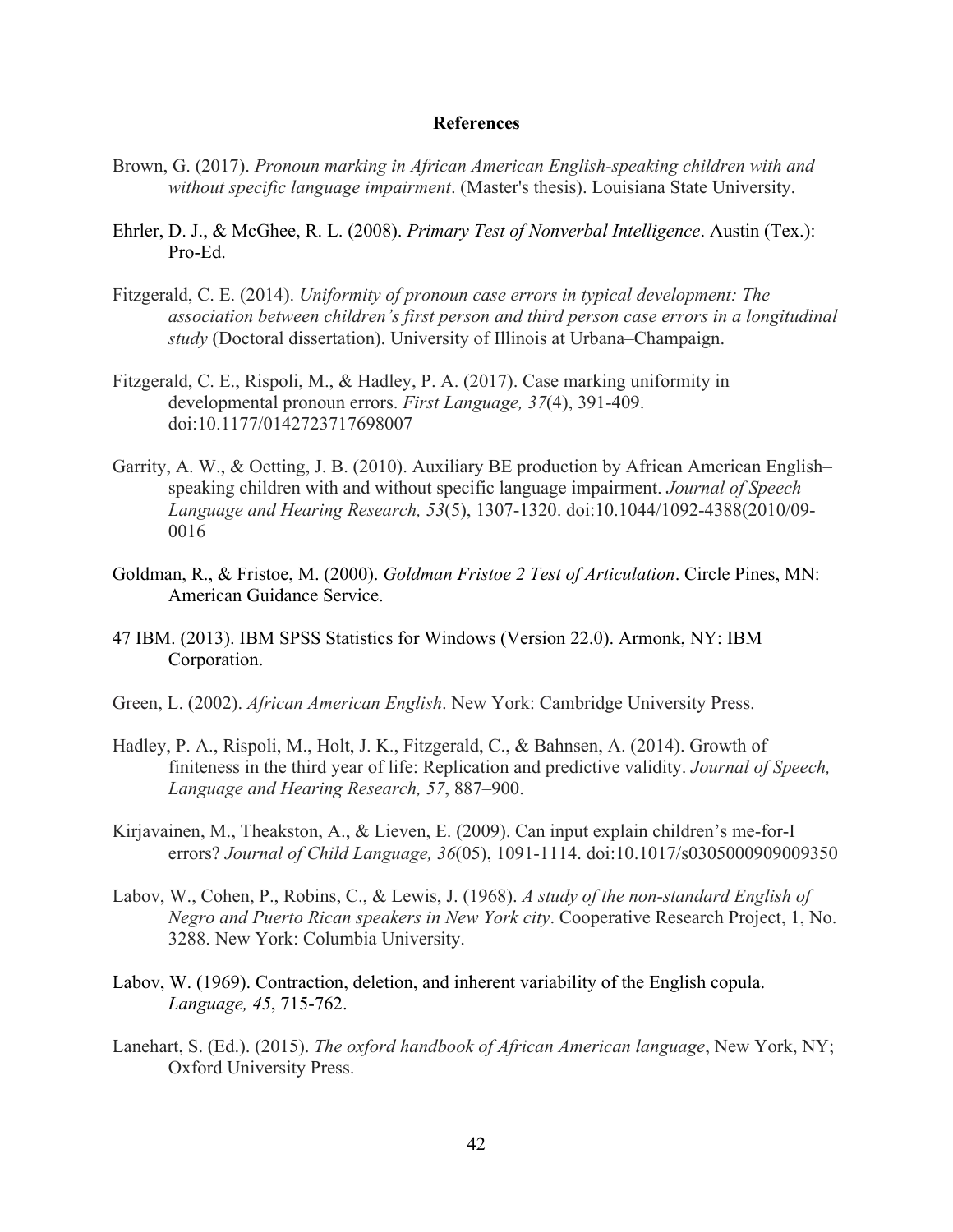- Lee, R. M., Oetting, J. B., & Hegarty, M. (2014). Zero marking of past tense in child African American English. *Perspectives of the ASHA Special Interest Groups: SIG 1 Language Learning and Education, 21*, 173-181. doi: 10.1044/lle21.4.173
- Loeb, D. F., & Leonard, L. B. (1991). Subject case marking and verb morphology in normally developing and specifically language-impaired children. *Journal of Speech Language and Hearing Research, 34*(2), 340-346. doi:10.1044/jshr.3402.340
- Miller, J. F., & Iglesias, A. (2012). *Systematic Analysis of Language Transcripts* (Version 2012). Middleton, WI: SALT Software, LLC.
- Newkirk-Turner, B. L., Oetting, J. B., & Stockman, I. J. (2016). Development of auxiliaries in young children learning African American English. *Language Speech and Hearing Services in Schools, 47*, 209-224. doi:10.1044/2016\_lshss-15-0063
- Oetting, J.B., Hegarty, M., & McDonald, J. (2009). *Tense and agreement in SAAE and SWE by dialect density and SLI status*. R01 DC009811. National Institutes of Deafness and other Communication Disorders.
- Oetting, J. B., Cleveland, L. H., Garrity, A. W., Gregory, K. D., Lee, R. M., … Rodgrigue, K. (2014). *Language sample transcription and coding manual*. (Unpublished Lab Manual). Louisiana State University.
- Oetting, J., Lee, R., & Porter, K. (2013). Evaluating the grammars of children who speak nonmainstream dialects of English. *Topics in Language Disorders, 2*, 140–151.
- Oetting, J., & McDonald, J. (2001). Nonmainstream dialect use and specific language impairment. *Journal of Speech, Language, and hearing Research, 44*, 207–223.
- Oshima-Takane, Y., & Derat, L. (1996). Nominal and pronominal reference in maternal speech during the later stages of language acquisition: A longitudinal study. *First Language, 16*, 319–338.
- Pine, J. M., Rowland, C. F., Lieven, E. V., & Theakston, A. L. (2005). Testing the agreement/tense omission model: Why the data on children's use of non-nominative 3psg subjects count against the ATOM. *Journal of Child Language, 32*(2), 269-289. doi:10.1017/s0305000905006860
- Pruitt, S., & Oetting, J. (2009). Past tense marking by African American English-speaking children reared in poverty. *Journal of Speech, Language and Hearing Research, 52*, 2– 15.
- Radford, A., (1997). *Syntactic Theory and the Structure of English*. Cambridge: Cambridge University Press.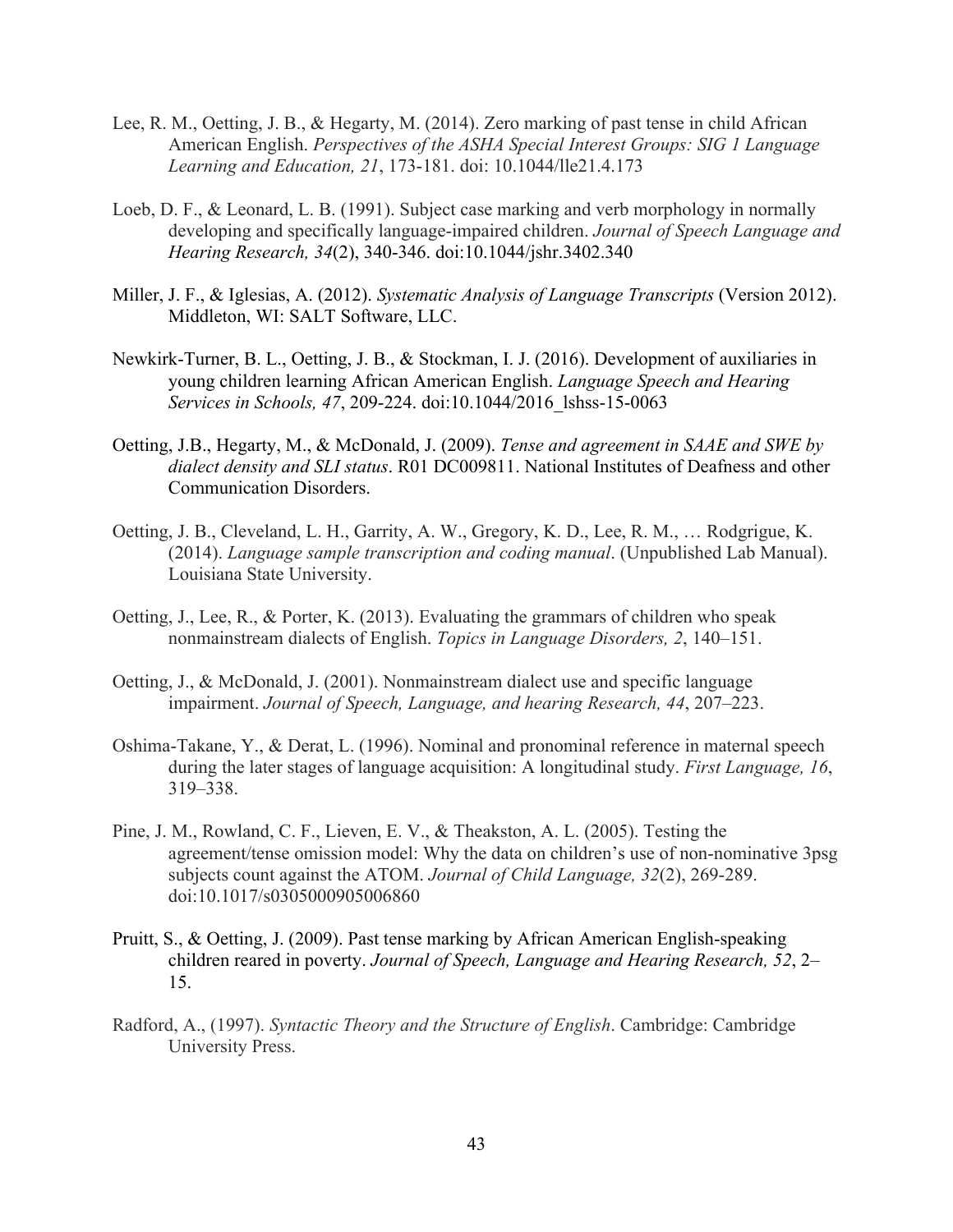- Rice, M. L., Wexler, K., & Cleave, P. L. (1995). Specific language impairment as a period of extended optional infinitive. *Journal of Speech Language and Hearing Research, 38*(4), 850-863. doi:10.1044/jshr.3804.850
- Rice, M. L., & Wexler, K. (1996). Toward Tense as a Clinical Marker of Specific Language Impairment in English-Speaking Children. *Journal of Speech Language and Hearing Research,39*(6), 1239-1257. doi:10.1044/jshr.3906.1239
- Rice, M. L., Wexler, K., & Hershberger, S. (1998). Tense over time. *Journal of Speech Language and Hearing Research, 41*(6), 1412-1432. doi:10.1044/jslhr.4106.1412
- Rispoli, M. (1994). Pronoun case overextensions and paradigm building. *Journal of Child Language, 21*(01). 157-172. doi:10.1017/s0305000900008709
- Rispoli, M. (1998a). Patterns of pronoun case error. *Journal of Child Language*, *25*, 533–554. Rispoli, M. (1998b). Me or my: Two different patterns of pronoun case errors. *Journal of Speech, Language and Hearing Research, 41*, 385–393.
- Rispoli, M. (2005). When children reach beyond their grasp: Why some children make pronoun case errors and others don't. *Journal of Child Language, 32*(1), 93-116. doi:10.1017/s0305000904006658
- Roy, J., Oetting, J. B., & Moland, C. W. (2013). Linguistic constraints on children's overt marking of BE by dialect and age. *Journal of Speech Language and Hearing Research, 56,* 933-944.
- Seymour, H. N., Bland-Stewart, L., & Green, L. J. (1998). Difference versus deficit in child African American English. *Language Speech and Hearing Services in Schools, 29*(2), 96- 108. doi:10.1044/0161-1461.2902.96
- Seymour, H. N., Roeper, T., & deVillers, I. (2005). *Diagnostic Evaluation of Language Variation: Norm Referenced*. San Antonio, TX; Minneapolis, MN: Pearson.
- Schütze, C., & Wexler, K. (1996). Subject case licensing and English root infinitives. In A .Stringfellow, D. Cahana-Amitay, E. Hughes, & A. Zukowski (Eds.). *Proceedings of the 20th Annual Boston University Conference on Language Development* (Vol. 2, pp. 670– 681). Somerville, MA: Cascadilla Press.
- Vainikka, A. (1993). Case in the development of English syntax. *Language Acquisition, 3*, 257- 325.
- Washington, J. A., & Craig, H. K. (1994). Dialectal forms during discourse of poor, urban, African American preschoolers. *Journal of Speech and Hearing Research, 37(4)*, 816 - 823. doi:10.1044/jslhr.3704.816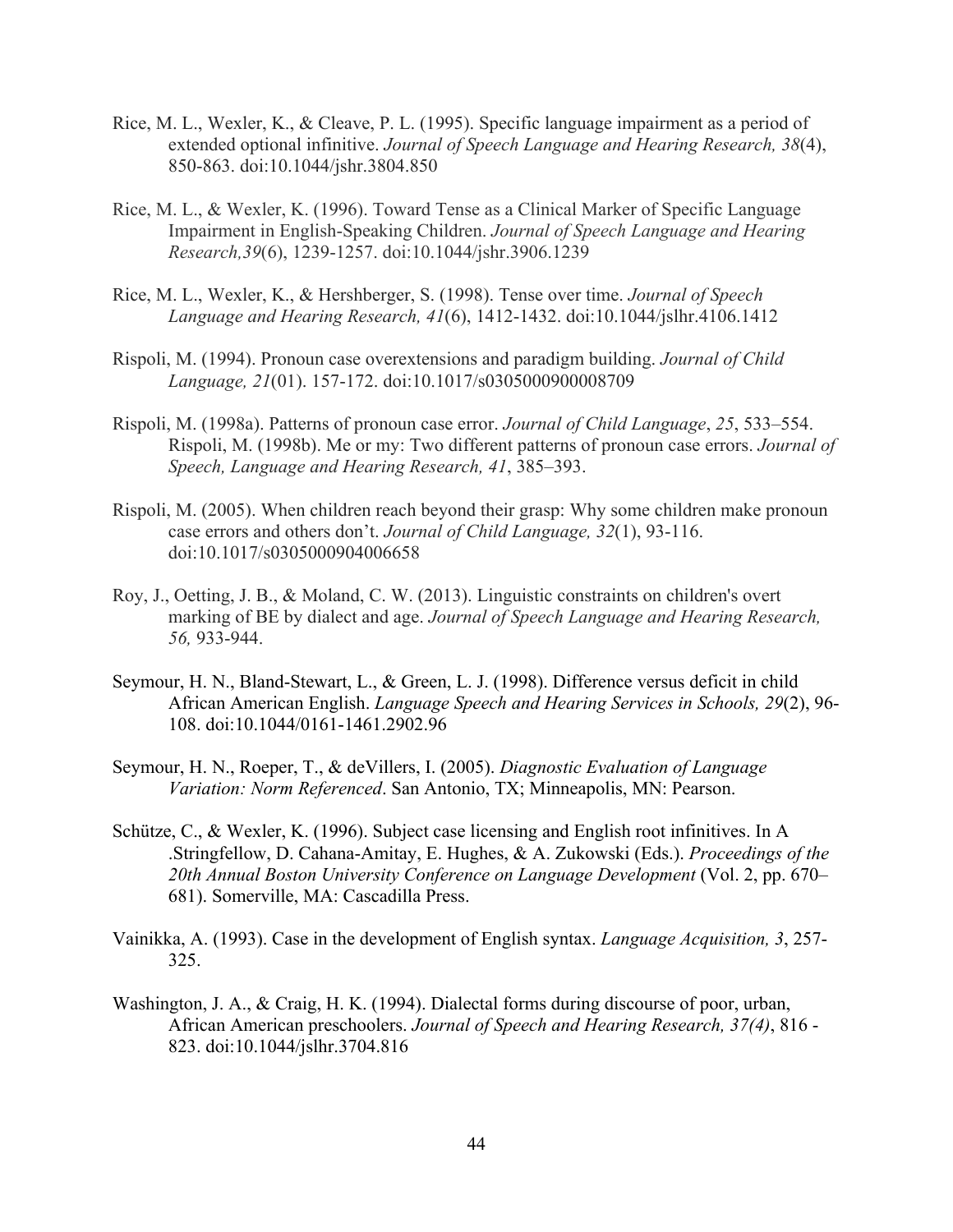- Wexler, K., Schütze, C. T., & Rice, M. (1998). Subject case in children with SLI and unaffected controls: Evidence for the Agr/Tns omission model. *Language Acquisition, 7*, 317–344.
- Wiseman Weil, L., & Leonard, L. (2016). Case assignment in English-speaking children: A paired priming paradigm. *Journal of Child Language*. *44*, 943-967. https://doi.org/10.1017/S0305000916000337
- Wolfram, W. (1991). *Dialects and American English*. Englewood Cliffs, NJ: Prentice Hall.
- Wolfram, W., & Ward, B. (2007). *American voices: how dialects differ from coast to coast*. Malden, MA: Blackwell.